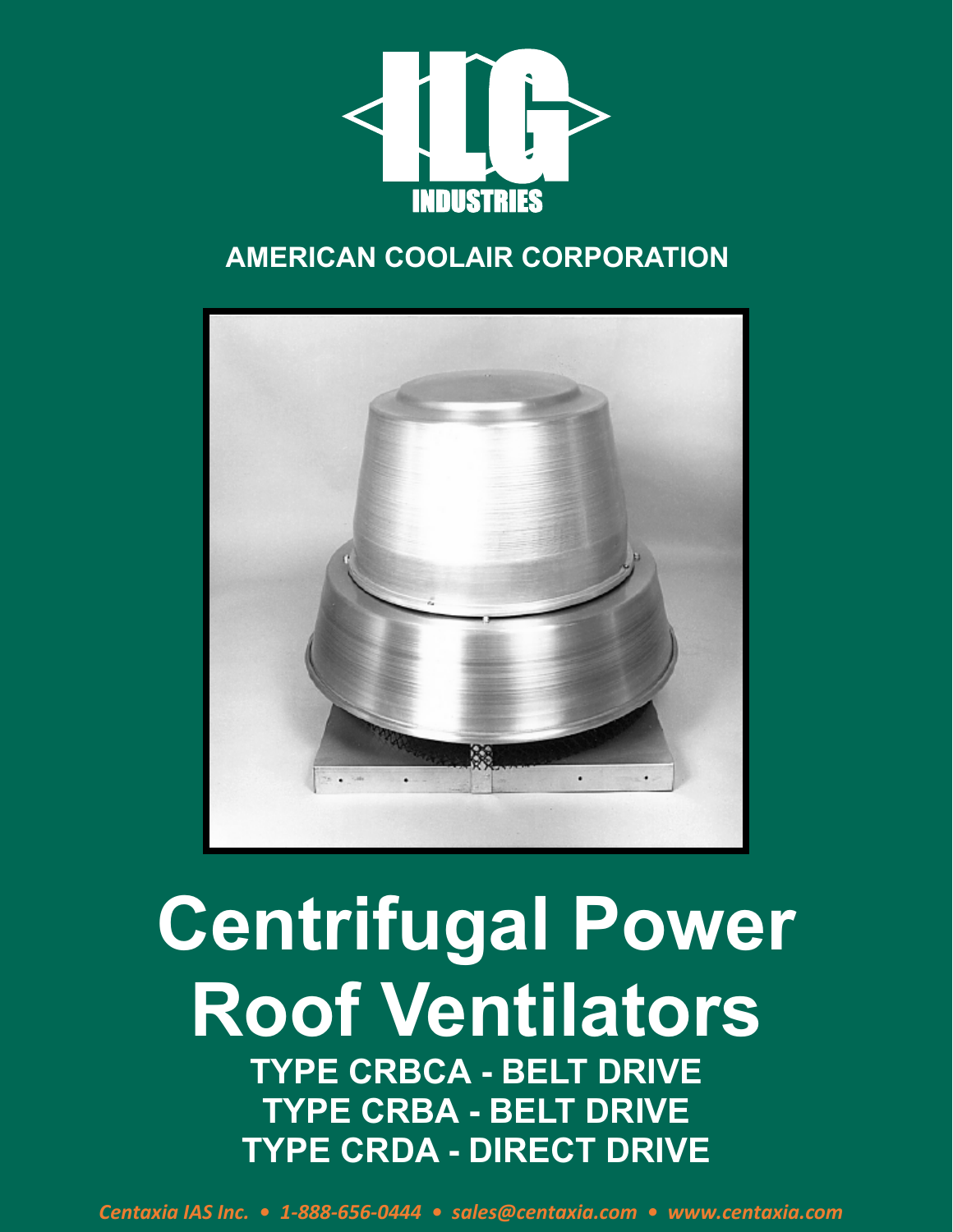

*Sizes 06 to 24 Flow rates from 185 to 10,3280 CFM and 2" Static Pressure* 



 $Sizes 06 to 52$ *Flow rates from 185 to 43,962 CFM and 2" Static Pressure* 

# **TABLE OF CONTENTS**

## **BELT DRIVE FANS**

## **CRBCA and CRBA**

| • Fan Description - CRBCA  4 |     |
|------------------------------|-----|
|                              |     |
|                              |     |
|                              |     |
|                              |     |
|                              | 9   |
|                              |     |
|                              |     |
|                              | 12  |
|                              | 13  |
|                              | 14  |
|                              | 15  |
|                              | -16 |
|                              |     |
|                              | 18  |
|                              |     |



*Sizes 06 to 20 Flow rates from 162 to 5,730 CFM and 1" Static Pressure* 

## **DIRECT DRIVE FANS**

## **CRDA**

| 19 |
|----|
|    |
|    |
|    |

**• Installation & Accessories .........................….. • Specification Checklist ..............................….. 24 23**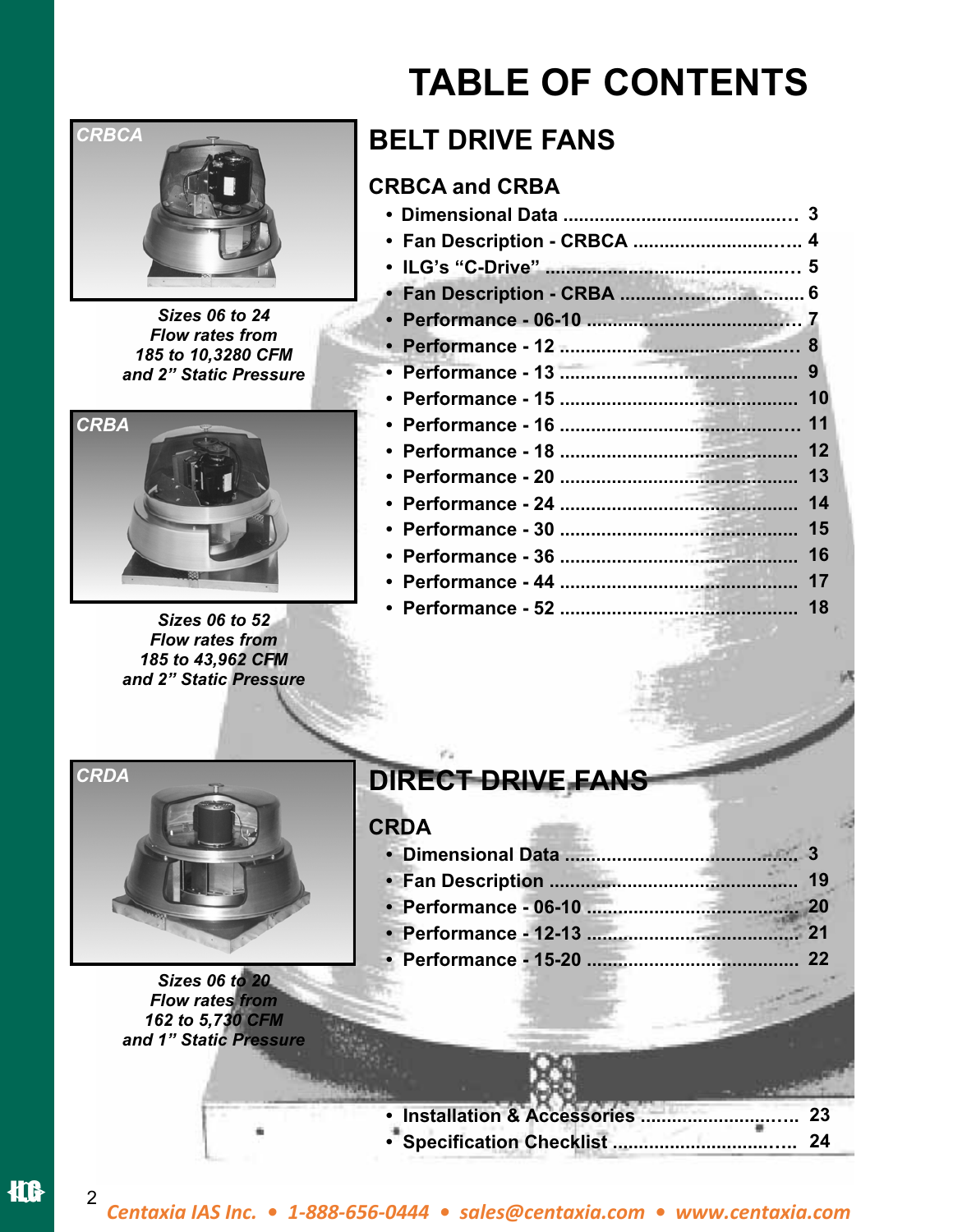## **STANDARD FEATURES**

## **CRBCA, CRBA and CRDA Units**

 **Weather-resistant aluminum motor compartment cover**  removes easily for access to motor and drives.

## **Out-of-airstream**

**open motors** are isolated for protection from exhaust airstream.

## **Aluminum**

**centrifugal wheel** is non-overloading, backward inclined design with state-ofthe-art computerized balance.

**Overlapping wheel and deep-spun venturi** minimize noise and air turbulence, increasing efficiency.

### **Wheel balance weights** are permanently affixed to assure vibration-free operation.

### **Wheel backplate fins**  cool the motor compartment, extending motor life.

### **Birdscreen** is 1/2" galvanized mesh

**AMCA Seal** assures certified rating of air and sound performance.

> **UL Listed** for Standard 705.

## **CRBCA and CRBA**

**Factory-wired disconnect switch** is an available option.

**Belt drive with adjustable motor pulley** for flexibility to match operating requirements.

**Hinged motor bracket** with tensioning bolt(s) facilitates maintenance of belt tension.

## **CRDA**

**Factory-wired disconnect device** for standard motors.

**Direct-drive assembly** reduces maintenance and operating costs.



*CRBCA CRBA* 





**Variable speed control** available on some models.

## **CRBCA, CRBA and CRDA Ventilator, Roof Curb and Damper Dimensions**





| Unit                                                            |    | <b>Ventilator Dimensions</b> |        |        | Roof Curb and Damper Dimensions |        |        |        |
|-----------------------------------------------------------------|----|------------------------------|--------|--------|---------------------------------|--------|--------|--------|
|                                                                 | A  | в                            | C      | D      | Е                               | G      | н      | J      |
| CRBA & CRBCA 06, 08, 10                                         | 18 | 23 1/8                       | 20 1/2 | 24 1/2 | 12 3/4                          | 11 1/4 | 16 1/2 | 13 1/4 |
| CRDA 06, 08, 10                                                 | 18 | 23 1/8                       | 12     | 24 1/2 | 12 3/4                          | 11 1/4 | 16 1/2 | 13 1/4 |
| <b>CRBA &amp; CRBCA 12, 13, 15</b><br>CRDA 12J17, 13K17 & 15L17 | 23 | 28 5/8                       | 22 1/2 | 29 1/2 | 17 3/4                          | 16 1/4 | 21 1/2 | 18 1/4 |
| CRDA 12E10, 12J16,<br>13F11, 13J15, 15H10 & 15K15               | 23 | 28 5/8                       | 16 1/2 | 29 1/2 | 17 3/4                          | 16 1/4 | 21 1/2 | 18 1/4 |
| <b>CRBA, CRBCA &amp; CRDA 16, 18, 20</b>                        | 30 | 35 1/2                       | 24 5/8 | 36 1/2 | 24 3/4                          | 23 1/4 | 28 1/2 | 25 1/4 |
| <b>CRBA &amp; CRBCA 24</b>                                      | 34 | 42 3/4                       | 32 1/2 | 40 1/2 | 28 3/4                          | 27 1/4 | 32 1/2 | 29 1/4 |
| CRBA 30                                                         | 40 | 50 1/4                       | 36 3/4 | 46 1/2 | 34 3/4                          | 33 1/4 | 38 1/2 | 35 1/4 |
| CRBA 36                                                         | 46 | 61 3/4                       | 44 1/4 | 52 1/2 | 40 3/4                          | 39 1/4 | 44 1/2 | 41 1/4 |
| CRBA 44                                                         | 56 | 71 1/4                       | 49     | 62 1/2 | 50 3/4                          | 49 1/4 | 54 1/2 | 51 1/4 |
| CRBA <sub>52</sub>                                              | 65 | 83 3/4                       | 55 1/2 | 71 1/2 | 59 3/4                          | 58 1/4 | 63 1/2 | 60 1/4 |

**Dimensions in inches** 

3

## *Centaxia IAS Inc. • 1-888-656-0444 • sales@centaxia.com • www.centaxia.com*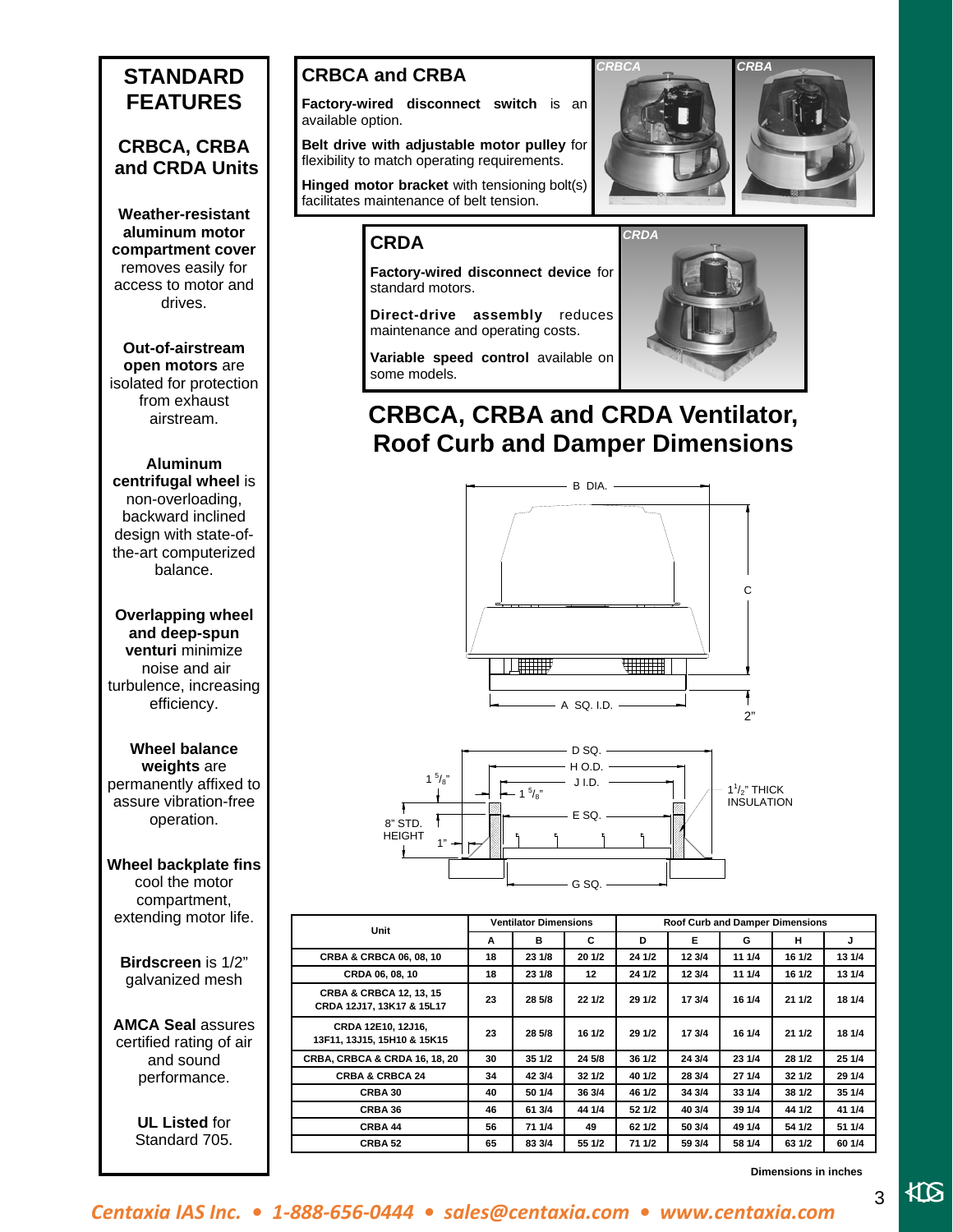## **CRBCA Belt Drive Centrifugal Power Roof Ventilators**

## **Applications**

 The CRBCA units are quiet, dependable power roof ventilators recommended for a wide range of general exhaust applications where low and medium ranges of air volume and pressure are specified. Applications include virtually all types of light manufacturing, commercial and institutional buildings such as shopping centers, hospitals, schools, hotels, office and apartment buildings, warehouses, airports, bus terminals and many others.

 CRBCA units are specified where a roof-mounted location is desired to eliminate interference with other equipment or activities in the building. They permit the direct upward venting of air. CRBCA units may be used with or without ducts.

 The advantages of a CRBCA belt-drive over a direct-drive roof ventilator include quieter operation and adjustable performance to meet operating needs.

### **Construction**

 CRBCA models feature a housing of durable spun aluminum for optimum weather protection. The overlapping deep-spun venturi minimizes air turbulence and increases efficiency.

 The aluminum centrifugal wheel is a non-overloading, backward-inclined type, selected for low noise levels. Backplate fins draw cool air through the motor compartment. The wheel is secured to the machined aluminum "C-Drive" disc, and computer balanced on state-of-the-art equipment.

 Neoprene vibration isolators to reduce noise and wear, and 1/2" galvanized mesh birdscreen are both standard.

### **Drive Mechanism**

 The belt driven CRBCA utilizes a unique bearing/shaft arrangement that has been designated the "C-Drive". This "C-Drive" is patterned after American Coolair's unique static shaft drive design that has been in existence for over eighty years, serving the general ventilation markets with reliable propeller products. This type of drive uses a captured bearing arrangement inside a cast aluminum disc assembly locked to a short, large diameter shaft. The shaft is held stationary and the centrifugal wheel/disc assembly rotates on the shaft instead of the entire assembly rotating.

 As a result of reduction of radial loading of the bearings, the calculated L10 bearing life exceeds 1,000,000 hours or an average bearing life of 5,000,000 hours. Most other manufacturers' turning shaft drive designs result in cataloged average bearing life of 150,000-200,000 hours. Additionally, the machined surface of the "C-Drive" provides a rigid backplate for the centrifugal wheel. Electrical connections on the end of the motor face upwards making field connections rapid and simple. This compact drive assembly provides more room in the motor compartment area and the single bolt, V-belt adjustment makes for a very serviceable unit.

### **Motors**

4

 The standard motor for CRBCA models is open drip-proof construction, and located out of the airstream. Totally enclosed, energy efficient, two-speed and explosion-proof motors may also be available. All motor brands are recognized and serviced nationwide. Motor enclosure may affect UL Listing.



Type CRBCA ventilators are Listed by Underwriters Laboratory Inc. to US and Canadian safety standards.



American Coolair Corporation, ILG Industries certifies that the Type CRBCA PRVs shown herein are licensed to bear the AMCA Seal. The ratings shown are based on tests and procedures performed in accordance with AMCA Publication 211 and AMCA Publication 311 and comply with the requirements of the AMCA Certified Ratings Program.

### **Guide Specifications**

Power Roof Ventilators shall be of the CRBCA centrifugal type as manufactured by ILG Industries of American Coolair Corporation (individual models to be listed in fan schedule). Units shall meet UL Standard 705 and shall bear the AMCA Certified Ratings Seal for air and sound performance. Base and venturi inlet shall be one piece heavy gauge spun aluminum or galvanized steel, with wheel and venturi overlapping for efficient operation. Motor compartment cover shall be heavy gauge aluminum construction and easily removable for access to motor and drive.

 Drive construction shall be of the ILG "C-Drive" design consisting of static shaft/bearing arrangement mounted in a machined cast aluminum disc assembly. The disc assembly shall be mounted onto the backplate of the centrifugal wheel. The centrifugal wheel shall be heavy gauge aluminum with backward-inclined, nonoverloading blades and be computer balanced.

 Bearings shall have a calculated L10 bearing life in excess of 1,000,000 hours.

 Motor shall be open drip-proof construction, NEMA design B with minimum service factor of 1.15. Adjustable motor pulley shall be provided to allow for field adjustment and system balance. Motor shall be mounted on a hinged steel mounting bracket, utilizing a belt tensioning bolt. Motor shall be mounted with the shaft down to allow easy access to the electrical wiring terminal board/circuit box.

 (Mounted and wired disconnect switch, backdraft damper, epoxy coating, roof curb and other accessories shall be listed in the fan schedule.)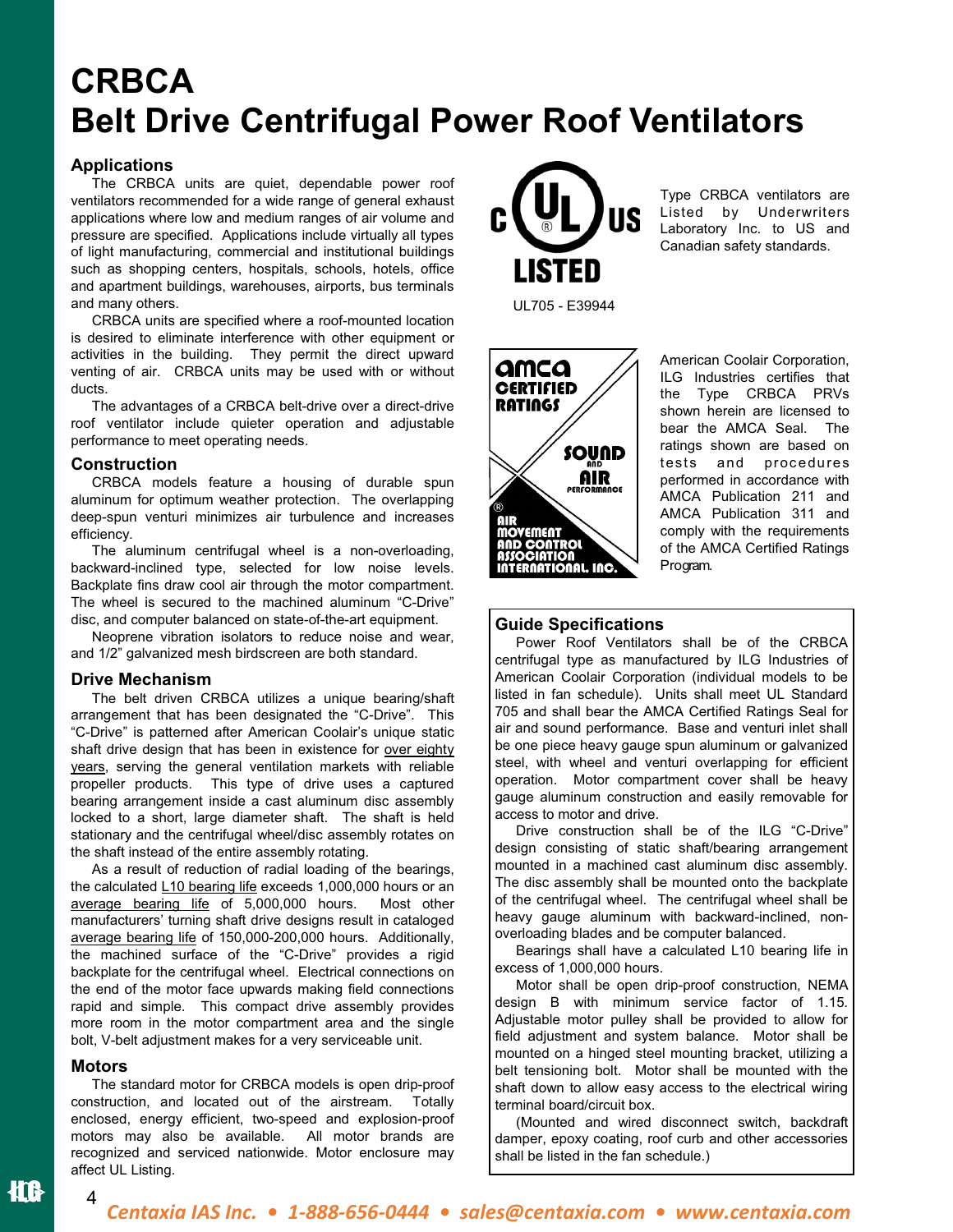## **ILG's "C-Drive"**

**Available Exclusively on CRBCA Units Sizes 06 - 24**



## **ILG's "C-Drive" Wheel Assembly**



5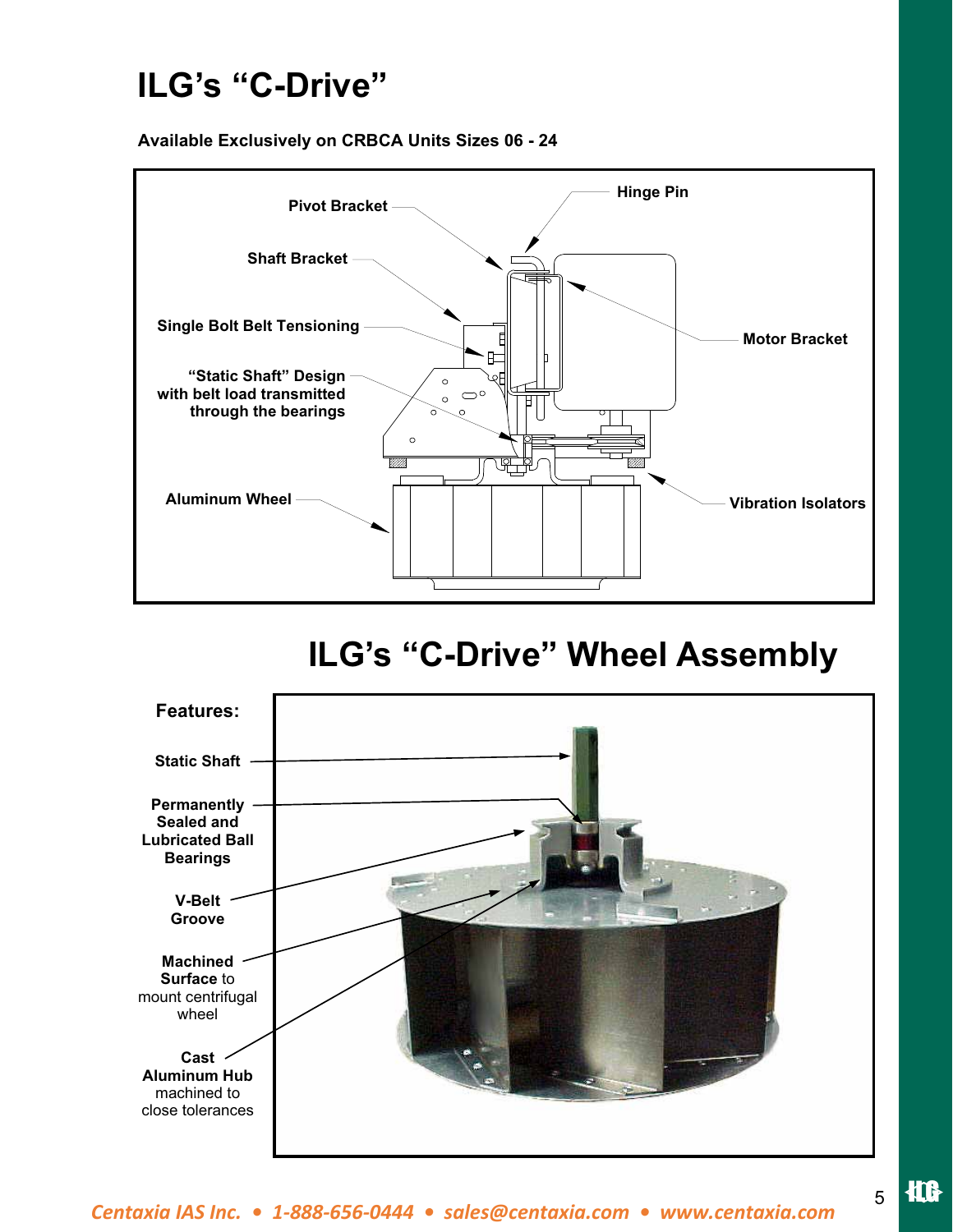## **CRBA Belt Drive Centrifugal Power Roof Ventilators**

## **Applications**

 The CRBA units are quiet, dependable power roof ventilators recommended for a wide range of general exhaust applications where low, medium and high ranges of air volume and pressure are specified. Applications include virtually all types of light manufacturing, commercial and institutional buildings such as shopping centers, hospitals, schools, hotels, office and apartment buildings, warehouses, airports, bus terminals and many others.

 CRBA units are specified where a roof-mounted location is desired to eliminate interference with other equipment or activities in the building. They permit the direct upward venting of air. CRBA units may be used with or without ducts.

 The advantages of a CRBA belt-drive over a direct-drive roof ventilator include quieter operation and adjustable performance to suit operating needs and availability of larger volume units.

### **Construction**

 CRBA models feature a housing of durable spun aluminum for optimum weather protection. The overlapping deep-spun venturi minimizes air turbulence and increases efficiency.

 The aluminum centrifugal wheel is a non-overloading, backward-inclined type, selected for low noise levels. Backplate fins draw cool air through the motor compartment. The wheel is secured to the machined aluminum hub, and computer balanced on state-of-the-art equipment.

 Neoprene vibration isolators to reduce noise and wear, and 1/2" galvanized mesh birdscreen are both standard.

### **Drive Mechanism**

 The belt driven CRBA utilizes a standard V-belt drive design with variable pitch cast iron pulley for adjusting fan speed. Drive shaft is turned, ground and polished. Motor support is adjustable for proper tensioning.

### **Bearings**

Heavy duty pillow-block ball bearings with cast iron housing are self-aligning and relubricable.

### **Motors**

6

 The standard motor for CRBA models is open drip-proof construction, located out of the airstream. Totally enclosed, energy efficient, two-speed and explosion-proof motors may also be available. All motor brands are recognized and serviced nationwide. Motor enclosure may affect UL Listing.



Type CRBA ventilators are Listed by Underwriters Laboratory Inc. to US and Canadian safety standards.



American Coolair Corporation, ILG Industries certifies that the Type CRBA PRVs shown herein are licensed to bear the<br>AMCA Seal. The ratings AMCA Seal. shown are based on tests and procedures performed in accordance with AMCA Publication 211 and AMCA Publication 311 and comply with the requirements of the AMCA Certified Ratings Program.

## **Guide Specifications**

 Power Roof Ventilators shall be of the CRBA centrifugal type as manufactured by ILG Industries of American Coolair Corporation (individual models to be listed in fan schedule). Units shall meet UL Standard 705 and shall bear the AMCA Certified Ratings Seal for air and sound performance. Base and venturi inlet shall be one piece heavy gauge spun aluminum or galvanized steel, with wheel and venturi overlapping for efficient operation. Motor compartment cover shall be heavy gauge aluminum construction and easily removable for access to motor and drive.

 Drive mechanism shall incorporate a V-belt drive with cast iron motor pulley. Drive shaft shall be turned, ground and polished. The centrifugal wheel shall be heavy gauge aluminum with backward-inclined, nonoverloading blades and be computer balanced.

 Bearings shall be self-aligning and have fittings for relubrication.

 Motor shall be open drip-proof construction, NEMA design B with minimum service factor of 1.15. Adjustable motor pulley shall be provided to allow for field adjustment and system balance. Motor shall be mounted on a hinged steel mounting bracket, utilizing belt tensioning bolt(s).

 (Mounted and wired disconnect switch, backdraft damper, epoxy coating, roof curb and other accessories shall be listed in the fan schedule.)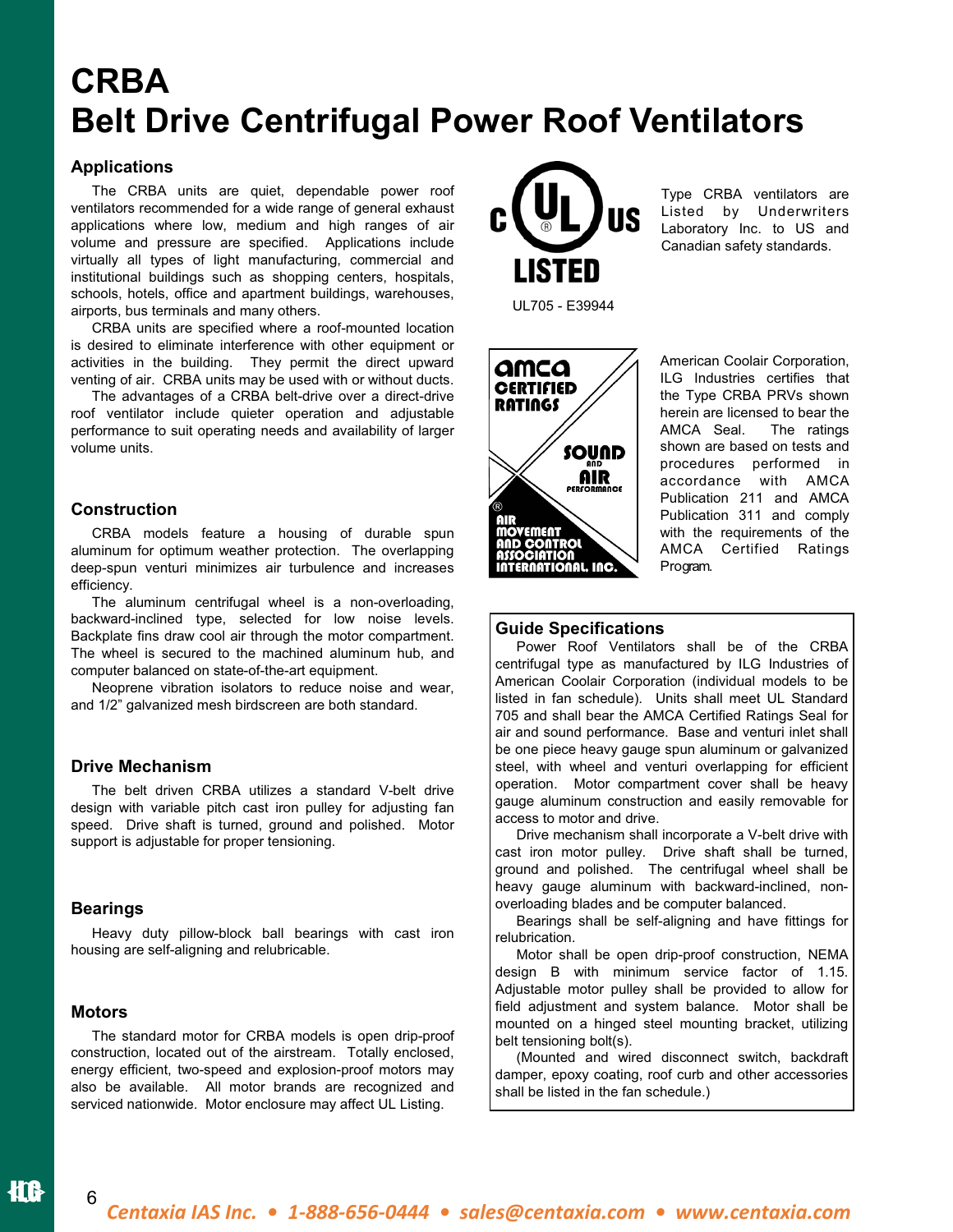# **CRBCA / CRBA 06-10 Performance Data**

|      |             |      |               | CRBCA06 / CRBA06 |             |            |             |                                                                                                   |             |            |             |            | <b>CFM at Static Pressure</b> |             |                             |          |          |        | <b>RPM Range</b> |             |            |
|------|-------------|------|---------------|------------------|-------------|------------|-------------|---------------------------------------------------------------------------------------------------|-------------|------------|-------------|------------|-------------------------------|-------------|-----------------------------|----------|----------|--------|------------------|-------------|------------|
|      | 0.00        |      | .125          |                  | .250        |            | .375        |                                                                                                   | .500        |            | .625        |            | .750                          | 1.00        |                             | 1.25     | 1.50     |        | Motor HP         |             | <b>RPM</b> |
|      | BHP Sone    |      | BHP Sone      |                  | BHP Sone    | <b>BHP</b> | Sone        |                                                                                                   | BHP Sone    |            | BHP Sone    |            | BHP Sone                      | BHP Sone    |                             | BHP Sone | BHP Sone | 1/5    | 1/4L             | 1/4 M 1/4 H |            |
|      | 279         |      | 206           |                  |             |            |             |                                                                                                   |             |            |             |            |                               |             |                             |          |          | ≻      |                  |             | 846        |
| 0.01 | 1.5         | 0.01 | 0.8           |                  |             |            |             |                                                                                                   |             |            |             |            |                               |             |                             |          |          | J      |                  |             |            |
|      | 343         |      | 289           |                  | 216         |            |             |                                                                                                   |             |            |             |            |                               |             |                             |          |          | O      |                  |             | 1041       |
| 0.02 | 2.9         | 0.02 | 2.5           | 0.02             | 1.9         |            |             |                                                                                                   |             |            |             |            |                               |             |                             |          |          | ⋖<br>ت |                  |             |            |
|      | 374         |      | 325           |                  | 263         |            | 185         |                                                                                                   |             |            |             |            |                               |             |                             |          |          | CRB    |                  |             | 1135       |
| 0.03 | 3.7         | 0.03 | 3.2           |                  | $0.03$ 2.8  | 0.03       | 2.3         |                                                                                                   |             |            |             |            |                               |             |                             |          |          |        |                  |             |            |
|      | 448         |      | 406           |                  | 362         |            | 308         |                                                                                                   | 240         |            |             |            |                               |             |                             |          |          |        |                  |             | 1360       |
| 0.04 | 5.6         | 0.05 | 5.1           | 0.05             | 4.8         | 0.05       | 4.3         | 0.05                                                                                              | 4.0         |            |             |            |                               |             |                             |          |          |        |                  |             |            |
|      | 542         |      | 505           |                  | 475         |            | 435         |                                                                                                   | 391         |            | 342         |            |                               |             |                             |          |          |        |                  |             | 1646       |
| 0.08 | 8.6         | 0.08 | 8.2           |                  | $0.09$ 7.8  | 0.09       | 7.6         | 0.09                                                                                              | 7.0         | 0.09       | 6.6         |            |                               |             |                             |          |          |        |                  |             |            |
|      | 589         |      | 555           |                  | 526         |            | 495         |                                                                                                   | 455         |            | 414         |            | 366                           |             |                             |          |          |        |                  |             | 1789       |
|      | $0.10$ 10.4 |      | $0.11$   10.0 | 0.11             | 9.5         | 0.11       | 9.5         | 0.11                                                                                              | 9.2         | $0.12$ 8.4 |             | $0.11$ 8.1 |                               |             |                             |          |          |        |                  |             |            |
|      | 684         |      | 653           |                  | 628         |            | 603         |                                                                                                   | 575         |            | 541         |            | 506                           | 429         |                             |          |          |        |                  |             | 2076       |
|      | $0.16$ 14.4 |      | $0.16$ 14.0   |                  | $0.17$ 13.6 |            | $0.17$ 13.3 |                                                                                                   | $0.18$ 13.4 |            | $0.18$ 13.0 |            | $0.18$ 12.2                   | $0.18$ 11.5 |                             |          |          |        |                  |             |            |
|      | 731         |      | 702           |                  | 677         |            | 655         |                                                                                                   | 631         |            | 602         |            | 569                           | 503         |                             | 419      |          |        |                  |             | 2219       |
|      |             |      |               |                  |             |            |             | $0.20$   16.0   0.20   15.6   0.20   15.3   0.21   14.9   0.21   15.0   0.22   14.8   0.22   14.7 |             |            |             |            |                               |             | $0.22$   13.4   0.21   12.9 |          |          |        |                  |             |            |

| <b>CRBCA08 / CRBA08</b> |      |               |             |      |             |      |             |               |             |             |             |             | <b>CFM at Static Pressure</b> |            |      |            |      |                         | <b>RPM Range</b> |          |      |            |
|-------------------------|------|---------------|-------------|------|-------------|------|-------------|---------------|-------------|-------------|-------------|-------------|-------------------------------|------------|------|------------|------|-------------------------|------------------|----------|------|------------|
| 0.00                    |      | .125          |             | .250 |             | .375 |             | .500          |             | .625        |             | .750        | 1.00                          |            | 1.25 |            | 1.50 |                         |                  | Motor HP |      | <b>RPM</b> |
| <b>BHP</b><br>Sone      |      | BHP Sone      | <b>BHP</b>  | Sone | <b>BHP</b>  | Sone | <b>BHP</b>  | Sone          | <b>BHP</b>  | Sone        | <b>BHP</b>  | Sone        | <b>BHP</b><br>Sone            | <b>BHP</b> | Sone | <b>BHP</b> | Sone | 1/5                     | 1/4L             | $1/4$ M  | 1/4H |            |
| 367                     |      | 290           |             |      |             |      |             |               |             |             |             |             |                               |            |      |            |      | ≻                       |                  |          |      | 846        |
| 0.01<br>1.6             |      | $0.01$ 1.3    |             |      |             |      |             |               |             |             |             |             |                               |            |      |            |      | ₹                       |                  |          |      |            |
| 451                     |      | 393           | 321         |      |             |      |             |               |             |             |             |             |                               |            |      |            |      | O                       |                  |          |      | 1041       |
| 0.02<br>3.2             | 0.02 | 2.9           | 0.03        | 2.8  |             |      |             |               |             |             |             |             |                               |            |      |            |      | c<br>ပ<br>മ             |                  |          |      |            |
| 492                     |      | 439           |             | 376  |             | 280  |             |               |             |             |             |             |                               |            |      |            |      | $\overline{\mathsf{g}}$ |                  |          |      | 1135       |
| 0.03<br>4.0             | 0.03 | 3.7           | 0.03        | 3.7  | 0.03        | 3.4  |             |               |             |             |             |             |                               |            |      |            |      |                         |                  |          |      |            |
| 590                     |      | 545           | 499         |      | 444         |      |             | 373           |             |             |             |             |                               |            |      |            |      |                         |                  |          |      | 1360       |
| 0.04<br>6.1             | 0.05 | 5.8           | 0.05        | 5.7  | 0.06        | 5.6  | 0.06        | 5.4           |             |             |             |             |                               |            |      |            |      |                         |                  |          |      |            |
| 714                     |      | 676           |             | 640  | 601         |      |             | 555           |             | 508         |             | 439         |                               |            |      |            |      |                         |                  |          |      | 1646       |
| 0.08<br>9.4             | 0.08 | 9.3           | 0.09        | 8.6  | 0.10        | 8.7  | 0.10        | 8.6           | $0.10$ 8.5  |             | 0.10        | 8.4         |                               |            |      |            |      |                         |                  |          |      |            |
| 776                     |      | 741           |             | 708  |             | 674  | 634         |               |             | 592         |             | 547         |                               |            |      |            |      |                         |                  |          |      | 1789       |
| $0.10$ 11.4             |      | $0.11$   11.3 | $0.12$ 10.5 |      | $0.12$ 10.6 |      |             | $0.13$ 10.4   |             | $0.13$ 10.4 |             | $0.13$ 10.3 |                               |            |      |            |      |                         |                  |          |      |            |
| 900                     |      | 870           | 841         |      | 813         |      |             | 783           |             | 750         |             | 714         | 638                           |            | 515  |            |      |                         |                  |          |      | 2076       |
| 0.16<br>15.6            |      | $0.16$ 15.2   | 0.17        | 15.3 | $0.18$ 14.4 |      |             | $0.19$   14.6 |             | $0.19$ 14.5 | 0.20        | 14.3        | 0.21<br>14.4                  | 0.20       | 14.1 |            |      |                         |                  |          |      |            |
| 962                     |      | 934           | 907         |      | 880         |      | 853         |               |             | 824         |             | 792         | 723                           |            | 645  |            | 485  |                         |                  |          |      | 2219       |
| 0.19<br>17.8            |      | $0.20$ 17.3   | 0.21        | 17.7 | 0.22        | 16.5 | $0.23$ 16.4 |               | $0.23$ 16.5 |             | $0.24$ 16.3 |             | 0.25<br>16.4                  | 0.26       | 16.2 | 0.23       | 15.9 |                         |                  |          |      |            |

|      |             |            |             | CRBCA10 / CRBA10                                                                                                              |             |             |      |                             |             |      | <b>CFM at Static Pressure</b> |            |             |            |      |             |      |            |      |                      | <b>RPM Range</b> |         |      |            |
|------|-------------|------------|-------------|-------------------------------------------------------------------------------------------------------------------------------|-------------|-------------|------|-----------------------------|-------------|------|-------------------------------|------------|-------------|------------|------|-------------|------|------------|------|----------------------|------------------|---------|------|------------|
|      | 0.00        |            | .125        |                                                                                                                               | .250        |             | .375 |                             | .500        |      | .625                          |            | .750        |            | 1.00 |             | 1.25 |            | 1.50 |                      | Motor HP         |         |      | <b>RPM</b> |
| BHP  | Sone        | <b>BHP</b> | Sone        | <b>BHP</b>                                                                                                                    | Sone        | <b>BHP</b>  | Sone |                             | BHP Sone    | BHP  | Sone                          | BHP        | Sone        | <b>BHP</b> | Sone | BHP         | Sone | <b>BHP</b> | Sone | 1/5                  | 1/4L             | $1/4$ M | 1/4H |            |
| 487  |             |            | 384         |                                                                                                                               |             |             |      |                             |             |      |                               |            |             |            |      |             |      |            |      | ≻                    |                  |         |      | 846        |
| 0.01 | 2.1         | 0.02       | 1.6         |                                                                                                                               |             |             |      |                             |             |      |                               |            |             |            |      |             |      |            |      | ž                    |                  |         |      |            |
|      | 599         | 519        |             | 422                                                                                                                           |             |             |      |                             |             |      |                               |            |             |            |      |             |      |            |      | O                    |                  |         |      | 1041       |
| 0.03 | 3.7         | 0.03       | 3.3         | 0.03                                                                                                                          | 3.0         |             |      |                             |             |      |                               |            |             |            |      |             |      |            |      | ⋖<br>ပ               |                  |         |      |            |
| 653  |             | 579        |             | 497                                                                                                                           |             | 383         |      |                             |             |      |                               |            |             |            |      |             |      |            |      | RB<br>$\overline{O}$ |                  |         |      | 1135       |
| 0.03 | 4.5         | 0.04       | 4.1         | 0.04                                                                                                                          | 4.0         | 0.04        | 3.1  |                             |             |      |                               |            |             |            |      |             |      |            |      |                      |                  |         |      |            |
|      | 783         | 720        |             | 660                                                                                                                           |             | 586         |      |                             | 494         |      |                               |            |             |            |      |             |      |            |      |                      |                  |         |      | 1360       |
| 0.06 | 6.5         | 0.07       | 6.2         | 0.07                                                                                                                          | 6.0         | 0.08        | 5.8  | 0.08                        | 4.8         |      |                               |            |             |            |      |             |      |            |      |                      |                  |         |      |            |
|      | 948         | 895        |             | 845                                                                                                                           |             |             | 795  |                             | 734         |      | 667                           |            | 586         |            |      |             |      |            |      |                      |                  |         |      | 1646       |
| 0.10 | 9.6         | 0.11       | 9.5         | 0.12                                                                                                                          | 9.1         | 0.13        | 9.0  | $0.13 \,   \, 8.9$          |             | 0.14 | 8.3                           | $0.14$ 7.1 |             |            |      |             |      |            |      |                      |                  |         |      |            |
|      | 1,030       |            | 982         | 935                                                                                                                           |             | 890         |      |                             | 839         |      | 782                           |            | 719         |            | 540  |             |      |            |      |                      |                  |         |      | 1789       |
|      | $0.13$ 11.5 |            | $0.14$ 11.4 |                                                                                                                               | $0.15$ 11.0 |             |      | $0.16$   10.8   0.17   10.7 |             |      | $0.17$ 10.5                   | 0.18       | 9.8         | 0.17       | 8.1  |             |      |            |      |                      |                  |         |      |            |
|      | 1,195       | 1,153      |             | 1,112                                                                                                                         |             | 1,073       |      |                             | 1,035       |      | 992                           |            | 943         |            | 839  |             | 703  |            |      |                      |                  |         |      | 2076       |
|      | $0.21$ 15.6 |            | $0.22$ 15.6 |                                                                                                                               | $0.23$ 15.4 | $0.24$ 14.9 |      |                             | $0.25$ 14.8 |      | $0.26$ 14.7                   |            | $0.27$ 14.6 | 0.27       | 13.7 | $0.27$ 11.5 |      |            |      |                      |                  |         |      |            |
|      | 1,278       | 1,238      |             | 1,200                                                                                                                         |             | 1,162       |      |                             | 1,126       |      | 1,090                         |            | 1,047       |            | 955  | 847         |      |            | 703  |                      |                  |         |      | 2219       |
|      | $0.26$ 17.8 |            |             | $0.27$   17.4   0.28   17.3   0.29   16.8   0.30   16.8   0.31   16.7   0.32   16.7   0.33   16.4   0.34   14.7   0.33   12.8 |             |             |      |                             |             |      |                               |            |             |            |      |             |      |            |      |                      |                  |         |      |            |

Performance shown is for Type A: free inlet, free outlet. Performance ratings do not include the effects of appurtenances (accessories).

Power rating (BHP) does not include transmission losses. Bearing losses are included.

The sound ratings shown are loudness values in hemispherical sones at 1.5 m (5 ft) in a hemispherical free field calculated per AMCA Standard 301.

Values shown are for Installation Type A: free inlet hemispherical sone levels.

*Centaxia IAS Inc. • 1-888-656-0444 • sales@centaxia.com • www.centaxia.com*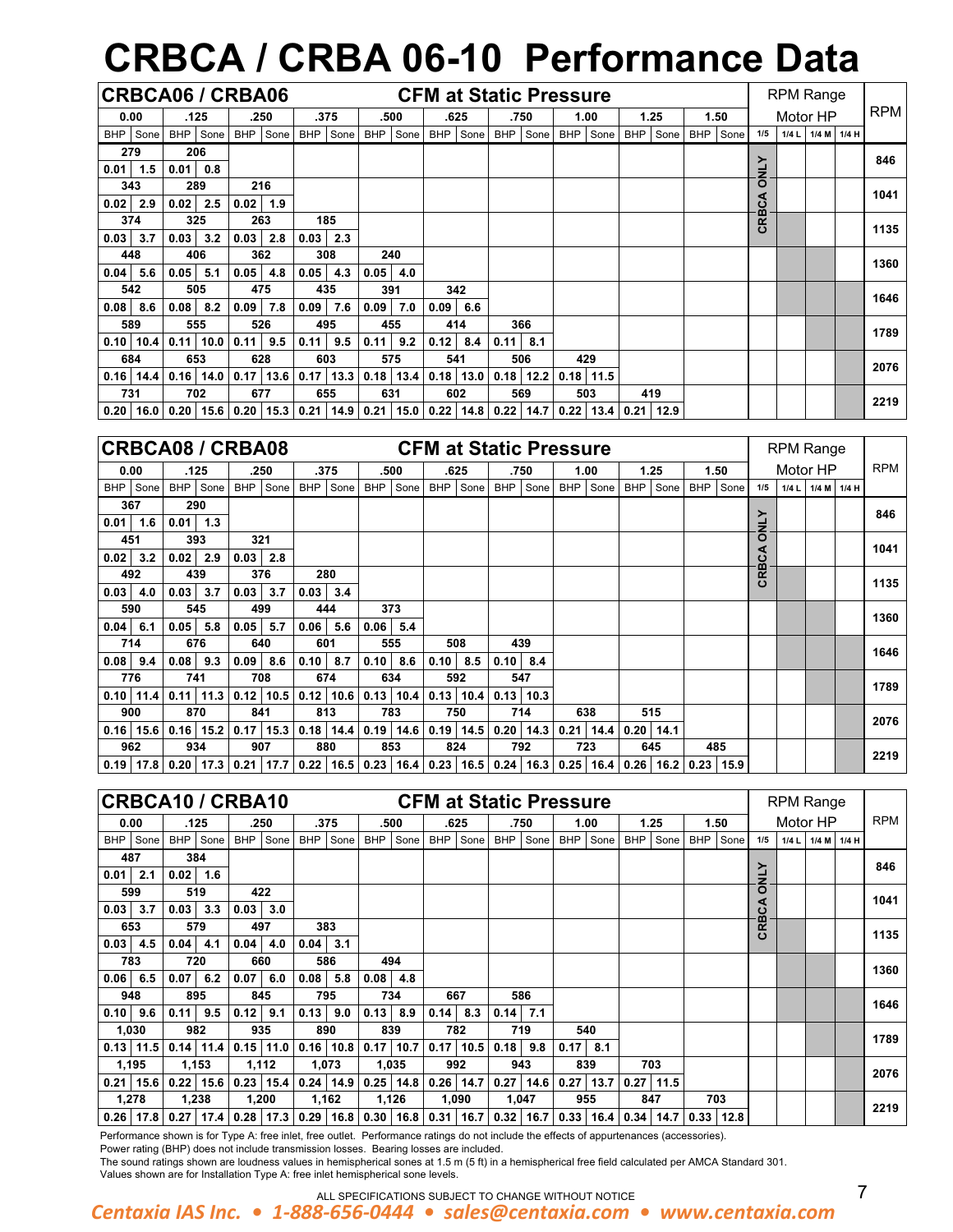# **CRBCA12 / CRBA12 Performance Data**

|                      |                                                                                                                 |                      |                      | <b>CFM at Static Pressure</b>                                         |                        |                                      |                                           |                                                              |           | <b>RPM Range</b> |          |     |            |
|----------------------|-----------------------------------------------------------------------------------------------------------------|----------------------|----------------------|-----------------------------------------------------------------------|------------------------|--------------------------------------|-------------------------------------------|--------------------------------------------------------------|-----------|------------------|----------|-----|------------|
| 0.00                 | .125                                                                                                            | .250                 | .375                 | .500                                                                  | .750                   | 1.00                                 | 1.25                                      | 1.50                                                         | 2.00      |                  | Motor HP |     | <b>RPM</b> |
| BHP Sone             | BHP Sone                                                                                                        | BHP Sone             |                      | BHP   Sone   BHP   Sone   BHP   Sone                                  |                        | BHP Sone                             |                                           | BHP Sone   BHP   Sone   BHP   Sone   1/4 L 1/4 H   1/3   1/2 |           |                  |          | 3/4 |            |
| 1,002                | 900                                                                                                             | 791                  | 643                  |                                                                       |                        |                                      |                                           |                                                              |           |                  |          |     |            |
| $0.05$ 4.9           | $0.06$ 4.0                                                                                                      | $0.07$ 3.8           | $0.07$ 3.5           |                                                                       |                        |                                      |                                           |                                                              |           |                  |          |     | 886        |
| 1,054                | 958                                                                                                             | 858                  | 730                  |                                                                       |                        |                                      |                                           |                                                              |           |                  |          |     |            |
| $0.06$ 5.3           | $0.07$ 4.6                                                                                                      | $0.08$ 4.4           | $0.08$ 4.0           |                                                                       |                        |                                      |                                           |                                                              |           |                  |          |     | 932        |
| 1,107                | 1,016                                                                                                           | 923                  | 808                  | 637                                                                   |                        |                                      |                                           |                                                              |           |                  |          |     |            |
| $0.07$ 5.8           | $0.08$ 5.2                                                                                                      | $0.09$ 4.9           | $0.09 \, 4.6$        | $0.09$ 4.3                                                            |                        |                                      |                                           |                                                              |           |                  |          |     | 979        |
| 1,161                | 1,073                                                                                                           | 986                  | 880                  | 749                                                                   |                        |                                      |                                           |                                                              |           |                  |          |     |            |
| $0.08$ 6.4           | $0.09$ 5.8                                                                                                      | $0.10$ 5.5           | $0.11 \, 5.2$        | $0.11$ 5.0                                                            |                        |                                      |                                           |                                                              |           |                  |          |     | 1026       |
| 1,213                | 1,129                                                                                                           | 1,045                | 949                  | 836                                                                   |                        |                                      |                                           |                                                              |           |                  |          |     | 1072       |
| $0.09$ 6.9           | $0.10$ 6.4                                                                                                      | 0.11<br>6.0          | $0.12$ 5.9           | $0.12$ 5.7                                                            |                        |                                      |                                           |                                                              |           |                  |          |     |            |
| 1,266                | 1,186                                                                                                           | 1,105                | 1,018                | 914                                                                   |                        |                                      |                                           |                                                              |           |                  |          |     | 1119       |
| $0.10$ 7.4           | $0.12$ 7.1                                                                                                      | $0.13$ 6.6           | $0.13$ 6.7           | $0.14$ 6.3                                                            |                        |                                      |                                           |                                                              |           |                  |          |     |            |
| 1,319                | 1,243                                                                                                           | 1,164                | 1,085                | 988                                                                   | 666                    |                                      |                                           |                                                              |           |                  |          |     | 1166       |
| $0.12$ 8.1           | $0.13$ 7.9                                                                                                      | $0.14$ 7.3           | $0.15$ 7.4           | $0.16$ 7.0                                                            | $0.14$ 6.6             |                                      |                                           |                                                              |           |                  |          |     |            |
| 1,371                | 1,298                                                                                                           | 1,222                | 1,148                | 1,057                                                                 | 816                    |                                      |                                           |                                                              |           |                  |          |     | 1212       |
| $0.13$ 8.8           | $0.14$ 8.6                                                                                                      | $0.16$ 8.0           | $0.16$ 8.0           | $0.17$ 7.7                                                            | $0.17$ 7.4             |                                      |                                           |                                                              |           |                  |          |     |            |
| 1,424                | 1,354                                                                                                           | 1,281                | 1,210                | 1,127                                                                 | 922                    |                                      |                                           |                                                              |           |                  |          |     | 1259       |
| $0.15$ 9.6           | $0.16$ 9.4                                                                                                      | $0.17$ 8.8           | $0.18$ 8.6           | $0.19$ 8.6                                                            | $0.19$ 8.1             |                                      |                                           |                                                              |           |                  |          |     |            |
| 1,476                | 1,409                                                                                                           | 1,338                | 1,270                | 1,194                                                                 | 1,010                  |                                      |                                           |                                                              |           |                  |          |     | 1305       |
| $0.16$ 10.4          | $0.18$ 10.2                                                                                                     | $0.19$ 9.7           | 0.20<br>9.3          | $0.21$ 9.5                                                            | $0.22$ 9.0             |                                      |                                           |                                                              |           |                  |          |     |            |
| 1,529                | 1,464                                                                                                           | 1,396                | 1,330                | 1,260                                                                 | 1,090                  | 793                                  |                                           |                                                              |           |                  |          |     | 1352       |
| $0.18$ 11.3          | $0.20$ 11.1                                                                                                     | $0.21$ 10.7          | $0.22$ 10.1          | $0.23$ 10.4                                                           | $0.24$ 9.8             | $0.22$ 9.5                           |                                           |                                                              |           |                  |          |     |            |
| 1,582                | 1,520                                                                                                           | 1,454                | 1,390                | 1,325                                                                 | 1,165                  | 940                                  |                                           |                                                              |           |                  |          |     | 1399       |
| $0.20$   12.2        | $0.22$ 12.0                                                                                                     | $0.23$ 11.7          | $0.24$ 10.9          | $0.25$ 11.2                                                           | $0.27$ 10.8            | $0.26$ 10.4                          |                                           |                                                              |           |                  |          |     |            |
| 1,634                | 1,574                                                                                                           | 1,510                | 1,447                | 1,386                                                                 | 1,236                  | 1,047                                |                                           |                                                              |           |                  |          |     | 1445       |
| $0.22$ 13.1          | $0.24$ 12.8                                                                                                     | $0.25$ 12.8          | $0.27$ 11.8          | $0.28$ 11.9                                                           | $0.29$ 11.5            | $0.29$ 11.3                          |                                           |                                                              |           |                  |          |     |            |
| 1,688                | 1,629                                                                                                           | 1,568                | 1,506                | 1,447                                                                 | 1,306                  | 1,139                                |                                           |                                                              |           |                  |          |     | 1492       |
| $0.25$ 14.1          | $0.26$ 13.8                                                                                                     | $0.28$ 13.9          |                      | $0.29$   12.8   0.30   12.6   0.32   12.3   0.33   12.3               |                        |                                      |                                           |                                                              |           |                  |          |     |            |
| 1,741                | 1,684                                                                                                           | 1,625                | 1,565                | 1,508                                                                 | 1,376                  | 1,222                                | 981                                       |                                                              |           |                  |          |     | 1539       |
|                      | $0.27$   14.8   0.29   14.5                                                                                     |                      |                      | $0.30$   14.6   0.32   13.7   0.33   13.2   0.35   13.3   0.36   13.1 |                        |                                      | $0.34$ 12.7                               |                                                              |           |                  |          |     |            |
| 1,793                | 1,738                                                                                                           | 1,680                | 1,622                | 1,566                                                                 | 1,443                  | 1,297                                | 1,103                                     |                                                              |           |                  |          |     | 1585       |
|                      | 0.30   15.5   0.31   15.2   0.33   15.3   0.34   14.5   0.36   13.9   0.38   14.3   0.39   13.7   0.38   13.5   |                      |                      |                                                                       |                        |                                      |                                           |                                                              |           |                  |          |     |            |
| 1,846                | 1,793                                                                                                           | 1,737                | 1,680                | 1,625                                                                 | 1,510                  | 1,371                                | 1,204                                     |                                                              |           |                  |          |     | 1632       |
|                      | $0.32$   16.1   0.34   15.8   0.36   15.9   0.37   15.3   0.39   14.5   0.41   15.1   0.43   14.5   0.42   14.3 |                      |                      |                                                                       |                        |                                      |                                           |                                                              |           |                  |          |     |            |
| 1,898                | 1,846                                                                                                           | 1,792                | 1,737                | 1,683                                                                 | 1,574                  | 1,441                                | 1,291                                     | 1,050                                                        |           |                  |          |     | 1678       |
| $0.35$ 16.7          | $0.37$ 16.5                                                                                                     | $0.39$ 16.5          |                      | $0.40$   16.1   0.42   15.3                                           |                        |                                      | $0.44$   15.6   0.46   15.0   0.46   15.1 | $0.43$ 15.0                                                  |           |                  |          |     |            |
| 1,951                | 1,901                                                                                                           | 1,849                | 1,795                | 1,742                                                                 | 1,638                  | 1,512                                | 1,373                                     | 1,181                                                        |           |                  |          |     | 1725       |
| $0.38$   17.4        | $0.40$ 17.1                                                                                                     | $0.42$ 17.2          | $0.43$ 16.9          | $0.45$ 16.0                                                           | $0.47$ 16.2            | $0.50$ 15.8                          | $0.51$ 15.9                               | $0.49$ 15.8                                                  |           |                  |          |     |            |
| 2,004                | 1,955<br>$0.43$ 17.7                                                                                            | 1,905                | 1,853                | 1,801                                                                 | 1,700                  | 1,582                                | 1,450                                     | 1,287                                                        |           |                  |          |     | 1772       |
| $0.41$ 18.0          |                                                                                                                 | $0.45$ 17.8          | $0.47$ 17.6          | $0.49$ 16.8                                                           |                        | $0.51$   16.8   0.53   16.7          | $0.55$ 16.8                               | $0.54$ 16.7                                                  |           |                  |          |     |            |
| 2,056                | 2,009<br>$0.45$   18.6   0.46   18.4                                                                            | 1,959<br>$0.48$ 18.5 | 1,909<br>$0.50$ 18.4 | 1,858<br>$0.52$ 17.6                                                  | 1,760                  | 1,649<br>$0.55$   17.5   0.57   17.8 | 1,522<br>$0.59$ 17.6                      | 1,378                                                        |           |                  |          |     | 1818       |
|                      |                                                                                                                 |                      |                      |                                                                       |                        |                                      |                                           | $0.59$ 17.6                                                  |           |                  |          |     |            |
| 2,109<br>$0.48$ 19.4 | 2,063<br>$0.50$ 19.1                                                                                            | 2,015<br>$0.52$ 19.1 | 1,966<br>$0.54$ 19.1 | 1,916<br>$0.56$ 18.4                                                  | 1,821<br>$0.59$   18.3 | 1,717<br>$0.61$ 18.7                 | 1,594<br>$0.63$ 18.3                      | 1,462<br>$0.64$ 18.4                                         |           |                  |          |     | 1865       |
| 2,162                | 2,116                                                                                                           | 2,069                | 2,022                | 1,973                                                                 | 1,880                  | 1,781                                | 1,664                                     | 1,540                                                        |           |                  |          |     |            |
| $0.52$ 20            | $0.54$ 19.8                                                                                                     | $0.56$ 19.9          | $0.58$ 19.9          | $0.60$ 19.3                                                           | 0.63   19.0            | $0.65$ 19.5                          | $0.68$ 19.0                               | $0.69$ 19.2                                                  |           |                  |          |     | 1911       |
| 2,215                | 2,170                                                                                                           | 2,125                | 2,078                | 2,031                                                                 | 1,939                  | 1,846                                | 1,734                                     | 1,615                                                        |           |                  |          |     |            |
| $0.56$ 21            | $0.58$ 21                                                                                                       | $0.60$ 21            | $0.62$ 21            | $0.64$ 20                                                             | $0.67$   19.7          | $0.69$ 20                            | $0.72$ 19.8                               | $0.74$ 20                                                    |           |                  |          |     | 1958       |
| 2,268                | 2,225                                                                                                           | 2,180                | 2,135                | 2,089                                                                 | 1,999                  | 1,909                                | 1,803                                     | 1,688                                                        | 1,395     |                  |          |     |            |
| $0.60$ 22            | $0.62$ 22                                                                                                       | $0.64$ 22            | $0.66$ 22            | $0.68$ 21                                                             | $0.72$ 20              | $0.74$ 21                            | $0.77$ 21                                 | $0.79$ 21                                                    | $0.77$ 21 |                  |          |     | 2005       |
|                      |                                                                                                                 |                      |                      |                                                                       |                        |                                      |                                           |                                                              |           |                  |          |     |            |

Performance shown is for Type A: free inlet, free outlet. Performance ratings do not include the effects of appurtenances (accessories).

Power rating (BHP) does not include transmission losses. Bearing losses are included.

The sound ratings shown are loudness values in hemispherical sones at 1.5 m (5 ft) in a hemispherical free field calculated per AMCA Standard 301. Values shown are for Installation Type A: free inlet hemispherical sone levels.

8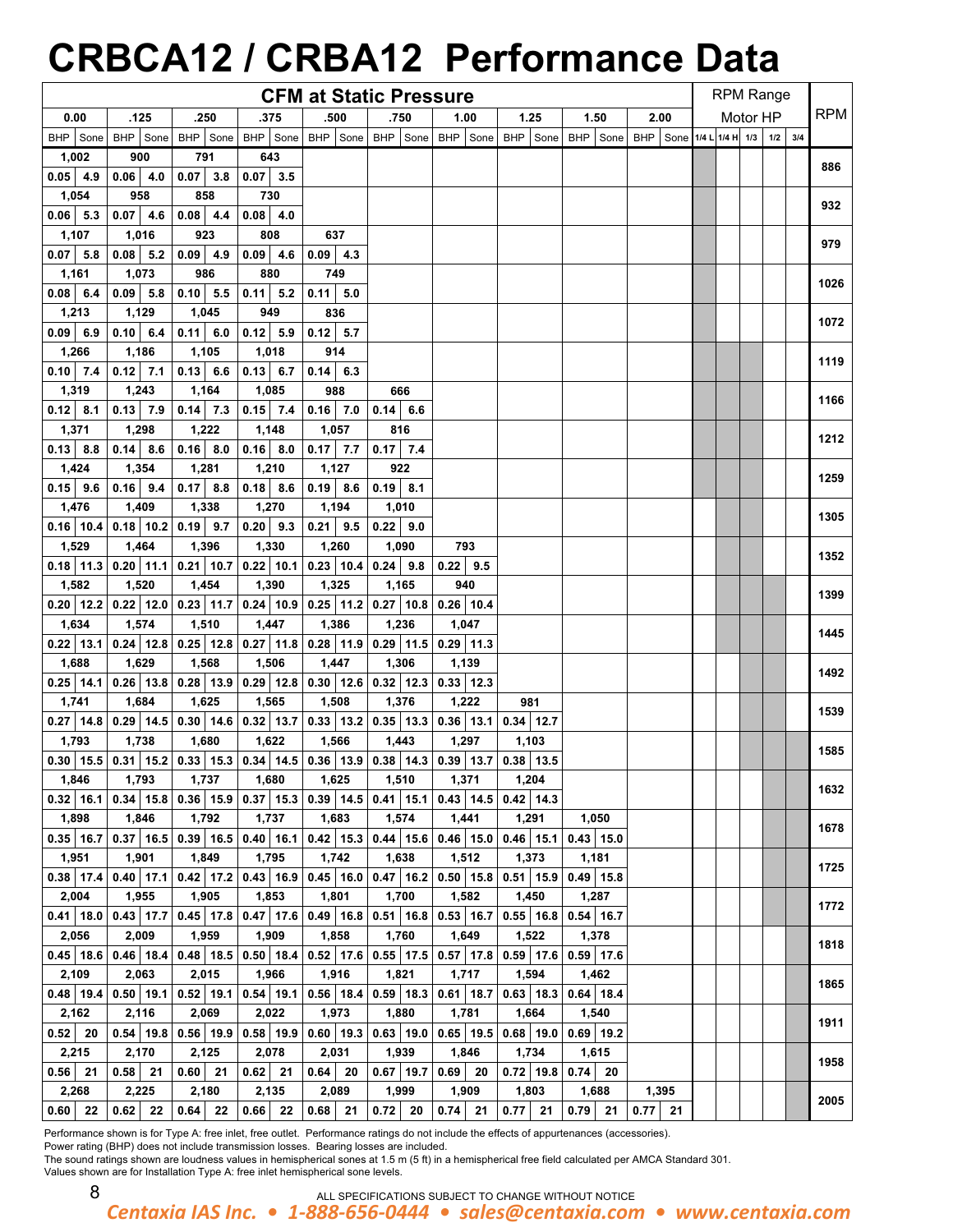# **CRBCA13 / CRBA13 Performance Data**

|               |                                                                                                               |               |                             | <b>CFM at Static Pressure</b>                                         |                                           |                                               |                                                         |             |                             |     | <b>RPM Range</b> |     |     |            |
|---------------|---------------------------------------------------------------------------------------------------------------|---------------|-----------------------------|-----------------------------------------------------------------------|-------------------------------------------|-----------------------------------------------|---------------------------------------------------------|-------------|-----------------------------|-----|------------------|-----|-----|------------|
| 0.00          | .125                                                                                                          | .250          | .375                        | .500                                                                  | .750                                      | 1.00                                          | 1.25                                                    | 1.50        | 2.00                        |     | Motor HP         |     |     | <b>RPM</b> |
| BHP Sone      | BHP Sone                                                                                                      | BHP Sone      | BHP Sone                    | BHP Sone                                                              |                                           | BHP Sone BHP Sone                             | BHP Sone                                                | BHP Sone    | BHP Sone                    | 1/4 | 1/3              | 1/2 | 3/4 |            |
| 1,342         | 1,232                                                                                                         | 1,102         | 959                         | 773                                                                   |                                           |                                               |                                                         |             |                             |     |                  |     |     |            |
| $0.08$ 5.9    | $0.09$ 5.1                                                                                                    | $0.10 \, 4.6$ | $0.11$ 4.3                  | $0.10$ 4.1                                                            |                                           |                                               |                                                         |             |                             |     |                  |     |     | 886        |
| 1,412         | 1,308                                                                                                         | 1,185         | 1,056                       | 898                                                                   |                                           |                                               |                                                         |             |                             |     |                  |     |     |            |
| $0.09$ 6.5    | $0.11$ 5.7                                                                                                    | $0.12$ 5.1    | $0.12$ 4.8                  | $0.12$ 4.6                                                            |                                           |                                               |                                                         |             |                             |     |                  |     |     | 932        |
| 1,483         | 1,385                                                                                                         | 1,269         | 1,149                       | 1,010                                                                 |                                           |                                               |                                                         |             |                             |     |                  |     |     |            |
| $0.11$ 7.1    | $0.12 \ 6.4$                                                                                                  | $0.13$ 5.7    | $0.14$ 5.5                  | $0.14$ 5.3                                                            |                                           |                                               |                                                         |             |                             |     |                  |     |     | 979        |
| 1,554         | 1,462                                                                                                         | 1,353         | 1,240                       | 1,114                                                                 |                                           |                                               |                                                         |             |                             |     |                  |     |     |            |
| $0.13$ 7.7    | $0.14$ 7.0                                                                                                    | $0.15$ 6.4    | $0.16$ 6.2                  | 0.16<br>5.9                                                           |                                           |                                               |                                                         |             |                             |     |                  |     |     | 1026       |
| 1,624         | 1,536                                                                                                         | 1,433         | 1,325                       | 1,211                                                                 | 907                                       |                                               |                                                         |             |                             |     |                  |     |     |            |
| $0.14$ 8.3    | $0.16$ 7.7                                                                                                    | $0.17$ 7.2    | $0.18$ 7.0                  | $0.19$ 6.7                                                            | $0.18$ 6.3                                |                                               |                                                         |             |                             |     |                  |     |     | 1072       |
| 1,695         | 1,612                                                                                                         | 1,515         | 1,411                       | 1,305                                                                 | 1,042                                     |                                               |                                                         |             |                             |     |                  |     |     |            |
| $0.16$ 8.9    | $0.18$ 8.7                                                                                                    | $0.19$ 8.1    | $0.20$ 7.8                  | $0.21$ 7.6                                                            | $0.21$ 7.1                                |                                               |                                                         |             |                             |     |                  |     |     | 1119       |
| 1,766         | 1,687                                                                                                         | 1,595         | 1,496                       | 1,396                                                                 | 1,159                                     |                                               |                                                         |             |                             |     |                  |     |     |            |
| $0.18$ 9.7    | $0.20$ 9.7                                                                                                    | $0.21$ 8.9    | $0.22$ 8.6                  | $0.24$ 8.5                                                            | $0.24$ 8.1                                |                                               |                                                         |             |                             |     |                  |     |     | 1166       |
| 1,836         | 1,760                                                                                                         | 1,673         | 1,578                       | 1,482                                                                 | 1,266                                     |                                               |                                                         |             |                             |     |                  |     |     |            |
| $0.21$   10.7 | $0.22$ 10.7                                                                                                   | $0.24$ 9.9    | $0.25$ 9.6                  | $0.26$ 9.5                                                            | 0.27<br>9.1                               |                                               |                                                         |             |                             |     |                  |     |     | 1212       |
| 1,907         | 1,834                                                                                                         | 1,752         | 1,661                       | 1,569                                                                 | 1,369                                     | 1,111                                         |                                                         |             |                             |     |                  |     |     |            |
|               | $0.23$   11.8   0.25   11.8                                                                                   | $0.27$ 11.0   | $0.28$ 10.7                 | $0.29$ 10.5                                                           | $0.30$ 10.0                               | 0.30<br>9.6                                   |                                                         |             |                             |     |                  |     |     | 1259       |
| 1,977         | 1,907                                                                                                         | 1,828         | 1,741                       | 1,653                                                                 | 1,466                                     | 1,236                                         |                                                         |             |                             |     |                  |     |     |            |
|               | $0.26$   12.9   0.28   13.0                                                                                   | $0.29$ 12.1   | $0.31$ 11.7                 | $0.32$ 11.5                                                           | $0.34$ 11.1                               | $0.33$ 10.8                                   |                                                         |             |                             |     |                  |     |     | 1305       |
| 2,048         | 1,981                                                                                                         | 1,906         | 1,823                       | 1,737                                                                 | 1,562                                     | 1,352                                         |                                                         |             |                             |     |                  |     |     |            |
|               | $0.29$   14.2   0.31   14.3                                                                                   | $0.33$   13.4 |                             | $0.34$   12.9   0.35   12.7                                           | $0.37$ 12.3                               | $0.37$ 11.9                                   |                                                         |             |                             |     |                  |     |     | 1352       |
| 2,119         | 2,054                                                                                                         | 1,983         | 1,904                       | 1,821                                                                 | 1,654                                     | 1,461                                         | 1,217                                                   |             |                             |     |                  |     |     |            |
|               | $0.32$   15.0   0.34   15.2                                                                                   | $0.36$ 14.4   | $0.37$ 13.8                 | $0.38$ 13.5                                                           | $0.41$ 13.3                               | $0.41$ 12.8                                   | $0.40$ 12.4                                             |             |                             |     |                  |     |     | 1399       |
| 2,189         | 2,126                                                                                                         | 2,058         | 1,982                       | 1,902                                                                 | 1,742                                     | 1,562                                         | 1,346                                                   |             |                             |     |                  |     |     |            |
|               | $0.35$   15.7   0.37   15.9   0.39   15.2   0.41   14.5   0.42   14.2   0.45   14.1                           |               |                             |                                                                       |                                           | $0.46$ 13.5                                   | $0.45$ 13.2                                             |             |                             |     |                  |     |     | 1445       |
| 2,260         | 2,200                                                                                                         | 2,134         | 2,062                       | 1,985                                                                 | 1,830                                     | 1,662                                         | 1,465                                                   |             |                             |     |                  |     |     | 1492       |
|               | $0.39$ 16.4 0.41 16.7                                                                                         |               |                             | $0.43$   16.0   0.45   15.3   0.46   15.0                             |                                           | $\vert 0.49 \vert 14.8 \vert 0.50 \vert 14.2$ | $0.50$ 13.9                                             |             |                             |     |                  |     |     |            |
| 2,331         | 2,273                                                                                                         | 2,210         | 2,141                       | 2,067                                                                 | 1,916                                     | 1,759                                         | 1,576                                                   | 1,352       |                             |     |                  |     |     | 1539       |
|               | $0.42$ 17.2 0.45 17.5                                                                                         |               |                             | $0.47$   16.8   0.49   16.1   0.50   15.7   0.53   15.5   0.55   15.0 |                                           |                                               | $0.55$ 14.7                                             | $0.54$ 14.3 |                             |     |                  |     |     |            |
| 2,401         | 2,344                                                                                                         | 2,283         | 2,217                       | 2,146                                                                 | 2,000                                     | 1,850                                         | 1,680                                                   | 1,480       |                             |     |                  |     |     | 1585       |
|               | 0.46   17.9   0.49   18.2   0.51   17.7   0.53   16.9   0.54   16.4   0.57   16.1   0.60   15.8   0.60   15.4 |               |                             |                                                                       |                                           |                                               |                                                         | $0.60$ 15.1 |                             |     |                  |     |     |            |
| 2,472         | 2,417                                                                                                         | 2,358         | 2,295                       | 2,227                                                                 | 2,085                                     | 1,941                                         | 1,782                                                   | 1,599       |                             |     |                  |     |     | 1632       |
|               | $0.51$   18.6   0.53   19.0                                                                                   |               | $0.55$   18.5   0.57   17.7 |                                                                       |                                           |                                               | $0.59$   17.2   0.62   16.8   0.65   16.6   0.66   16.1 | $0.65$ 15.9 |                             |     |                  |     |     |            |
| 2,541         | 2,488                                                                                                         | 2,432         | 2,371                       | 2,305                                                                 | 2,167                                     | 2,029                                         | 1,879                                                   | 1,708       |                             |     |                  |     |     | 1678       |
|               | $0.55$   19.4   0.57   19.8                                                                                   | $0.60$   19.3 | $0.62$ 18.5                 |                                                                       |                                           |                                               | $0.64$   18.0   0.66   17.5   0.70   17.4   0.71   16.8 | $0.71$ 16.7 |                             |     |                  |     |     |            |
| 2,613         | 2,561                                                                                                         | 2,506         | 2,447                       | 2,385                                                                 | 2,251                                     | 2,117                                         | 1,975                                                   | 1,815       |                             |     |                  |     |     | 1725       |
| $0.60$ 20     | $0.62$ 21                                                                                                     | $0.65$ 20     | $0.67$ 19.4                 |                                                                       |                                           |                                               | $0.69$   18.8   0.72   18.3   0.75   18.2   0.77   17.6 | $0.78$ 17.6 |                             |     |                  |     |     |            |
| 2,684         | 2,634                                                                                                         | 2,581         | 2,524                       | 2,463                                                                 | 2,334                                     | 2,204                                         | 2,068                                                   | 1,918       | 1,546                       |     |                  |     |     | 1772       |
| $0.65$ 21     | $0.67$ 21                                                                                                     | $0.70$ 21     | $0.72$ 20                   |                                                                       | $0.74$   19.6   0.77   19.0   0.81   18.9 |                                               | $0.83$ 18.7                                             |             | $0.84$   18.3   0.82   18.1 |     |                  |     |     |            |

Performance shown is for Type A: free inlet, free outlet. Performance ratings do not include the effects of appurtenances (accessories).

Power rating (BHP) does not include transmission losses. Bearing losses are included.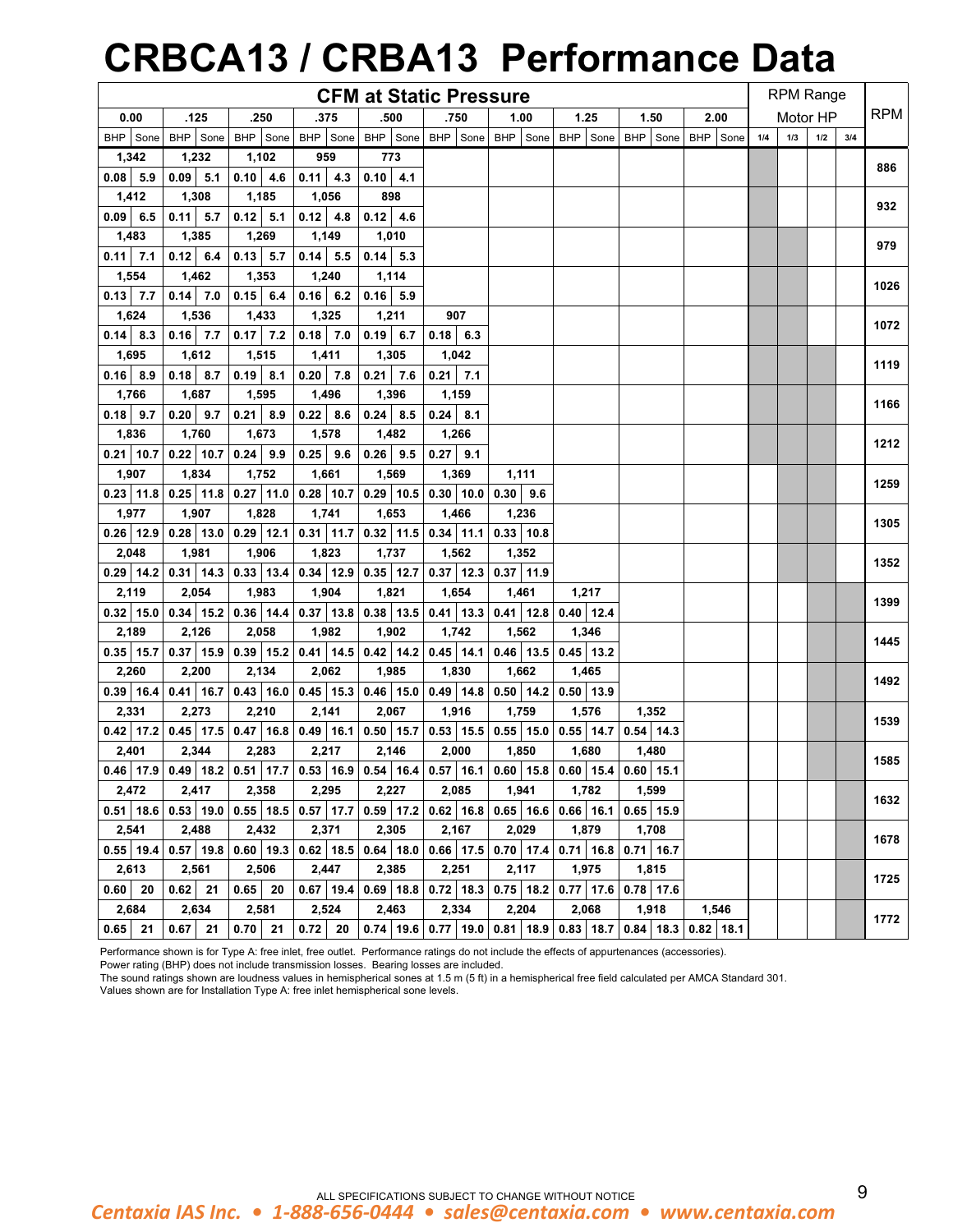# **CRBCA15 / CRBA15 Performance Data**

|               |               |                         |             | <b>CFM at Static Pressure</b> |               |               |               |             |          |     |     | <b>RPM Range</b> |     |            |
|---------------|---------------|-------------------------|-------------|-------------------------------|---------------|---------------|---------------|-------------|----------|-----|-----|------------------|-----|------------|
| 0.00          | .125          | .250                    | .375        | .500                          | .750          | 1.00          | 1.25          | 1.50        | 2.00     |     |     | Motor HP         |     | <b>RPM</b> |
| BHP Sone      | BHP Sone      | BHP Sone                | BHP Sone    | BHP Sone                      | BHP Sone      | BHP Sone      | BHP Sone      | BHP Sone    | BHP Sone | 1/4 | 1/3 | 1/2              | 3/4 |            |
| 1,754         | 1,687         | 1,578                   | 1,459       | 1,328                         |               |               |               |             |          |     |     |                  |     | 886        |
| $0.15$ 8.1    | $0.16$ 7.6    | 0.17<br>6.9             | $0.19$ 6.6  | $0.20 \ 6.1$                  |               |               |               |             |          |     |     |                  |     |            |
| 1,845         | 1,785         | 1,682                   | 1,562       | 1,471                         |               |               |               |             |          |     |     |                  |     | 932        |
| $0.18$ 8.8    | $0.19$ 8.3    | 7.6<br>0.20             | 7.2<br>0.21 | 0.23<br>6.8                   |               |               |               |             |          |     |     |                  |     |            |
| 1,938         | 1,884         | 1,787                   | 1,675       | 1,586                         |               |               |               |             |          |     |     |                  |     | 979        |
| $0.20$ 9.5    | 0.22<br>9.0   | 8.3<br>0.23             | 0.24<br>8.0 | $0.26$ 7.7                    |               |               |               |             |          |     |     |                  |     |            |
| 2,031         | 1,982         | 1,891                   | 1,793       | 1,691                         | 1,399         |               |               |             |          |     |     |                  |     | 1026       |
| $0.23$ 10.2   | $0.25$ 9.7    | 9.1<br>0.26             | 8.8<br>0.28 | 0.29<br>8.4                   | 0.31<br>7.5   |               |               |             |          |     |     |                  |     |            |
| 2,122         | 2,077         | 1,992                   | 1,902       | 1,794                         | 1,580         |               |               |             |          |     |     |                  |     | 1072       |
| $0.27$ 11.0   | $0.28$ 10.5   | 0.30<br>9.9             | 0.31<br>9.4 | 0.33<br>9.1                   | 0.35<br>8.2   |               |               |             |          |     |     |                  |     |            |
| 2,215         | 2,173         | 2,095                   | 2,009       | 1,906                         | 1,737         |               |               |             |          |     |     |                  |     | 1119       |
| $0.30$ 11.7   | $0.32$ 11.3   | $0.34$ 10.7             | $0.35$ 10.1 | $0.37$ 10.0                   | 0.40<br>8.9   |               |               |             |          |     |     |                  |     |            |
| 2,308         | 2,269         | 2,197                   | 2,115       | 2,024                         | 1,864         | 1,526         |               |             |          |     |     |                  |     | 1166       |
| $0.34$   12.5 | $0.36$ 12.1   | $0.38$ 11.6             | $0.39$ 11.0 | $0.41$ 11.0                   | $0.44$ 10.0   | 0.45<br>9.0   |               |             |          |     |     |                  |     |            |
| 2,399         | 2,362         | 2,297                   | 2,217       | 2,135                         | 1,971         | 1,728         |               |             |          |     |     |                  |     | 1212       |
| $0.39$   13.3 | $0.40$ 12.9   | $0.42$ 12.5             | $0.44$ 12.0 | $0.45$ 11.7                   | $0.49$ 11.1   | 0.51<br>9.9   |               |             |          |     |     |                  |     |            |
| 2,492         | 2,457         | 2,399                   | 2,321       | 2,245                         | 2,076         | 1,899         |               |             |          |     |     |                  |     | 1259       |
| $0.43$ 14.1   | $0.45$ 13.8   | $0.47$ 13.4             | $0.49$ 13.0 | $0.50$ 12.5                   | $0.54$ 12.2   | $0.57$ 10.8   |               |             |          |     |     |                  |     |            |
| 2,583         | 2,550         | 2,497                   | 2,422       | 2,349                         | 2,179         | 2,044         | 1,713         |             |          |     |     |                  |     | 1305       |
| $0.48$ 15.0   | $0.50$   14.7 | $0.52$ 14.4             | $0.54$ 14.0 | $0.55$ 13.4                   | $0.59$   13.0 | $0.63$   11.8 | $0.64$ 11.1   |             |          |     |     |                  |     |            |
| 2,676         | 2,645         | 2,597                   | 2,525       | 2,455                         | 2,289         | 2,166         | 1,920         |             |          |     |     |                  |     | 1352       |
| $0.54$ 15.9   | $0.55$ 15.6   | $0.57$ 15.4             | $0.59$ 15.1 | $0.61$ 14.5                   | $0.65$ 14.1   | $0.69$ 13.2   | $0.71$ 12.2   |             |          |     |     |                  |     |            |
| 2,769         | 2,739         | 2,695                   | 2,628       | 2,559                         | 2,406         | 2,275         | 2,093         |             |          |     |     |                  |     | 1399       |
| $0.59$ 16.8   | $0.61$ 16.6   | $0.63$ 16.4             | $0.65$ 16.2 | $0.67$ 15.7                   | $0.71$ 15.3   | $0.75$ 14.8   | $0.78$ 13.2   |             |          |     |     |                  |     |            |
| 2,860         | 2,831         | 2,791                   | 2,728       | 2,661                         | 2,520         | 2,378         | 2,244         | 1,951       |          |     |     |                  |     | 1445       |
| $0.65$ 17.8   | $0.67$ 17.5   | $0.69$ 17.4             | $0.72$ 17.2 | $0.73$ 16.8                   | $0.77$ 16.4   | $0.81$ 15.9   | $0.85$ 14.4   | $0.87$ 13.7 |          |     |     |                  |     |            |
| 2,953         | 2,925         | 2,888                   | 2,830       | 2,764                         | 2,633         | 2,483         | 2,373         | 2,146       |          |     |     |                  |     | 1492       |
| $0.72$   18.8 | $0.73$ 18.6   | $0.75$ 18.4             | $0.78$ 18.2 | $0.80$ 17.9                   | $0.84$ 17.3   | $0.89$ 16.8   | $0.93$   15.8 | $0.96$ 14.9 |          |     |     |                  |     |            |
| 3,046         | 3,019         | 2,985                   | 2,932       | 2,868                         | 2,742         | 2,590         | 2,487         | 2,315       |          |     |     |                  |     | 1539       |
| $0.79$ 19.8   | $0.81$ 19.6   | $0.83$ 19.4             | $0.85$ 19.3 | $0.88$ 19.0                   | $0.92$ 18.2   | $0.96$ 17.8   | $1.00$ 17.4   | $1.04$ 16.0 |          |     |     |                  |     |            |
| 3,137         | 3,111         | 3,079                   | 3,030       | 2,968                         | 2,847         | 2,702         | 2,590         | 2,464       |          |     |     |                  |     | 1585       |
| 0.86<br>21    | 0.88<br>21    | 0.90<br>20              | 0.93<br>20  | 0.95<br>20                    | $0.99$   19.2 | $1.04$ 19.0   | $1.08$ 18.8   | $1.13$ 17.2 |          |     |     |                  |     |            |
| 3,230         | 3,205         | 3,174                   | 3,130       | 3,071                         | 2,953         | 2,819         | 2,695         | 2,594       |          |     |     |                  |     | 1632       |
| $0.94$ 22     | $0.96$ 22     | 0.98 <sup>1</sup><br>22 | $1.01$ 21   | $1.04$ 21                     | $1.07$ 20     | $1.12$ 20     | $1.17$ 19.8   | $1.21$ 18.6 |          |     |     |                  |     |            |

Performance shown is for Type A: free inlet, free outlet. Performance ratings do not include the effects of appurtenances (accessories).

Power rating (BHP) does not include transmission losses. Bearing losses are included.

The sound ratings shown are loudness values in hemispherical sones at 1.5 m (5 ft) in a hemispherical free field calculated per AMCA Standard 301.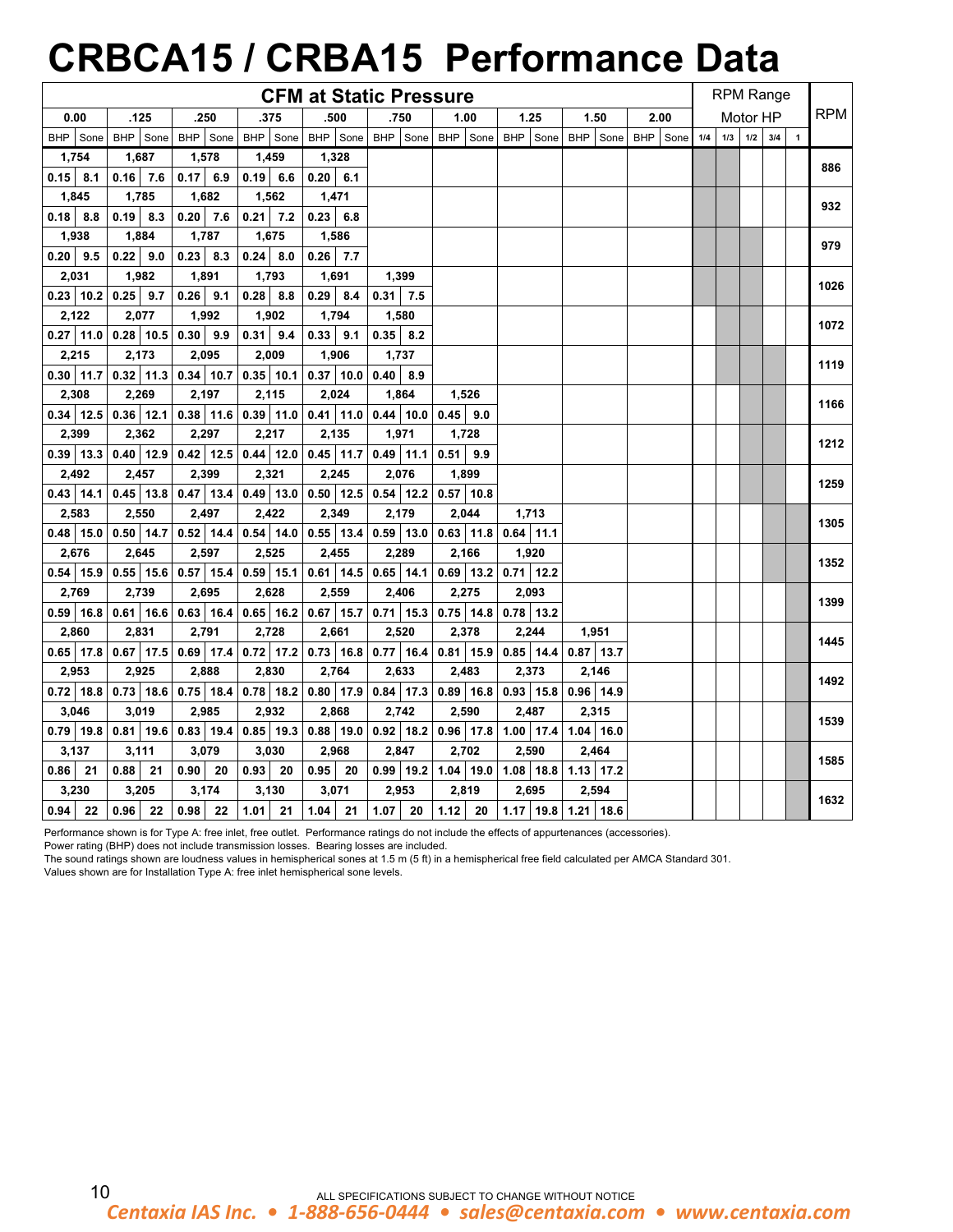# **CRBCA16 / CRBA16 Performance Data**

|                      |                               |                       |                             | <b>CFM at Static Pressure</b>                                                                                                         |                             |             |                                           |             |                                    |  | <b>RPM Range</b> |  |            |
|----------------------|-------------------------------|-----------------------|-----------------------------|---------------------------------------------------------------------------------------------------------------------------------------|-----------------------------|-------------|-------------------------------------------|-------------|------------------------------------|--|------------------|--|------------|
| 0.00                 | .125                          | .250                  | .375                        | .500                                                                                                                                  | .750                        | 1.00        | 1.25                                      | 1.50        | 2.00                               |  | Motor HP         |  | <b>RPM</b> |
| BHP Sone             | BHP Sone                      | BHP Sone              | BHP Sone                    | BHP Sone                                                                                                                              | BHP Sone                    | BHP Sone    | BHP Sone                                  | BHP Sone    | BHP Sone 1/4 1/3 1/2 3/4 1 1 1 1/2 |  |                  |  |            |
| 2,170                | 2,034                         | 1,862                 | 1,683                       | 1,427                                                                                                                                 |                             |             |                                           |             |                                    |  |                  |  |            |
| $0.15$ 7.3           | $0.17$ 6.4                    | $0.19$ 5.9            | $0.20$ 5.4                  | 4.8<br>0.20                                                                                                                           |                             |             |                                           |             |                                    |  |                  |  | 734        |
| 2,279                | 2,152                         | 1,992                 | 1,823                       | 1,620                                                                                                                                 |                             |             |                                           |             |                                    |  |                  |  |            |
| $0.18$ 7.8           | $0.20$ 7.0                    | 0.21<br>6.6           | $0.23$ 6.1                  | $0.23$ 5.6                                                                                                                            |                             |             |                                           |             |                                    |  |                  |  | 771        |
| 2,385                | 2,265                         | 2,116                 | 1,954                       | 1,780                                                                                                                                 |                             |             |                                           |             |                                    |  |                  |  | 807        |
| $0.20 \,   \, 8.5$   | $0.22$ 7.8                    | $0.24$ 7.3            | $0.26 \, 6.8$               | $0.27 \;   \; 6.4$                                                                                                                    |                             |             |                                           |             |                                    |  |                  |  |            |
| 2,495                | 2,381                         | 2,242                 | 2,086                       | 1,930                                                                                                                                 |                             |             |                                           |             |                                    |  |                  |  | 844        |
| $0.23$   $9.2$       | 0.26<br>8.6                   | 0.28<br>8.1           | $0.29$ 7.7                  | $0.30$ 7.2                                                                                                                            |                             |             |                                           |             |                                    |  |                  |  |            |
| 2,604                | 2,496                         | 2,367                 | 2,217                       | 2,070                                                                                                                                 | 1,634                       |             |                                           |             |                                    |  |                  |  | 881        |
| $0.26$ 10.0          | $0.29$ 9.5                    | 0.31<br>8.9           | $0.33 \,   \, 8.5$          | 0.34<br>8.1                                                                                                                           | 7.0<br>0.33                 |             |                                           |             |                                    |  |                  |  |            |
| 2,713                | 2,610                         | 2,489                 | 2,347                       | 2,206                                                                                                                                 | 1,853                       |             |                                           |             |                                    |  |                  |  | 918        |
| $0.30$ 10.8          | $0.32$ 10.4                   | $0.35$ 9.7            | $0.37$ 9.5                  | $0.38$ 8.9                                                                                                                            | 0.39<br>7.9                 |             |                                           |             |                                    |  |                  |  |            |
| 2,820                | 2,721                         | 2,607                 | 2,473                       | 2,336                                                                                                                                 | 2,029                       |             |                                           |             |                                    |  |                  |  | 954        |
| $0.34$   11.8        | 0.36 11.3 0.39 10.6 0.41 10.4 |                       |                             | $0.42$ 9.8                                                                                                                            | $0.44$   9.0                |             |                                           |             |                                    |  |                  |  |            |
| 2,929                | 2,834                         | 2,727                 | 2,601                       | 2,467                                                                                                                                 | 2,191                       | 1,659       |                                           |             |                                    |  |                  |  | 991        |
| $0.38$ 12.7          | $0.40$ 12.3                   | $0.43$ 11.6           | $0.45$ 11.3                 | $0.47$ 10.9                                                                                                                           | $0.49$ 10.1                 | $0.45$ 9.0  |                                           |             |                                    |  |                  |  |            |
| 3,039                | 2,947                         | 2,845                 | 2,727                       | 2,598                                                                                                                                 | 2,341                       | 1,958       |                                           |             |                                    |  |                  |  | 1028       |
| $0.42$ 13.6          | $0.45$ 13.4                   |                       |                             | $0.47$   12.5   0.50   12.2   0.52   11.9                                                                                             | $0.54$ 11.1                 | $0.54$ 10.0 |                                           |             |                                    |  |                  |  |            |
| 3,145                | 3,057                         | 2,960                 | 2,848                       | 2,725                                                                                                                                 | 2,480                       | 2,161       |                                           |             |                                    |  |                  |  | 1064       |
| $0.47$ 14.7          |                               | $0.50$ 14.5 0.52 13.6 | $0.55$ 13.2                 | $0.57$ 13.0                                                                                                                           | $0.60$   12.1               | $0.61$ 11.1 |                                           |             |                                    |  |                  |  |            |
| 3,254                | 3,170                         | 3,077                 | 2,972                       | 2,854                                                                                                                                 | 2,617                       | 2,340       |                                           |             |                                    |  |                  |  | 1101       |
| $0.52$ 15.7          |                               |                       |                             | $0.55$   15.6   0.58   14.8   0.60   14.2   0.62   14.1                                                                               | $0.66$ 13.1                 | $0.68$ 12.4 |                                           |             |                                    |  |                  |  |            |
| 3,364                | 3,282                         | 3,193                 | 3,093                       | 2,982                                                                                                                                 | 2,751                       | 2,503       | 2,114                                     |             |                                    |  |                  |  | 1138       |
| $0.57$ 16.8          | $0.60$ 16.7                   |                       | $0.63$   16.0   0.66   15.3 | $0.68$ 15.2                                                                                                                           | $0.72$ 14.2                 | $0.75$ 13.7 | $0.72$ 12.5                               |             |                                    |  |                  |  |            |
| 3,470                | 3,391                         | 3,306                 | 3,211                       | 3,105                                                                                                                                 | 2,880                       | 2,651       | 2,333                                     |             |                                    |  |                  |  | 1174       |
| $0.63$   17.9        |                               |                       |                             | $0.66$   17.9 $\vert 0.69$   17.2 $\vert 0.72$   16.3 $\vert 0.74$   16.2 $\vert 0.79$   15.3 $\vert 0.81$   14.8 $\vert 0.81$   13.7 |                             |             |                                           |             |                                    |  |                  |  |            |
| 3,579                | 3,503                         | 3,421                 | 3,331                       | 3,230                                                                                                                                 | 3,012                       | 2,796       | 2,522                                     |             |                                    |  |                  |  | 1211       |
| $0.69$ 18.9          | $0.72$ 19.0                   |                       | $0.75$   18.3   0.78   17.4 | $0.81$ 17.2                                                                                                                           | $0.85$ 16.4                 | $0.89$ 15.8 | $0.90$ 14.9                               |             |                                    |  |                  |  |            |
| 3,689                | 3,615                         | 3,536                 | 3,449                       | 3,354                                                                                                                                 | 3,143                       | 2,936       | 2,693                                     | 2,325       |                                    |  |                  |  | 1248       |
| $0.75$ 19.7          | $0.79$ 19.8                   |                       |                             | $0.82$   19.2   0.85   18.3   0.88   17.9   0.93   17.4   0.96   16.5   0.98   16.0                                                   |                             |             |                                           | $0.95$ 14.8 |                                    |  |                  |  |            |
| 3,798                | 3,727                         | 3,650                 | 3,567                       | 3,476                                                                                                                                 | 3,273                       | 3,072       | 2,852                                     | 2,550       |                                    |  |                  |  | 1285       |
| $0.82$ $\vert$<br>21 | $0.86$ 21                     | $0.89$ 20             |                             | $0.92$   19.2   0.95   18.7   1.01   18.4   1.04   17.3   1.07   17.0                                                                 |                             |             |                                           | $1.06$ 15.7 |                                    |  |                  |  |            |
| 3,905                | 3,835                         | 3,761                 | 3,681                       | 3,595                                                                                                                                 | 3,399                       | 3,202       | 2,998                                     | 2,736       |                                    |  |                  |  | 1321       |
| $0.89$ 21            | $0.93$ 21                     | $0.96$ 21             | $1.00$ 20                   |                                                                                                                                       | $1.03$   19.5   1.08   19.3 |             | $1.13$   18.1   1.16   17.8   1.17   16.9 |             |                                    |  |                  |  |            |
| 4,073                | 4,007                         | 3,936                 | 3,861                       | 3,780                                                                                                                                 | 3,597                       | 3,406       | 3,218                                     | 2,998       |                                    |  |                  |  | 1378       |
| $1.01$ 23            | $1.05$ 23                     | $1.09$ 22             | $1.12$ 22                   | $1.16$ 21                                                                                                                             | $1.22$ 21                   | $1.26$ 19.6 | $1.30$ 19.0                               | 1.33 18.5   |                                    |  |                  |  |            |
| 4,182                | 4,118                         | 4,050                 | 3,977                       | 3,899                                                                                                                                 | 3,725                       | 3,537       | 3,355                                     | 3,154       | 2,484                              |  |                  |  | 1415       |
| $1.10$ 23            | $1.14$ 24                     | $1.17$ 23             | $1.21$ 23                   | $1.24$ 22                                                                                                                             | $1.31$ 21                   | $1.36$ 21   | $1.40$ 19.8                               | $1.43$ 19.5 | $1.35$ 17.7                        |  |                  |  |            |
| 4,292                | 4,229                         | 4,163                 | 4,093                       | 4,018                                                                                                                                 | 3,851                       | 3,668       | 3,490                                     | 3,303       | 2,757                              |  |                  |  | 1452       |
| $1.19$ 24            | $1.23$ 24                     | $1.26$ 24             | $1.30$ 23                   | 1.34<br>23                                                                                                                            | 1.40<br>22                  | $1.46$ 22   | $1.50$ 21                                 | $1.54$ 21   | $1.51$ 18.6                        |  |                  |  |            |
| 4,401                | 4,340                         | 4,276                 | 4,208                       | 4,136                                                                                                                                 | 3,975                       | 3,798       | 3,623                                     | 3,447       | 2,973                              |  |                  |  | 1489       |
| $1.28$ 25            | $1.32$ 25                     | $1.36$ 25             | $1.40$ 24                   | $1.43 \ 24$                                                                                                                           | $1.50$ 23                   | $1.56$ 23   | $1.61$ 22                                 | $1.65$ 21   | 1.66 19.6                          |  |                  |  |            |

### Performance shown is for Type A: free inlet, free outlet. Performance ratings do not include the effects of appurtenances (accessories).

Power rating (BHP) does not include transmission losses. Bearing losses are included.

The sound ratings shown are loudness values in hemispherical sones at 1.5 m (5 ft) in a hemispherical free field calculated per AMCA Standard 301.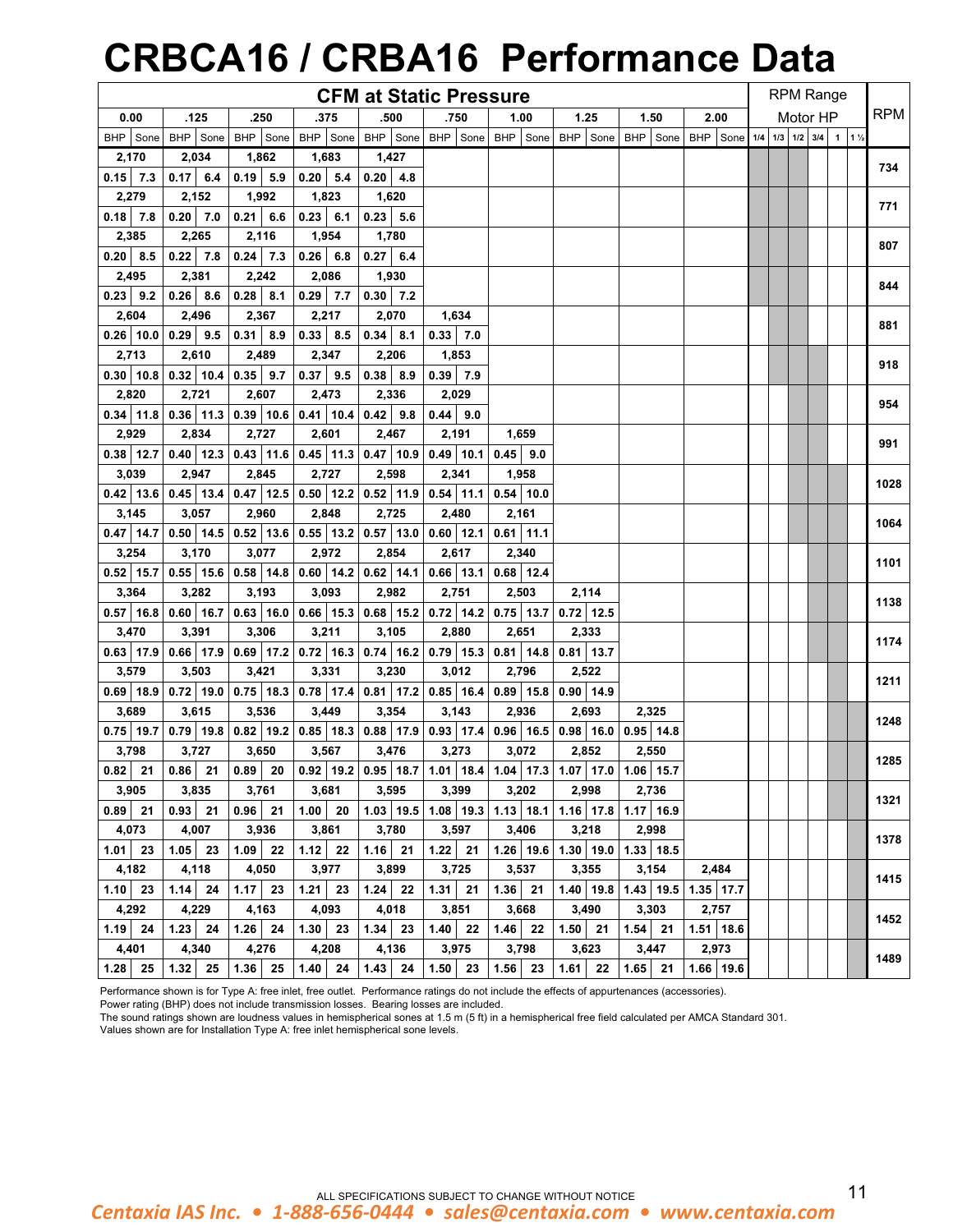# **CRBCA18 / CRBA18 Performance Data**

|                    |             |                             |               | <b>CFM at Static Pressure</b>                           |                    |                                                         |                                                       |                                                                                                |             |  |          | <b>RPM Range</b> |            |
|--------------------|-------------|-----------------------------|---------------|---------------------------------------------------------|--------------------|---------------------------------------------------------|-------------------------------------------------------|------------------------------------------------------------------------------------------------|-------------|--|----------|------------------|------------|
| 0.00               | .125        | .250                        | .375          | .500                                                    | .750               | 1.00                                                    | 1.25                                                  | 1.50                                                                                           | 2.00        |  | Motor HP |                  | <b>RPM</b> |
| BHP Sone           | BHP Sone    | BHP Sone                    | BHP Sone      | BHP Sone                                                |                    |                                                         |                                                       | BHP Sone   BHP   Sone   BHP   Sone   BHP   Sone   BHP   Sone   1/3   1/2   3/4   1   1 1/2   2 |             |  |          |                  |            |
| 2,754              | 2,627       | 2,440                       | 2,247         | 1,974                                                   |                    |                                                         |                                                       |                                                                                                |             |  |          |                  |            |
| $0.22 \,   \, 8.9$ | $0.24$ 7.9  | $0.26$ 7.3                  | 0.28<br>6.8   | 0.29<br>6.0                                             |                    |                                                         |                                                       |                                                                                                |             |  |          |                  | 734        |
| 2,893              | 2,778       | 2,598                       | 2,422         | 2,190                                                   |                    |                                                         |                                                       |                                                                                                |             |  |          |                  | 771        |
| $0.25$ 9.6         | 0.28<br>8.7 | 0.30<br>8.1                 | $0.32$ 7.6    | $0.33$ 7.1                                              |                    |                                                         |                                                       |                                                                                                |             |  |          |                  |            |
| 3,028              | 2,923       | 2,749                       | 2,586         | 2,389                                                   | 1,758              |                                                         |                                                       |                                                                                                |             |  |          |                  | 807        |
| $0.29$ 10.5        | 0.31<br>9.6 | 0.34<br>8.9                 | $0.36$ 8.5    | 0.37<br>8.1                                             | $0.36 \,   \, 6.7$ |                                                         |                                                       |                                                                                                |             |  |          |                  |            |
| 3,167              | 3,070       | 2,904                       | 2,750         | 2,577                                                   | 2,061              |                                                         |                                                       |                                                                                                |             |  |          |                  | 844        |
| $0.33$ 11.4        | $0.36$ 10.6 | 0.39<br>9.8                 | $0.41$ 9.5    | 0.42<br>9.0                                             | $0.43$ 7.5         |                                                         |                                                       |                                                                                                |             |  |          |                  |            |
| 3,305              | 3,216       | 3,058                       | 2,911         | 2,753                                                   | 2,308              |                                                         |                                                       |                                                                                                |             |  |          |                  | 881        |
| $0.38$   12.3      | $0.40$ 11.7 | $0.43$ 10.8                 | $0.46$ 10.5   | $0.48$ 9.9                                              | $0.50$ 8.5         |                                                         |                                                       |                                                                                                |             |  |          |                  |            |
| 3,444              | 3,360       | 3,213                       | 3,070         | 2,923                                                   | 2,531              | 1,886                                                   |                                                       |                                                                                                |             |  |          |                  | 918        |
| $0.43$ 13.2        | $0.45$ 12.7 | $0.49$ 11.8                 | $0.51$ 11.5   | $0.53$ 10.9                                             | 9.9<br>0.56        | 0.52<br>8.7                                             |                                                       |                                                                                                |             |  |          |                  |            |
| 3,579              | 3,500       | 3,364                       | 3,222         | 3,085                                                   | 2,738              | 2,223                                                   |                                                       |                                                                                                |             |  |          |                  | 954        |
| $0.48$   14.2      | $0.51$ 13.8 | $0.54$   12.9   0.57   12.5 |               | $0.59$ 12.1                                             | $0.62$ 11.3        | $0.62$ 9.6                                              |                                                       |                                                                                                |             |  |          |                  |            |
| 3,718              | 3,643       | 3,519                       | 3,378         | 3,247                                                   | 2,940              | 2,494                                                   |                                                       |                                                                                                |             |  |          |                  | 991        |
| $0.54$ 15.2        | $0.57$ 15.0 | $0.60$ 14.1                 | $0.63$   13.5 | $0.66$ 13.2                                             |                    | $0.69$   12.5   0.70   10.7                             |                                                       |                                                                                                |             |  |          |                  |            |
| 3,857              | 3,785       | 3,673                       | 3,533         | 3,408                                                   | 3,128              | 2,731                                                   | 2,128                                                 |                                                                                                |             |  |          |                  | 1028       |
| $0.60$   16.2      | $0.63$ 16.1 | $0.66$   15.4               | $0.70$ 14.7   |                                                         |                    | $0.72$   14.5   0.76   13.6   0.79   12.0   0.74   11.1 |                                                       |                                                                                                |             |  |          |                  |            |
| 3,992              | 3,923       | 3,822                       | 3,683         | 3,562                                                   | 3,301              | 2,945                                                   | 2,464                                                 |                                                                                                |             |  |          |                  | 1064       |
| $0.66$   17.2      | $0.69$ 17.3 | $0.73$ 16.6                 | $0.77$ 15.8   | $0.79$ 15.6                                             |                    | $0.84$   14.6   0.87   13.6                             | $0.85$ 12.2                                           |                                                                                                |             |  |          |                  |            |
| 4,131              | 4,065       | 3,972                       | 3,837         | 3,718                                                   | 3,474              | 3,158                                                   | 2,741                                                 |                                                                                                |             |  |          |                  | 1101       |
| $0.73$ 18.3        | $0.77$ 18.6 | $0.80$ 18.0                 |               | $0.84$   17.0   0.87   16.8   0.92   15.8   0.96   15.3 |                    |                                                         | $0.96$ 13.4                                           |                                                                                                |             |  |          |                  |            |
| 4,270              | 4,207       | 4,121                       | 3,992         | 3,874                                                   | 3,642              | 3,362                                                   | 2,984                                                 | 2,454                                                                                          |             |  |          |                  | 1138       |
| $0.81$ 19.4        | $0.85$ 19.8 | $0.88$ 19.3                 | $0.92$ 18.2   | $0.96$ 17.8                                             |                    | $1.01$   17.0   1.05   16.6                             | $1.07$   14.5                                         | $1.02$ 13.8                                                                                    |             |  |          |                  |            |
| 4,405              | 4,344       | 4,264                       | 4,143         | 4,025                                                   | 3,803              | 3,547                                                   | 3,202                                                 | 2,766                                                                                          |             |  |          |                  | 1174       |
| 0.89<br>20         | 0.93<br>21  | 0.96<br>20                  | $1.00$   19.2 | $1.04$ 18.7                                             |                    |                                                         | 1.10   18.0   1.14   17.4   1.17   15.8   1.15   14.6 |                                                                                                |             |  |          |                  |            |
| 4,611              | 4,554       | 4,481                       | 4,374         | 4,254                                                   | 4,044              | 3,814                                                   | 3,520                                                 | 3,157                                                                                          |             |  |          |                  | 1229       |
| 22<br>1.02         | 22<br>1.06  | 1.10<br>22                  | 1.14<br>21    | 1.18<br>20                                              |                    |                                                         | 1.25   19.6   1.29   18.5   1.33   18.1               | $1.35$ 16.0                                                                                    |             |  |          |                  |            |
| 4,750              | 4,694       | 4,626                       | 4,528         | 4,409                                                   | 4,204              | 3,987                                                   | 3,725                                                 | 3,388                                                                                          |             |  |          |                  | 1266       |
| 1.12<br>22         | 1.15<br>23  | 1.19<br>23                  | 1.24<br>22    | 1.28<br>21                                              | 1.35<br>21         |                                                         | $1.40$   19.4   1.44   19.3   1.47   17.2             |                                                                                                |             |  |          |                  |            |
| 4,889              | 4,835       | 4,770                       | 4,680         | 4,563                                                   | 4,362              | 4,155                                                   | 3,918                                                 | 3,607                                                                                          | 2,720       |  |          |                  | 1303       |
| 1.22<br>23         | 1.26<br>24  | 1.30<br>24                  | 1.34<br>23    | 1.39<br>22                                              | 1.46<br>22         | 1.52<br>21                                              | $1.56$ 20                                             | $1.60$   18.8   1.51   16.6                                                                    |             |  |          |                  |            |
| 5,028              | 4,976       | 4,914                       | 4,831         | 4,719                                                   | 4,519              | 4,322                                                   | 4,101                                                 | 3,820                                                                                          | 3,068       |  |          |                  | 1340       |
| $1.32$<br>25       | 1.36<br>25  | 1.41<br>25                  | $1.45$ 24     | $1.50$ 23                                               | 1.58<br>22         | 1.64<br>22                                              | $1.69$ 21                                             | $1.73$ 20                                                                                      | $1.70$ 17.5 |  |          |                  |            |
| 5,170              | 5,120       | 5,061                       | 4,984         | 4,878                                                   | 4,679              | 4,490                                                   | 4,283                                                 | 4,032                                                                                          | 3,363       |  |          |                  | 1378       |
| 1.44<br>26         | 1.48<br>26  | 1.52<br>26                  | 1.57<br>25    | 24<br>1.62                                              | 1.70<br>23         | 23<br>1.77                                              | 1.82<br>22                                            | $1.86$ 22                                                                                      | $1.88$ 18.6 |  |          |                  |            |
| 5,309              | 5,260       | 5,204                       | 5,132         | 5,033                                                   | 4,834              | 4,651                                                   | 4,455                                                 | 4,228                                                                                          | 3,618       |  |          |                  | 1415       |
| 1.56<br>27         | 1.60<br>27  | 1.64<br>27                  | 26<br>1.69    | $1.74$ 25                                               | 1.83<br>24         | 1.90<br>24                                              | 1.96<br>23                                            | 2.00<br>23                                                                                     | $2.06$ 19.7 |  |          |                  |            |
| 5,448              | 5,401       | 5,346                       | 5,279         | 5,187                                                   | 4,988              | 4,812                                                   | 4,624                                                 | 4,415                                                                                          | 3,852       |  |          |                  | 1452       |
| 1.68<br>28         | 1.73<br>28  | 1.77<br>28                  | 1.82<br>27    | 1.87<br>27                                              | 1.96<br>25         | 2.04<br>25                                              | 2.11<br>24                                            | 2.15<br>24                                                                                     | 2.22<br>21  |  |          |                  |            |

Performance shown is for Type A: free inlet, free outlet. Performance ratings do not include the effects of appurtenances (accessories).

Power rating (BHP) does not include transmission losses. Bearing losses are included.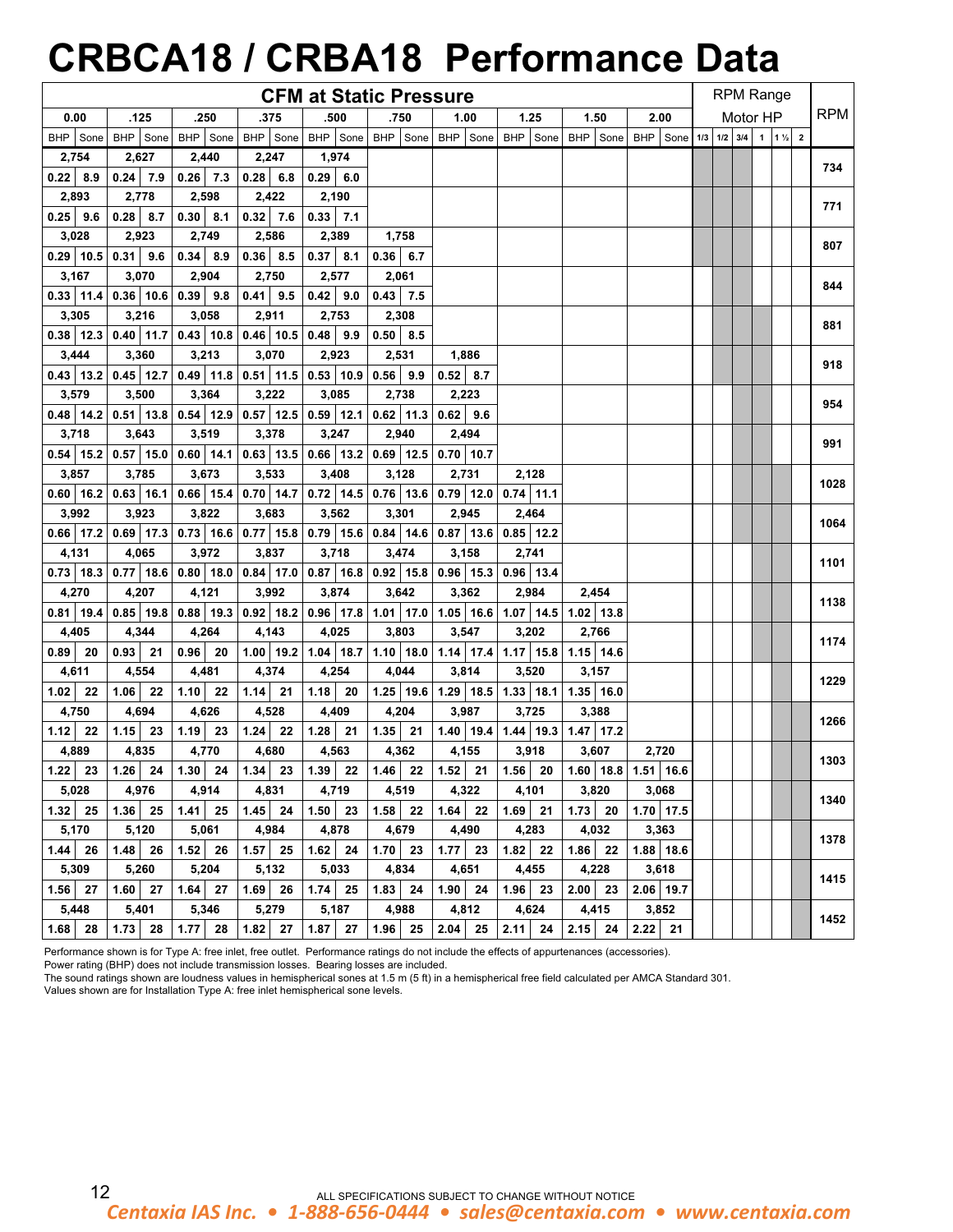## **CRBCA20 / CRBA20 Performance Data**

|                    |             |               |                             | <b>CFM at Static Pressure</b>           |              |                             |              |                   |             |     |     |                | <b>RPM Range</b> |            |
|--------------------|-------------|---------------|-----------------------------|-----------------------------------------|--------------|-----------------------------|--------------|-------------------|-------------|-----|-----|----------------|------------------|------------|
| 0.00               | .125        | .250          | .375                        | .500                                    | .750         | 1.00                        | 1.25         | 1.50              | 2.00        |     |     | Motor HP       |                  | <b>RPM</b> |
| BHP Sone           | BHP Sone    | BHP Sone      | BHP Sone                    | BHP Sone                                |              | BHP Sone BHP Sone           |              | BHP Sone BHP Sone | BHP Sone    | 1/2 | 3/4 | $\overline{1}$ | $1\frac{1}{2}$ 2 |            |
| 3,626              | 3,445       | 3,247         | 3,050                       | 2,821                                   | 2,080        |                             |              |                   |             |     |     |                |                  | 734        |
| $0.37$ 11.8        | $0.40$ 9.6  | $0.42$ 9.2    | $0.43 \,   \, 8.8$          | $0.45$ 7.9                              | $0.43 \ 6.7$ |                             |              |                   |             |     |     |                |                  |            |
| 3,808              | 3,638       | 3,449         | 3,263                       | 3,060                                   | 2,500        |                             |              |                   |             |     |     |                |                  | 771        |
| $0.43$ 12.8        | $0.46$ 10.5 | $0.49$ 10.1   | $0.50$ 9.7                  | $0.52$ 9.0                              | $0.52$ 7.8   |                             |              |                   |             |     |     |                |                  |            |
| 3,986              | 3,825       | 3,644         | 3,467                       | 3,282                                   | 2,810        |                             |              |                   |             |     |     |                |                  | 807        |
| $0.49$ 13.8        | $0.52$ 11.4 | $0.55$ 11.1   | $0.57$ 10.6                 | $0.58$ 10.2                             | $0.60$ 8.8   |                             |              |                   |             |     |     |                |                  |            |
| 4,169              | 4,015       | 3,844         | 3,673                       | 3,501                                   | 3,082        |                             |              |                   |             |     |     |                |                  | 844        |
| $0.56$ 14.8        | $0.59$ 12.4 | $0.63$   12.3 | $0.64$ 11.9                 | $0.66$ 11.4                             | $0.69$ 10.0  |                             |              |                   |             |     |     |                |                  |            |
| 4,352              | 4,205       | 4,042         | 3,878                       | 3,715                                   | 3,336        | 2,794                       |              |                   |             |     |     |                |                  | 881        |
| $0.64$ 15.8        | $0.67$ 13.5 |               | $0.71$   13.5   0.73   13.0 | $0.74$ 12.4                             | $0.78$ 11.3  | $0.76$ 10.1                 |              |                   |             |     |     |                |                  |            |
| 4,534              | 4,395       | 4,240         | 4,081                       | 3,925                                   | 3,580        | 3,134                       |              |                   |             |     |     |                |                  | 918        |
| $0.72$ 17.0        | $0.75$ 14.6 |               | $0.80$   14.6   0.82   14.1 | $0.83$ 13.5                             | $0.88$ 12.6  | $0.88$ 11.4                 |              |                   |             |     |     |                |                  |            |
| 4,712              | 4,578       | 4,431         | 4,277                       | 4,127                                   | 3,809        | 3,411                       | 2.769        |                   |             |     |     |                |                  | 954        |
| $0.81$ 18.2        | $0.84$ 15.8 | $0.89$ 15.6   | $0.92$ 15.2                 | $0.93$ 14.9                             | $0.98$ 14.0  | $0.99$ 12.7                 | $0.95$ 11.6  |                   |             |     |     |                |                  |            |
| 4,895              | 4,766       | 4,626         | 4,477                       | 4,332                                   | 4,036        | 3,673                       | 3,185        |                   |             |     |     |                |                  | 991        |
| $0.91$ 19.4        | $0.94$ 17.1 | $0.99$ 16.7   |                             | $1.03$ 16.5 1.04 16.4                   | 1.08 15.4    | $1.11$ 14.0                 | $1.09$ 12.9  |                   |             |     |     |                |                  |            |
| 5,152              | 5,030       | 4,898         | 4,758                       | 4,619                                   | 4,343        | 4,023                       | 3,637        | 3,007             |             |     |     |                |                  | 1043       |
| $\vert$ 21<br>1.06 | $1.09$ 18.8 | $1.14$ 18.2   |                             | $1.19$   18.5   1.21   18.2             | $1.24$ 17.2  | $1.29$ 16.1                 | $1.29$ 15.0  | $1.23$ 14.0       |             |     |     |                |                  |            |
| 5,335              | 5,217       | 5,091         | 4,956                       | 4,821                                   | 4,556        | 4,262                       | 3,910        | 3,432             |             |     |     |                |                  | 1080       |
| $1.17$ 23          | 1.21<br>20  |               |                             | 1.26   19.4   1.31   19.9   1.34   19.3 |              | $1.37$   18.4   1.42   17.8 | $1.44$ 16.5  | $1.41$ 15.4       |             |     |     |                |                  |            |
| 5,517              | 5,404       | 5,283         | 5,154                       | 5,022                                   | 4,766        | 4,494                       | 4,168        | 3,778             |             |     |     |                |                  | 1117       |
| 1.30<br>24         | 1.33<br>21  | 1.38<br>21    | 1.44<br>21                  | 1.47<br>21                              | $1.51$ 19.5  | $1.56$ 19.2                 | $1.59$ 17.7  | $1.58$ 16.7       |             |     |     |                |                  |            |
| 5,700              | 5,591       | 5,475         | 5,350                       | 5,223                                   | 4,974        | 4,718                       | 4,418        | 4,071             |             |     |     |                |                  | 1154       |
| 1.43<br>25         | 1.47<br>23  | 1.52<br>22    | 1.57<br>22                  | 1.62<br>22                              | 1.65<br>21   | 1.70<br>20                  | $1.75$ 19.0  | $1.75$ 18.0       |             |     |     |                |                  |            |
| 5,883              | 5,777       | 5,665         | 5,546                       | 5,422                                   | 5,180        | 4,937                       | 4,660        | 4,340             |             |     |     |                |                  | 1191       |
| 1.57<br>26         | 1.61<br>24  | 1.66<br>22    | 1.72<br>23                  | 1.77<br>23                              | 1.81<br>22   | 1.86<br>21                  | 1.91<br>- 21 | $1.93$ 19.1       |             |     |     |                |                  |            |
| 6,071              | 5,969       | 5,860         | 5,746                       | 5,626                                   | 5,391        | 5,157                       | 4,901        | 4,603             | 3,768       |     |     |                |                  | 1229       |
| 1.73<br>27         | 1.77<br>25  | 1.82<br>24    | 1.87<br>24                  | 1.93<br>24                              | 1.99<br>24   | 2.02<br>22                  | 2.09<br>22   | 2.12<br>20        | $2.06$ 18.5 |     |     |                |                  |            |
| 6,253              | 6,154       | 6,050         | 5,940                       | 5,824                                   | 5,594        | 5,368                       | 5,129        | 4,852             | 4,150       |     |     |                |                  | 1266       |
| 1.89<br>28         | 1.93 <br>26 | $1.98$ 25     | $2.04$ 24                   | 2.10<br>25                              | 2.17<br>25   | $2.20$ 23                   | 2.26<br>- 23 | 2.31<br>22        | 2.29 19.7   |     |     |                |                  |            |

### Performance shown is for Type A: free inlet, free outlet. Performance ratings do not include the effects of appurtenances (accessories).

Power rating (BHP) does not include transmission losses. Bearing losses are included.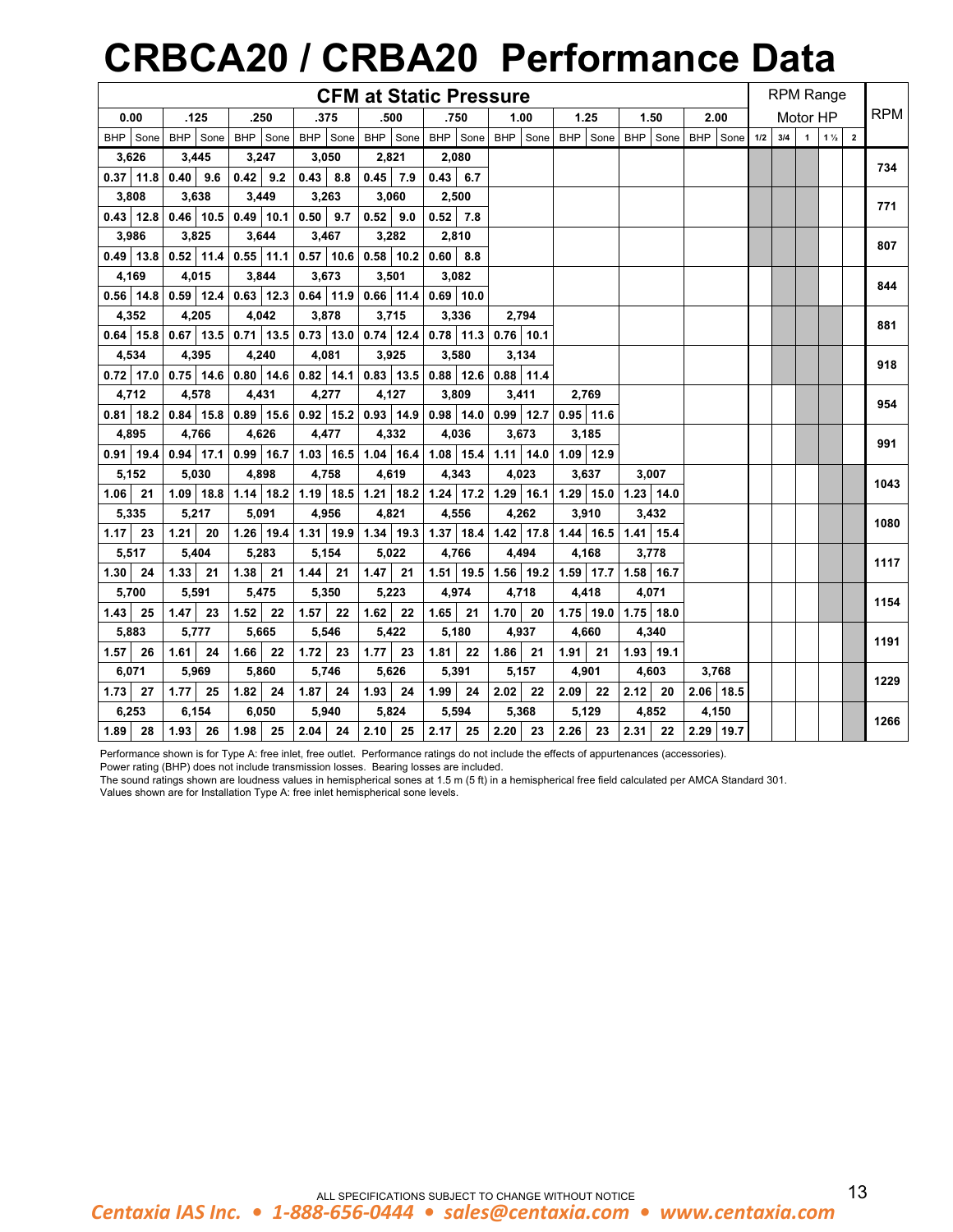# **CRBCA24 / CRBA24 Performance Data**

|                  |                                                                                                               |              |              | <b>CFM at Static Pressure</b> |                   |           |                                                                                                                        |           |           |  | <b>RPM Range</b> |          |  |            |
|------------------|---------------------------------------------------------------------------------------------------------------|--------------|--------------|-------------------------------|-------------------|-----------|------------------------------------------------------------------------------------------------------------------------|-----------|-----------|--|------------------|----------|--|------------|
| 0.00             | .125                                                                                                          | .250         | .375         | .500                          | .750              | 1.00      | 1.25                                                                                                                   | 1.50      | 2.00      |  |                  | Motor HP |  | <b>RPM</b> |
| BHP Sone         |                                                                                                               |              |              |                               |                   |           | BHP Sone BHP Sone BHP Sone BHP Sone BHP Sone BHP Sone BHP Sone BHP Sone BHP Sone BHP Sone BHP Sone 1/3 1/2 3/4 1 1/2 2 |           |           |  |                  |          |  |            |
| 4,504            | 3,960                                                                                                         | 3,411        | 2,373        |                               |                   |           |                                                                                                                        |           |           |  |                  |          |  |            |
| $0.25$ 5.8       | $0.26$ 5.2                                                                                                    | $ 0.27 $ 4.6 | $0.26$ 4.3   |                               |                   |           |                                                                                                                        |           |           |  |                  |          |  | 512        |
| 4,698            | 4,178                                                                                                         | 3,654        | 2,874        |                               |                   |           |                                                                                                                        |           |           |  |                  |          |  |            |
| $0.28$ 6.3       | $0.29$ 5.7                                                                                                    | $0.31$ 5.1   | $0.30$ 4.7   |                               |                   |           |                                                                                                                        |           |           |  |                  |          |  | 534        |
| 4,891            | 4,395                                                                                                         | 3,890        | 3,256        |                               |                   |           |                                                                                                                        |           |           |  |                  |          |  |            |
| $0.31$ 7.0       | $0.33 \ 6.2$                                                                                                  | $0.34$ 5.6   | $0.35$ 5.2   |                               |                   |           |                                                                                                                        |           |           |  |                  |          |  | 556        |
| 5,094            | 4,621                                                                                                         | 4,130        | 3,588        |                               |                   |           |                                                                                                                        |           |           |  |                  |          |  |            |
| $0.36$ 7.8       | $0.37$ 6.8                                                                                                    | $0.39$ 6.1   | $0.39$ 5.8   |                               |                   |           |                                                                                                                        |           |           |  |                  |          |  | 579        |
| 5,287            | 4,835                                                                                                         | 4,357        | 3,870        | 2,986                         |                   |           |                                                                                                                        |           |           |  |                  |          |  |            |
| $0.40 \quad 8.7$ | $0.41$ 7.3                                                                                                    | $0.43 \ 6.7$ | $0.44 \ 6.3$ | $0.42 \ 6.0$                  |                   |           |                                                                                                                        |           |           |  |                  |          |  | 601        |
| 5,481            | 5,048                                                                                                         | 4,582        | 4,131        | 3,439                         |                   |           |                                                                                                                        |           |           |  |                  |          |  |            |
| $0.44$ 9.7       | $0.46$ 7.9                                                                                                    | $0.48$ 7.2   | $0.49$ 6.8   | $0.48 \quad 6.5$              |                   |           |                                                                                                                        |           |           |  |                  |          |  | 623        |
| 5,674            | 5,260                                                                                                         | 4,806        | 4,377        | 3,806                         |                   |           |                                                                                                                        |           |           |  |                  |          |  |            |
|                  |                                                                                                               |              |              |                               |                   |           |                                                                                                                        |           |           |  |                  |          |  | 645        |
|                  | $0.49$   10.3   0.51   8.4                                                                                    | $0.53$ 7.8   | $0.54$ 7.4   | $0.54$ 7.0                    |                   |           |                                                                                                                        |           |           |  |                  |          |  |            |
| 5,877            | 5,480                                                                                                         | 5,039        | 4,626        | 4,136                         |                   |           |                                                                                                                        |           |           |  |                  |          |  | 668        |
|                  | $0.55$   10.9 0.56   9.0                                                                                      | $0.58$ 8.4   | $0.60$ 7.9   | $0.60$ 7.5                    |                   |           |                                                                                                                        |           |           |  |                  |          |  |            |
| 6,264            | 5,898                                                                                                         | 5,480        | 5,088        | 4,684                         |                   |           |                                                                                                                        |           |           |  |                  |          |  | 712        |
|                  | $0.66$   12.1   0.68   10.2   0.70   9.6                                                                      |              | $0.72$ 9.0   | $0.73$ 8.6                    |                   |           |                                                                                                                        |           |           |  |                  |          |  |            |
| 6,466            | 6,114                                                                                                         | 5,709        | 5,325        | 4,946                         | 3,631             |           |                                                                                                                        |           |           |  |                  |          |  | 735        |
|                  | $0.73$   12.7   0.75   10.8   0.77   10.2   0.79   9.6                                                        |              |              | $0.80$ 9.2 0.77 8.7           |                   |           |                                                                                                                        |           |           |  |                  |          |  |            |
| 6,756            | 6,423                                                                                                         | 6,036        | 5,663        | 5,306                         | 4,302             |           |                                                                                                                        |           |           |  |                  |          |  | 768        |
|                  | $0.83$   13.6   0.85   11.8   0.87   11.3   0.89   10.6   0.91   10.1   0.91   9.7                            |              |              |                               |                   |           |                                                                                                                        |           |           |  |                  |          |  |            |
| 7,152            | 6,841                                                                                                         | 6,478        | 6,119        | 5,780                         | 4,995             |           |                                                                                                                        |           |           |  |                  |          |  | 813        |
|                  | $0.98$   14.9   1.01   13.3   1.03   12.8   1.05   12.2   1.07   11.5   1.09   11.0                           |              |              |                               |                   |           |                                                                                                                        |           |           |  |                  |          |  |            |
| 7,346            | 7,044                                                                                                         | 6,693        | 6,341        | 6,008                         | 5,287             | 3,845     |                                                                                                                        |           |           |  |                  |          |  | 835        |
|                  | 1.07   15.6   1.09   14.2   1.11   13.6   1.14   12.9   1.16   12.3   1.18   11.7   1.11   11.2               |              |              |                               |                   |           |                                                                                                                        |           |           |  |                  |          |  |            |
| 7,548            | 7,256                                                                                                         | 6,916        | 6,572        | 6,245                         | 5,571             | 4,404     |                                                                                                                        |           |           |  |                  |          |  | 858        |
|                  | 1.16   16.4   1.18   15.2   1.20   14.5   1.23   13.9   1.25   13.1   1.28   12.4   1.24   12.0               |              |              |                               |                   |           |                                                                                                                        |           |           |  |                  |          |  |            |
| 7,944            | 7,668                                                                                                         | 7,351        | 7,020        | 6,704                         | 6,089             | 5,239     |                                                                                                                        |           |           |  |                  |          |  | 903        |
|                  | 1.35   18.0   1.37   17.0   1.40   16.2   1.42   15.5   1.45   14.9   1.48   13.9   1.48   13.7               |              |              |                               |                   |           |                                                                                                                        |           |           |  |                  |          |  |            |
| 8,146            | 7,878                                                                                                         | 7,572        | 7,248        | 6,937                         | 6,341             | 5,588     | 4,083                                                                                                                  |           |           |  |                  |          |  |            |
|                  | 1.45   18.9   1.48   17.9   1.50   17.1   1.53   16.4   1.56   15.8   1.59   14.8   1.60   14.5   1.50   14.0 |              |              |                               |                   |           |                                                                                                                        |           |           |  |                  |          |  | 926        |
| 8,340            |                                                                                                               | 8,079 7,782  |              | 7,465   7,159   6,577   5,893 |                   |           | 4,667                                                                                                                  |           |           |  |                  |          |  |            |
| $1.56$ 20        |                                                                                                               |              |              |                               |                   |           | 1.58   18.8   1.61   18.0   1.64   17.2   1.67   16.6   1.71   15.6   1.72   15.2   1.66   14.8                        |           |           |  |                  |          |  | 948        |
| 8,542            | 8,288                                                                                                         | 8,001        | 7,692        | 7,390                         | 6,821             | 6,191     | 5,170                                                                                                                  |           |           |  |                  |          |  |            |
| $1.68$ 21        |                                                                                                               |              |              |                               |                   |           | $1.70$   19.9   1.73   18.9   1.76   18.1   1.78   17.5   1.83   16.5   1.85   15.9   1.82   15.7                      |           |           |  |                  |          |  | 971        |
| 8,745            | 8,497                                                                                                         | 8,219        | 7,917        | 7,621                         | 7,062             | 6,472     | 5,598                                                                                                                  |           |           |  |                  |          |  |            |
| $1.80$ 22        | $1.82$ 21                                                                                                     |              |              |                               |                   |           | 1.85   19.9   1.88   19.0   1.91   18.4   1.96   17.4   1.98   16.7   1.97   16.6                                      |           |           |  |                  |          |  | 994        |
| 8,938            | 8,697                                                                                                         | 8,426        | 8,132        | 7,841                         | 7,290             | 6,730     | 5,959                                                                                                                  | 4,521     |           |  |                  |          |  |            |
| $1.92$ 24        | $1.95$ 22                                                                                                     | $1.97$ 21    | $2.01$ 20    |                               |                   |           | 2.03   19.2   2.08   18.2   2.12   17.4   2.11   17.3   1.99   16.9                                                    |           |           |  |                  |          |  | 1016       |
| 9,140            | 8,905                                                                                                         | 8,643        | 8,356        | 8,070                         | 7,527             | 6,990     | 6,301                                                                                                                  | 5,125     |           |  |                  |          |  |            |
| $2.05$ 25        | $2.08$ 23                                                                                                     | $2.11$ 22    | $2.14$ 21    |                               |                   |           | 2.17 20 2.22 19.2 2.26 18.3 2.27 18.1 2.19 17.7                                                                        |           |           |  |                  |          |  | 1039       |
| 9,334            | 9,104                                                                                                         | 8,849        | 8,569        | 8,288                         | 7,752             | 7,232     | 6,604                                                                                                                  | 5,609     |           |  |                  |          |  |            |
| $2.19$ 26        | $2.21 \ 24$                                                                                                   | $2.24$ 23    | $2.27$ 22    | $2.31$ 21                     |                   |           | 2.36 20 2.40 19.2 2.42 18.8 2.36 18.6                                                                                  |           |           |  |                  |          |  | 1061       |
| 9,730            | 9,510                                                                                                         | 9,268        | 9,004        | 8,732                         | 8,211             | 7,716     | 7,172                                                                                                                  | 6,417     |           |  |                  |          |  |            |
| 2.48 29          | $2.51$ 27                                                                                                     | $2.54$ 25    | $2.57$ 24    | $2.60$ 23                     | 2.66 22           | $2.71$ 21 | $2.73$ 20                                                                                                              | $2.72$ 20 |           |  |                  |          |  | 1106       |
| 10,135           | 9,924                                                                                                         | 9,695        | 9,445        | 9,183                         | 8,676             | 8,198     | 7,707                                                                                                                  | 7,095     |           |  |                  |          |  |            |
| 2.80 33          | 2.83 30                                                                                                       | $2.86$ 28    | $2.89$ 26    | $2.93$ 25                     | $2.99$ 24 3.04 23 |           | $3.08$ 22                                                                                                              | $3.09$ 22 |           |  |                  |          |  | 1152       |
| 10,328           | 10,122                                                                                                        | 9,898        | 9,654        | 9,398                         | 8,898             | 8,426     | 7,952                                                                                                                  | 7,388     | 5,244     |  |                  |          |  |            |
| $2.96$ 35        | $2.99$ 31                                                                                                     | $3.02$ 29    | $3.06$ 28    |                               |                   |           |                                                                                                                        |           | $3.07$ 22 |  |                  |          |  | 1174       |
|                  |                                                                                                               |              |              | $3.09$ 26                     |                   |           | $3.16$   25   3.21   24   3.25   23   3.27   23                                                                        |           |           |  |                  |          |  |            |

Performance shown is for Type A: free inlet, free outlet. Performance ratings do not include the effects of appurtenances (accessories).

Power rating (BHP) does not include transmission losses. Bearing losses are included.

|--|--|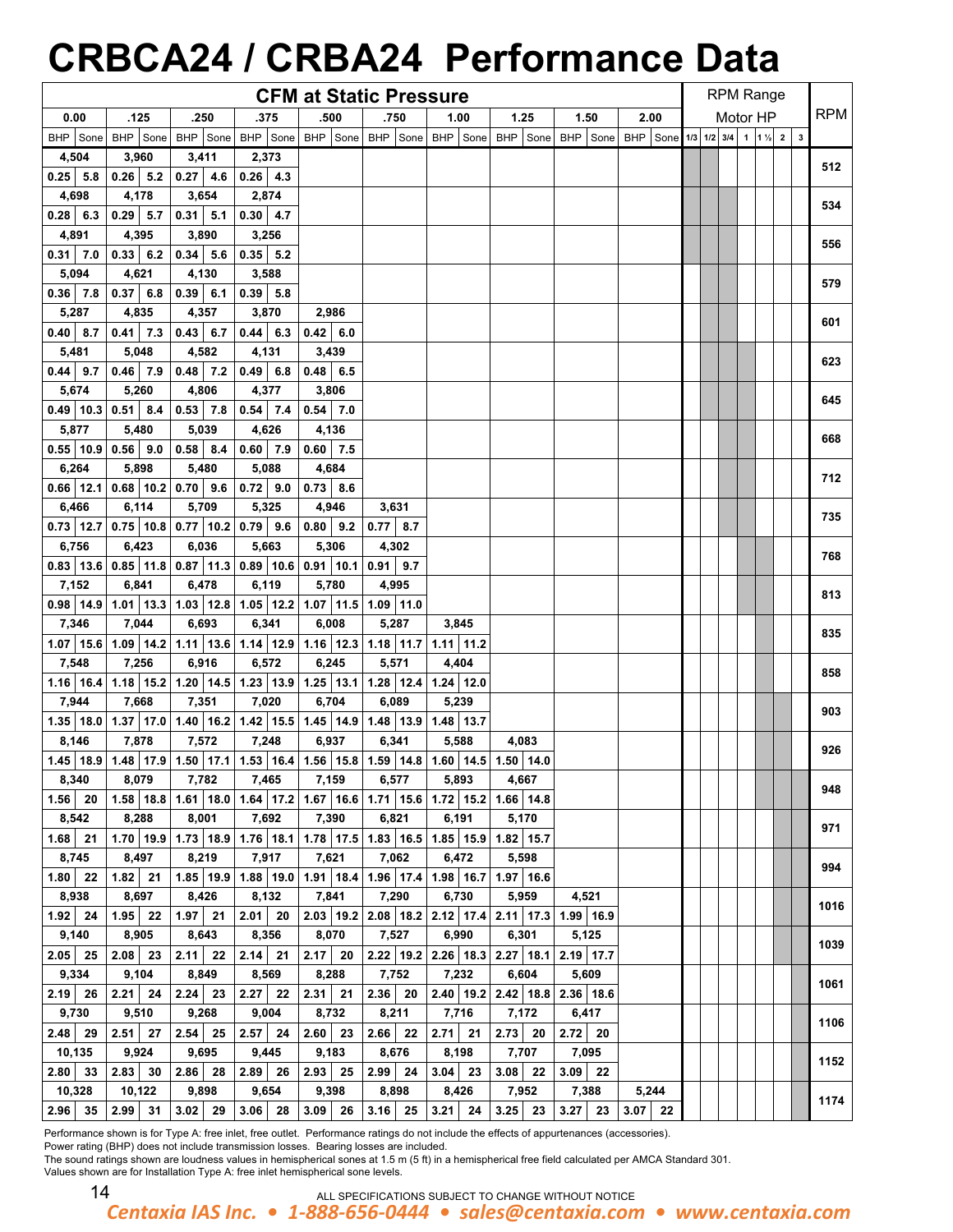# **CRBA30 Performance Data**

|                   |                    |              |                                           |                                                       | <b>CFM at Static Pressure</b>                         |             |             |                   |            |           |                |                | <b>RPM Range</b> |              |   |            |
|-------------------|--------------------|--------------|-------------------------------------------|-------------------------------------------------------|-------------------------------------------------------|-------------|-------------|-------------------|------------|-----------|----------------|----------------|------------------|--------------|---|------------|
| 0.00              | .125               | .250         | .375                                      | .500                                                  | .750                                                  | 1.00        | 1.25        | 1.50              | 2.00       |           |                |                | Motor HP         |              |   | <b>RPM</b> |
| BHP Sone          | <b>BHP</b><br>Sone | BHP Sone     |                                           |                                                       | BHP Sone BHP Sone BHP Sone                            | BHP Sone    |             | BHP Sone BHP Sone | BHP Sone   | $1/2$ 3/4 | 1 <sup>1</sup> | $1\frac{1}{2}$ | $\overline{2}$   | $\mathbf{3}$ | 5 |            |
| 6,380             | 5,549              | 4,719        |                                           |                                                       |                                                       |             |             |                   |            |           |                |                |                  |              |   | 400        |
| 0.33   6.0        | $0.34$ 5.3         | $0.35$ 4.8   |                                           |                                                       |                                                       |             |             |                   |            |           |                |                |                  |              |   |            |
| 7,034             | 6,283              | 5,505        | 4,588                                     |                                                       |                                                       |             |             |                   |            |           |                |                |                  |              |   | 441        |
| $0.44$ 7.1        | 0.46<br>6.5        | 0.47<br>5.9  | 0.47<br>5.7                               |                                                       |                                                       |             |             |                   |            |           |                |                |                  |              |   |            |
| 7,528             | 6,828              | 6,097        | 5,413                                     | 3,187                                                 |                                                       |             |             |                   |            |           |                |                |                  |              |   | 472        |
| $0.54$ $ $<br>8.1 | 0.56<br>7.4        | 0.57<br>6.9  | 0.58<br>6.6                               | 0.50<br>6.5                                           |                                                       |             |             |                   |            |           |                |                |                  |              |   |            |
| 8,325             | 7,693              | 7,042        | 6,398                                     | 5,696                                                 |                                                       |             |             |                   |            |           |                |                |                  |              |   |            |
| $0.73$ 10.0       | $0.75$ 9.2         | $0.76$ 8.7   | $0.78$ 8.4                                | $0.78$ 8.2                                            |                                                       |             |             |                   |            |           |                |                |                  |              |   | 522        |
| 8,868             | 8,274              | 7,671        | 7,046                                     | 6,480                                                 |                                                       |             |             |                   |            |           |                |                |                  |              |   |            |
| $0.88$ 11.5       | $0.90$ 10.7        | $0.92$ 10.1  | 0.93<br>9.7                               | 0.95<br>9.5                                           |                                                       |             |             |                   |            |           |                |                |                  |              |   | 556        |
| 9,474             | 8,918              | 8,358        | 7,771                                     | 7,221                                                 |                                                       |             |             |                   |            |           |                |                |                  |              |   |            |
| $1.08$   13.3     | $1.10$ 12.4        |              | $1.12$   11.8   1.13   11.4   1.15   11.1 |                                                       |                                                       |             |             |                   |            |           |                |                |                  |              |   | 594        |
| 9,888             | 9,356              | 8,821        | 8,263                                     | 7,716                                                 | 6,348                                                 |             |             |                   |            |           |                |                |                  |              |   |            |
| $1.22$   14.5     | $1.25$ 13.7        | $1.27$ 13.1  |                                           | $1.28$   12.6   1.30   12.3   1.30   12.0             |                                                       |             |             |                   |            |           |                |                |                  |              |   | 620        |
| 10,335            | 9,825              | 9,315        | 8,787                                     | 8,251                                                 | 7,203                                                 |             |             |                   |            |           |                |                |                  |              |   |            |
| $1.40$   15.6     | $1.42$ 14.8        | $1.44$ 14.1  |                                           | 1.46   13.6   1.48   13.3   1.50   13.0               |                                                       |             |             |                   |            |           |                |                |                  |              |   | 648        |
| 10,734            | 10,243             | 9,752        | 9,249                                     | 8,727                                                 | 7,771                                                 |             |             |                   |            |           |                |                |                  |              |   |            |
| $1.57$ 16.6       | $1.59$ 15.8        |              |                                           | 1.61   15.1   1.63   14.6   1.65   14.2   1.68   13.9 |                                                       |             |             |                   |            |           |                |                |                  |              |   | 673        |
| 11,244            | 10,776             | 10,307       | 9,831                                     | 9,335                                                 | 8,412                                                 | 6,811       |             |                   |            |           |                |                |                  |              |   |            |
| 1.80 17.9         | $1.82$ 17.0        | $1.85$ 16.4  |                                           |                                                       | $1.87$   15.8   1.88   15.5   1.93   15.0             | 1.87 14.9   |             |                   |            |           |                |                |                  |              |   | 705        |
| 11,802            | 11,356             | 10,910       | 10,460                                    | 9,993                                                 | 9,082                                                 | 8,104       |             |                   |            |           |                |                |                  |              |   |            |
| 2.08 19.3         | $2.11$ 18.4        |              |                                           |                                                       | 2.13   17.8   2.16   17.2   2.17   16.8   2.22   16.3 | $2.23$ 16.1 |             |                   |            |           |                |                |                  |              |   | 740        |
| 12,281            | 11,852             | 11,423       | 10,992                                    | 10,549                                                | 9,654                                                 | 8,822       | 6,474       |                   |            |           |                |                |                  |              |   |            |
| 21<br>2.35        | 2.37<br>19.8       | 2.40<br>19.0 | $2.43$ 18.4                               |                                                       | 2.44   18.0   2.49   17.4                             | $2.52$ 17.2 | $2.33$ 17.1 |                   |            |           |                |                |                  |              |   | 770        |
| 12,807            | 12,396             | 11,985       | 11,572                                    | 11,152                                                | 10,284                                                | 9.497       | 8,296       |                   |            |           |                |                |                  |              |   |            |
| 2.66  <br>22      | 2.68<br>21         | 2.72<br>21   | $2.75$ 19.8                               | 2.76 19.3                                             | $2.81$ 18.7                                           | 2.86 18.4   | $2.82$ 18.3 |                   |            |           |                |                |                  |              |   | 803        |
| 13,238            | 12,840             | 12,442       | 12,044                                    | 11,640                                                | 10,798                                                | 10,020      | 9,132       |                   |            |           |                |                |                  |              |   |            |
| 2.94  <br>23      | 2.96<br>22         | 2.99<br>22   | 3.03<br>21                                | 3.05<br>21                                            | $3.09$   19.8                                         | $3.15$ 19.4 | $3.15$ 19.3 |                   |            |           |                |                |                  |              |   | 830        |
| 13,668            | 13,283             | 12,898       | 12,512                                    | 12,123                                                | 11,311                                                | 10,534      | 9,777       | 7,950             |            |           |                |                |                  |              |   |            |
| 3.23<br>25        | 3.26<br>24         | 3.29<br>23   | 3.33<br>22                                | 3.35<br>22                                            | 3.39<br>21                                            | 3.45<br>21  | 3.48<br>20  | 3.33<br>20        |            |           |                |                |                  |              |   | 857        |
| 14,354            | 13,987             | 13,620       | 13,254                                    | 12,885                                                | 12,120                                                | 11,355      | 10,662      | 9,751             |            |           |                |                |                  |              |   |            |
| $3.75$ 27         | 3.77<br>26         | 3.81<br>25   | 3.84<br>24                                | 3.87<br>24                                            | 3.91<br>23                                            | 22<br>3.97  | 4.02<br>22  | 4.01  <br>22      |            |           |                |                |                  |              |   | 900        |
| 14,992            | 14,641             | 14,290       | 13,939                                    | 13,586                                                | 12,863                                                | 12,118      | 11,432      | 10,738            |            |           |                |                |                  |              |   |            |
| 29<br>4.27        | 4.29<br>28         | 4.33<br>27   | 4.37<br>26                                | 4.40<br>26                                            | 4.44<br>25                                            | 4.49<br>24  | 4.56<br>24  | 4.59<br>24        |            |           |                |                |                  |              |   | 940        |
| 15,710            | 15,374             | 15,039       | 14,704                                    | 14,369                                                | 13,686                                                | 12,974      | 12,289      | 11,662            | 8,885      |           |                |                |                  |              |   |            |
| 4.91<br>31        | 4.94<br>30         | 4.97<br>30   | 5.01<br>29                                | 5.05<br>28                                            | 5.10<br>27                                            | 5.14<br>27  | 5.22<br>26  | 5.27<br>26        | 5.00<br>26 |           |                |                |                  |              |   | 985        |
| 16,156            | 15,830             | 15,504       | 15,179                                    | 14,853                                                | 14,192                                                | 13,503      | 12,824      | 12,204            | 10,388     |           |                |                |                  |              |   |            |
| 5.34<br>33        | 5.37<br>32         | $5.40$ 31    | 5.45<br>31                                | 5.49 30                                               | 5.54<br>29                                            | 5.58 28     | 5.65 28     | $5.72$ 27         | $5.65$ 27  |           |                |                |                  |              |   | 1013       |

Performance shown is for Type A: free inlet, free outlet. Performance ratings do not include the effects of appurtenances (accessories).

Power rating (BHP) does not include transmission losses. Bearing losses are included.

The sound ratings shown are loudness values in hemispherical sones at 1.5 m (5 ft) in a hemispherical free field calculated per AMCA Standard 301.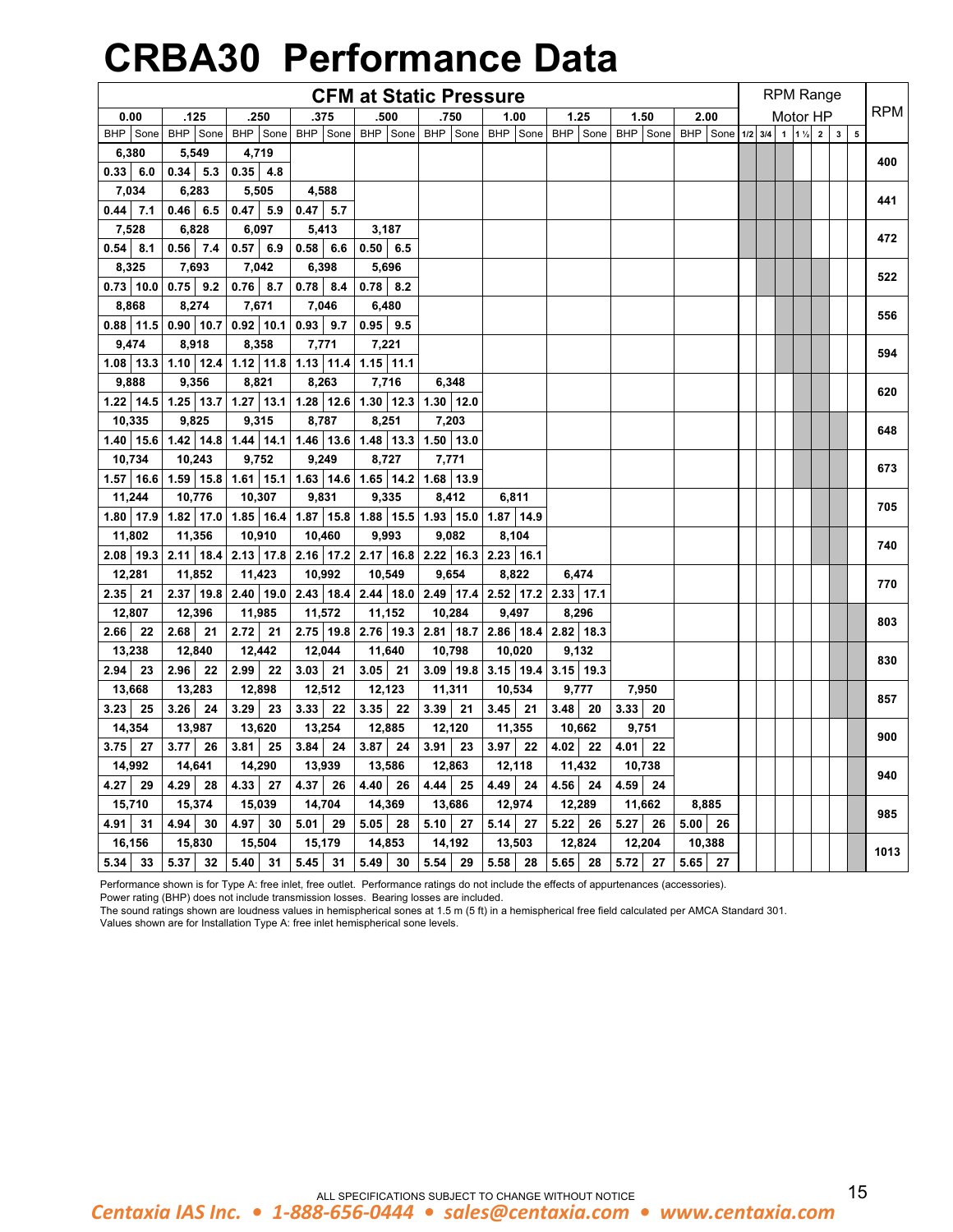## **CRBA36 Performance Data**

|             |             |               |              | <b>CFM at Static Pressure</b>                         |              |              |            |            |                   |         |                | <b>RPM Range</b> |                         |                 |      |
|-------------|-------------|---------------|--------------|-------------------------------------------------------|--------------|--------------|------------|------------|-------------------|---------|----------------|------------------|-------------------------|-----------------|------|
| 0.00        | .125        | .250          | .375         | .500                                                  | .750         | 1.00         | 1.25       | 1.50       | 2.00              |         |                | Motor HP         |                         |                 | RPM. |
| BHP Sone    | BHP Sone    |               |              | BHP Sone BHP Sone BHP Sone BHP Sone BHP Sone BHP Sone |              |              |            |            | BHP Sone BHP Sone | $3/4$ 1 | $1\frac{1}{2}$ | $\mathbf{2}$     | $\overline{\mathbf{3}}$ | $5 \t 7 \t 1/2$ |      |
| 8,128       | 6,712       | 4,084         |              |                                                       |              |              |            |            |                   |         |                |                  |                         |                 | 276  |
| 0.30<br>4.7 | 0.32<br>3.9 | 0.31<br>3.4   |              |                                                       |              |              |            |            |                   |         |                |                  |                         |                 |      |
| 8,982       | 7,727       | 6,042         |              |                                                       |              |              |            |            |                   |         |                |                  |                         |                 | 305  |
| $0.41$ 5.8  | 0.43<br>4.9 | $0.44$ 4.4    |              |                                                       |              |              |            |            |                   |         |                |                  |                         |                 |      |
| 9,747       | 8,601       | 7,241         |              |                                                       |              |              |            |            |                   |         |                |                  |                         |                 | 331  |
| $0.52$ 7.0  | 0.54<br>6.0 | $0.56$ 5.5    |              |                                                       |              |              |            |            |                   |         |                |                  |                         |                 |      |
| 10,601      | 9,547       | 8,379         | 6,621        |                                                       |              |              |            |            |                   |         |                |                  |                         |                 | 360  |
| $0.67$ 8.5  | $0.69$ 7.5  | $0.71$ 7.0    | $0.71$ 6.5   |                                                       |              |              |            |            |                   |         |                |                  |                         |                 |      |
| 11,514      | 10,539      | 9,517         | 8,249        |                                                       |              |              |            |            |                   |         |                |                  |                         |                 | 391  |
| $0.86$ 10.4 | 0.88<br>9.2 | 0.91<br>8.7   | 0.92<br>8.2  |                                                       |              |              |            |            |                   |         |                |                  |                         |                 |      |
| 12,692      | 11,802      | 10,917        | 9,885        | 8,527                                                 |              |              |            |            |                   |         |                |                  |                         |                 | 431  |
| $1.15$ 13.1 | $1.17$ 11.9 | $1.20$ 11.3   | $1.22$ 10.9  | $1.23$ 10.3                                           |              |              |            |            |                   |         |                |                  |                         |                 |      |
| 13,546      | 12,709      | 11,894        | 10,971       | 9,898                                                 |              |              |            |            |                   |         |                |                  |                         |                 | 460  |
| $1.40$ 14.8 | $1.42$ 13.6 | $1.46$   13.0 | $1.48$ 12.6  | $1.50$ 12.1                                           |              |              |            |            |                   |         |                |                  |                         |                 |      |
| 14,518      | 13,733      | 12,979        | 12,159       | 11,234                                                | 8,282        |              |            |            |                   |         |                |                  |                         |                 | 493  |
| $1.72$ 16.6 | $1.75$ 15.4 |               |              | $1.78$   14.7   1.81   14.3   1.83   14.0             | $1.81$ 12.9  |              |            |            |                   |         |                |                  |                         |                 |      |
| 15,313      | 14,567      | 13,852        | 13,101       | 12,256                                                | 10,012       |              |            |            |                   |         |                |                  |                         |                 | 520  |
| $2.02$ 18.1 |             |               |              | 2.05   16.9   2.08   16.2   2.12   15.7   2.14   15.4 | $2.16$ 14.3  |              |            |            |                   |         |                |                  |                         |                 |      |
| 16,108      | 15,397      | 14,716        | 14,019       | 13,244                                                | 11,393       |              |            |            |                   |         |                |                  |                         |                 | 547  |
| $2.35$ 19.8 |             |               |              | 2.38   18.6   2.42   17.7   2.46   17.2   2.48   16.9 | $2.52$ 16.0  |              |            |            |                   |         |                |                  |                         |                 |      |
| 16,932      | 16,255      | 15,604        | 14,952       | 14,242                                                | 12,612       | 9,967        |            |            |                   |         |                |                  |                         |                 | 575  |
| 2.73<br>22  | 2.76<br>20  | $2.80$   19.4 | $2.84$ 18.9  | 2.87 18.5                                             | $2.92$ 17.8  | $2.89$ 16.7  |            |            |                   |         |                |                  |                         |                 |      |
| 17,816      | 17,171      | 16,549        | 15,935       | 15,284                                                | 13,805       | 11,815       |            |            |                   |         |                |                  |                         |                 | 605  |
| 3.18<br>23  | 3.21<br>22  | 3.25<br>21    | 3.29<br>21   | 3.33<br>20                                            | 3.39 19.7    | $3.40$ 18.5  |            |            |                   |         |                |                  |                         |                 |      |
| 18,464      | 17,841      | 17,238        | 16,647       | 16,032                                                | 14,642       | 12,937       | 9,976      |            |                   |         |                |                  |                         |                 | 627  |
| 3.54<br>25  | 24<br>3.57  | 3.61<br>23    | 3.66<br>22   | 3.70<br>22                                            | $3.76$ 21    | 3.80<br>20   | 3.70 19.2  |            |                   |         |                |                  |                         |                 |      |
| 19,288      | 18,691      | 18,112        | 17,546       | 16,969                                                | 15,678       | 14,189       | 11,945     |            |                   |         |                |                  |                         |                 | 655  |
| 4.03<br>27  | 4.07<br>26  | 4.11<br>25    | 4.16<br>24   | 4.20<br>23                                            | 4.27<br>23   | 4.33<br>22   | 4.29<br>21 |            |                   |         |                |                  |                         |                 |      |
| 20,172      | 19,600      | 19,044        | 18,502       | 17,957                                                | 16,761       | 15,410       | 13,668     | 10,780     |                   |         |                |                  |                         |                 | 685  |
| 4.61<br>29  | 4.65<br>28  | 4.69<br>27    | 4.74  <br>26 | 4.79<br>26                                            | 4.87<br>25   | 4.93<br>24   | 4.95<br>23 | 4.81<br>22 |                   |         |                |                  |                         |                 |      |
| 21,055      | 20,506      | 19,972        | 19,451       | 18,932                                                | 17,820       | 16,568       | 15,111     | 12,924     |                   |         |                |                  |                         |                 | 715  |
| 32<br>5.25  | 5.28<br>30  | 5.32<br>29    | 5.37<br>28   | 5.43<br>28                                            | 5.52<br>- 27 | 5.58<br>- 27 | 5.63<br>25 | 5.58<br>24 |                   |         |                |                  |                         |                 |      |
| 21,821      | 21,291      | 20,774        | 20,269       | 19,770                                                | 18,720       | 17,540       | 16,227     | 14,472     |                   |         |                |                  |                         |                 | 741  |
| 5.84<br>34  | 5.88<br>32  | 5.92<br>31    | 5.97<br>30   | 6.03<br>30                                            | 6.12<br>29   | 6.19<br>29   | 6.26<br>28 | 6.26<br>26 |                   |         |                |                  |                         |                 |      |
| 22,822      | 22,315      | 21,819        | 21,334       | 20,856                                                | 19,875       | 18,781       | 17,588     | 16,177     |                   |         |                |                  |                         |                 | 775  |
| 6.68<br>37  | 6.72<br>35  | 6.76<br>34    | 6.81<br>33   | 6.87<br>32                                            | 6.98<br>32   | 7.06<br>31   | 7.13<br>31 | 7.18<br>29 |                   |         |                |                  |                         |                 |      |
| 23,853      | 23,367      | 22,891        | 22,425       | 21,967                                                | 21,041       | 20,029       | 18,923     | 17,704     | 13,874            |         |                |                  |                         |                 | 810  |
| 40<br>7.63  | 7.67<br>38  | 7.71<br>37    | 7.76<br>36   | 7.82<br>36                                            | 7.94 35      | $8.03$ 34    | $8.10$ 33  | 8.18<br>33 | 8.05<br>31        |         |                |                  |                         |                 |      |

Performance shown is for Type A: free inlet, free outlet. Performance ratings do not include the effects of appurtenances (accessories).

Power rating (BHP) does not include transmission losses. Bearing losses are included.

The sound ratings shown are loudness values in hemispherical sones at 1.5 m (5 ft) in a hemispherical free field calculated per AMCA Standard 301.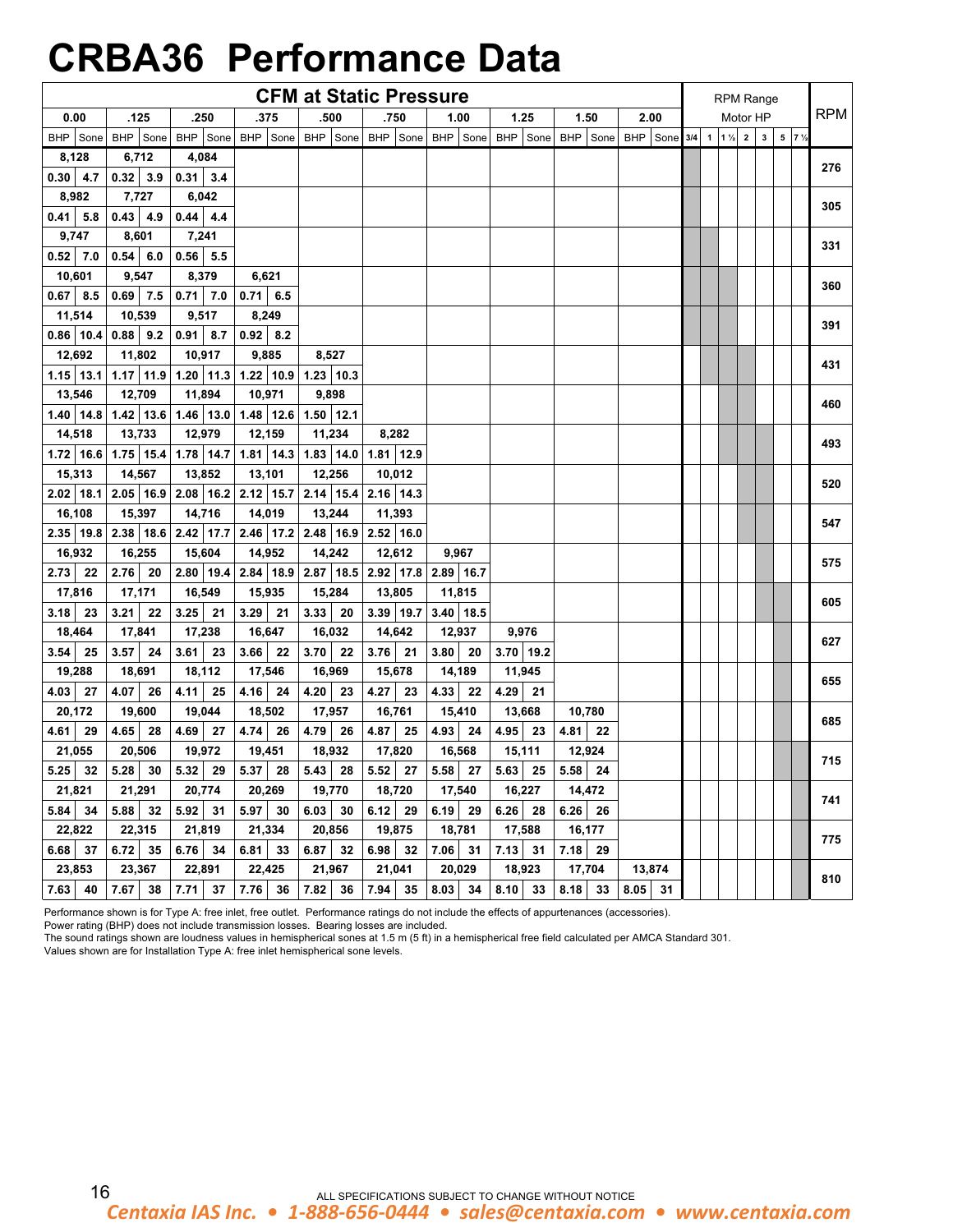# **CRBA44 Performance Data**

|               |                    |             | <b>CFM at Static Pressure</b> |             |               |                    |                    |                    |                    |                | <b>RPM Range</b> |                        |            |
|---------------|--------------------|-------------|-------------------------------|-------------|---------------|--------------------|--------------------|--------------------|--------------------|----------------|------------------|------------------------|------------|
| 0.00          | .125               | .250        | .375                          | .500        | .750          | 1.00               | 1.25               | 1.50               |                    |                | Motor HP         |                        | <b>RPM</b> |
| BHP<br>Sone   | <b>BHP</b><br>Sone | BHP Sone    | BHP Sone                      | BHP Sone    | BHP Sone      | <b>BHP</b><br>Sone | <b>BHP</b><br>Sone | <b>BHP</b><br>Sone | $1 \t1\frac{1}{2}$ | $\overline{2}$ | $\mathbf{3}$     | $5$ 7 $\frac{1}{2}$ 10 |            |
| 13,235        | 11,029             | 7,783       |                               |             |               |                    |                    |                    |                    |                |                  |                        |            |
| 0.55<br>5.1   | 0.58<br>4.4        | 0.55<br>4.0 |                               |             |               |                    |                    |                    |                    |                |                  |                        | 245        |
| 14,316        | 12,256             | 9,792       |                               |             |               |                    |                    |                    |                    |                |                  |                        |            |
| 0.70<br>6.1   | 0.74<br>5.3        | 0.73<br>5.0 |                               |             |               |                    |                    |                    |                    |                |                  |                        | 265        |
| 15,396        | 13,476             | 11,479      |                               |             |               |                    |                    |                    |                    |                |                  |                        |            |
| 7.2<br>0.87   | 0.91<br>6.3        | 0.92<br>6.1 |                               |             |               |                    |                    |                    |                    |                |                  |                        | 285        |
| 16,315        | 14,511             | 12,726      | 9,751                         |             |               |                    |                    |                    |                    |                |                  |                        |            |
| 1.04<br>8.2   | 7.3<br>1.08        | 7.0<br>1.10 | 1.04<br>6.6                   |             |               |                    |                    |                    |                    |                |                  |                        | 302        |
| 17,827        | 16,201             | 14,568      | 12,481                        |             |               |                    |                    |                    |                    |                |                  |                        |            |
| $1.35$ 10.2   | 1.40<br>9.0        | 1.43<br>8.6 | $1.41 \t 8.4$                 |             |               |                    |                    |                    |                    |                |                  |                        | 330        |
| 18,800        | 17,274             | 15,691      | 13,977                        | 11,179      |               |                    |                    |                    |                    |                |                  |                        |            |
| $1.59$   11.5 | $1.64$ 10.3        | 1.67<br>9.9 | 1.67<br>9.7                   | 1.59<br>9.1 |               |                    |                    |                    |                    |                |                  |                        | 348        |
| 19,718        | 18,277             | 16,735      | 15,243                        | 12,934      |               |                    |                    |                    |                    |                |                  |                        |            |
| $1.83$   12.9 | 1.88 11.6          | $1.92$ 11.1 | $1.94$ 11.0                   | 1.88 10.5   |               |                    |                    |                    |                    |                |                  |                        | 365        |
| 20,474        | 19,097             | 17,590      | 16,210                        | 14,230      |               |                    |                    |                    |                    |                |                  |                        |            |
| $2.05$ 14.2   | $2.10$ 12.8        | $2.15$ 12.2 | $2.17$ 12.0                   | 2.14 11.7   |               |                    |                    |                    |                    |                |                  |                        | 379        |
| 21,501        | 20,199             | 18,749      | 17,451                        | 15,835      |               |                    |                    |                    |                    |                |                  |                        |            |
| 2.37 15.9     | $2.43$ 14.5        | 2.48 13.7   | $2.51$ 13.5                   | $2.50$ 13.3 |               |                    |                    |                    |                    |                |                  |                        | 398        |
| 22,689        | 21,465             | 20,090      | 18,833                        | 17,496      | 12,971        |                    |                    |                    |                    |                |                  |                        |            |
| 2.79 17.4     | $2.85$ 16.0        | $2.90$ 15.1 | $2.94$   14.8                 | 2.95 14.7   | 2.77 13.4     |                    |                    |                    |                    |                |                  |                        | 420        |
| 23,986        | 22,837             | 21,546      | 20,311                        | 19,141      | 15,546        |                    |                    |                    |                    |                |                  |                        |            |
| $3.30$   19.0 | 3.36 17.6          | $3.42$ 16.7 | $3.46$ 16.3                   | $3.49$ 16.1 | $3.38$   15.3 |                    |                    |                    |                    |                |                  |                        | 444        |
| 25,499        | 24,424             | 23,230      | 22,020                        | 20,937      | 18,113        | 13,278             |                    |                    |                    |                |                  |                        |            |
| 3.96<br>21    | 19.5<br>4.03       | 4.09 18.5   | 4.15 18.0                     | 4.18 17.8   | $4.14$ 17.6   | 16.3<br>3.82       |                    |                    |                    |                |                  |                        | 472        |
| 26,741        | 25,722             | 24,599      | 23,424                        | 22,367      | 19,987        | 16,125             |                    |                    |                    |                |                  |                        |            |
| 4.57<br>23    | 4.64<br>21         | 4.71<br>20  | 4.77 19.7                     | 4.81 19.5   | 4.82 19.5     | 4.60<br>18.3       |                    |                    |                    |                |                  |                        | 495        |
| 27,821        | 26,845             | 25,778      | 24,642                        | 23,595      | 21,472        | 18,177             |                    |                    |                    |                |                  |                        |            |
| 5.14<br>24    | 5.22<br>23         | 5.29<br>22  | 5.35<br>21                    | 5.41<br>21  | 5.45<br>21    | 5.29<br>20         |                    |                    |                    |                |                  |                        | 515        |
| 29,010        | 28,077             | 27,066      | 25,978                        | 24,938      | 22,993        | 20,214             | 16,102             |                    |                    |                |                  |                        |            |
| 5.83<br>27    | 5.91<br>25         | 5.98<br>24  | 6.05<br>23                    | 6.11<br>23  | 6.18<br>23    | 6.08<br>22         | 5.74<br>21         |                    |                    |                |                  |                        | 537        |
| 30,252        | 29,361             | 28,401      | 27,366                        | 26,341      | 24,497        | 22,165             | 18,733             |                    |                    |                |                  |                        |            |
| 29<br>6.61    | 6.70<br>28         | 6.77<br>26  | 6.85<br>26                    | 6.91<br>25  | 7.00<br>25    | 6.96<br>25         | 23<br>6.71         |                    |                    |                |                  |                        | 560        |
| 31,333        | 30,473             | 29,555      | 28,566                        | 27,561      | 25,764        | 23,720             | 20,727             | 16,538             |                    |                |                  |                        |            |
| 7.35<br>31    | 7.43<br>30         | 7.51<br>29  | 7.59<br>28                    | 7.66<br>27  | 7.76<br>27    | 7.77<br>27         | 7.58<br>26         | 7.12<br>24         |                    |                |                  |                        | 580        |
| 32,575        | 31,750             | 30,874      | 29,935                        | 28,961      | 27,193        | 25,381             | 22,831             | 19,390             |                    |                |                  |                        |            |
| 8.26<br>34    | 8.35<br>32         | 8.43 31     | 8.51<br>30                    | 8.59<br>30  | 8.70<br>29    | 8.75<br>29         | 8.62<br>28         | 8.30<br>27         |                    |                |                  |                        | 603        |
| 33,764        | 32,970             | 32,130      | 31,234                        | 30,295      | 28,546        | 26,878             | 24,692             | 21,699             |                    |                |                  |                        |            |
| 9.20<br>37    | 9.29<br>35         | 9.37 34     | 9.46<br>33                    | 9.54<br>32  | 9.67<br>32    | $9.74$ 31          | $9.67$ 31          | $9.42$ 29.5        |                    |                |                  |                        | 625        |
| 34,952        | 34,187             | 33,380      | 32,525                        | 31,622      | 29,891        | 28,310             | 26,411             | 23,792             |                    |                |                  |                        |            |
| $10.20$ 40    | $10.30$ 38         | $10.39$ 37  | 10.47 36                      | $10.56$ 35  | $10.70$ 34    | 10.79 34           | 10.78 34           | 10.58 33           |                    |                |                  |                        | 647        |
| 35,709        | 34,960             | 34,173      | 33,341                        | 32,462      | 30,744        | 29,200             | 27,442             | 25,050             |                    |                |                  |                        |            |
| 10.88<br>42   | $10.97$ 40         | $11.07$ 39  | $11.16$ 38                    | $11.24$ 37  | 11.39 36      | $11.50$ 35         | 11.51              | 35 11.35 34        |                    |                |                  |                        | 661        |

Performance shown is for Type A: free inlet, free outlet. Performance ratings do not include the effects of appurtenances (accessories).

Power rating (BHP) does not include transmission losses. Bearing losses are included.

The sound ratings shown are loudness values in hemispherical sones at 1.5 m (5 ft) in a hemispherical free field calculated per AMCA Standard 301.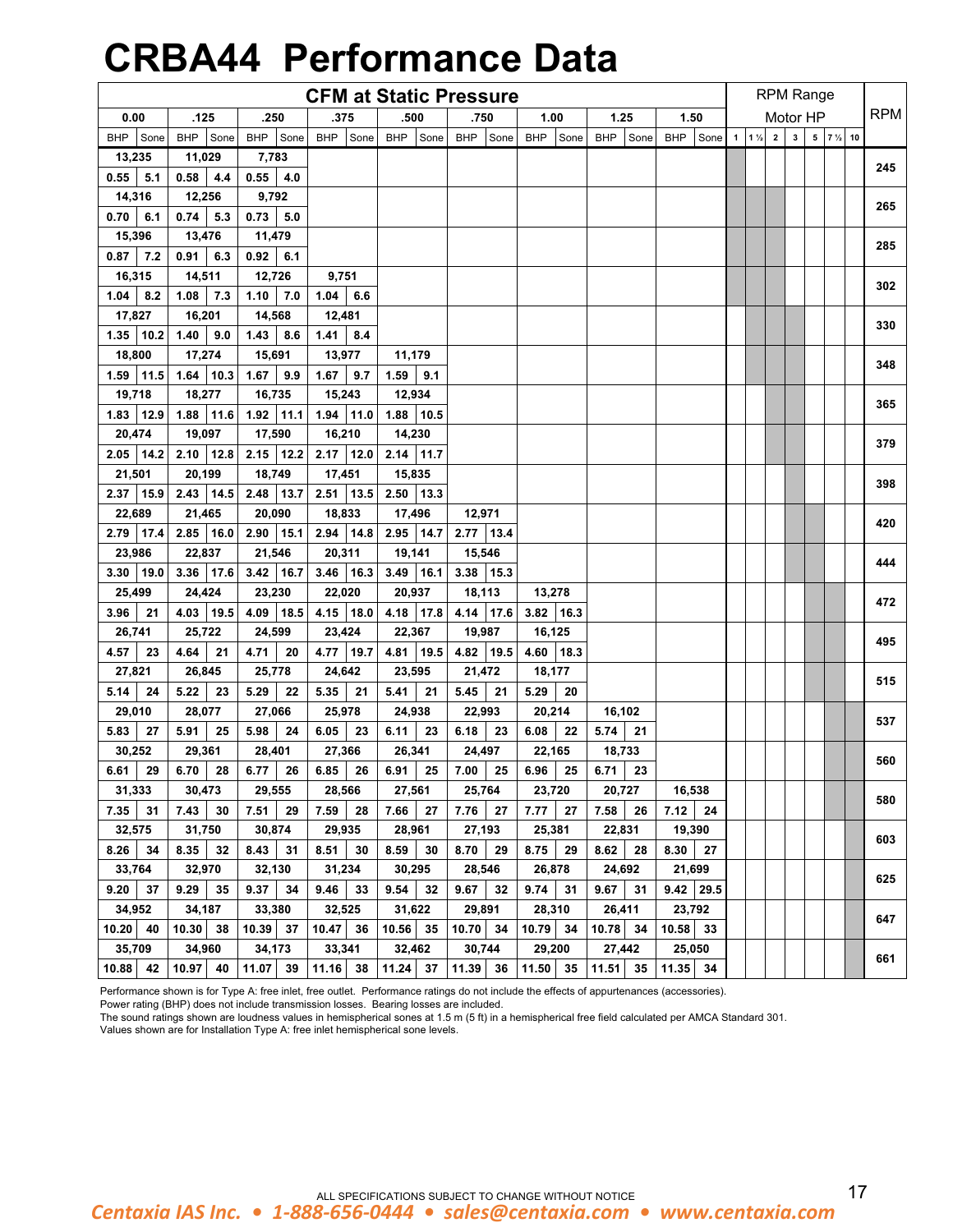## **CRBA52 Performance Data**

|               |                    |                    | <b>CFM at Static Pressure</b> |              |               |                    |             |                          |             |             | <b>RPM Range</b> |                        |            |
|---------------|--------------------|--------------------|-------------------------------|--------------|---------------|--------------------|-------------|--------------------------|-------------|-------------|------------------|------------------------|------------|
| 0.00          | .125               | .250               | .375                          | .500         | .750          | 1.00               | 1.25        | 1.50                     |             |             | Motor HP         |                        | <b>RPM</b> |
| BHP Sone      | <b>BHP</b><br>Sone | <b>BHP</b><br>Sone | BHP Sone                      | BHP Sone     | BHP Sone      | <b>BHP</b><br>Sone | BHP Sone    | <b>BHP</b><br>Sone 1 1/2 | $\mathbf 2$ | $\mathbf 3$ |                  | $5$ 7 $\frac{1}{2}$ 10 |            |
| 17,671        | 14,598             | 9,727              |                               |              |               |                    |             |                          |             |             |                  |                        | 205        |
| 0.71<br>4.9   | 0.75<br>4.2        | 0.69<br>3.9        |                               |              |               |                    |             |                          |             |             |                  |                        |            |
| 19,395        | 16,562             | 13,111             |                               |              |               |                    |             |                          |             |             |                  |                        | 225        |
| 0.93<br>5.9   | 0.98<br>5.3        | 0.97<br>4.8        |                               |              |               |                    |             |                          |             |             |                  |                        |            |
| 21,119        | 18,509             | 15,810             | 10,531                        |              |               |                    |             |                          |             |             |                  |                        | 245        |
| 7.2<br>1.21   | 6.4<br>1.26        | 6.1<br>1.27        | 5.8<br>1.15                   |              |               |                    |             |                          |             |             |                  |                        |            |
| 22,843        | 20,449             | 18,093             | 14,425                        |              |               |                    |             |                          |             |             |                  |                        | 265        |
| 1.53<br>8.6   | 1.59<br>7.7        | $1.62$ 7.3         | 1.56<br>7.0                   |              |               |                    |             |                          |             |             |                  |                        |            |
| 24,567        | 22,371             | 20,154             | 17,404                        | 12,676       |               |                    |             |                          |             |             |                  |                        | 285        |
| $1.90$   10.2 | 1.96<br>9.1        | 2.01<br>8.7        | 1.99<br>8.5                   | 1.83<br>8.0  |               |                    |             |                          |             |             |                  |                        |            |
| 26,032        | 23,984             | 21,839             | 19,601                        | 15,994       |               |                    |             |                          |             |             |                  |                        | 302        |
| 11.7<br>2.26  | $2.33$   10.6      | 2.38<br>10.1       | 2.39<br>9.9                   | 2.29<br>9.3  |               |                    |             |                          |             |             |                  |                        |            |
| 28,446        | 26,602             | 24,570             | 22,735                        | 20,222       |               |                    |             |                          |             |             |                  |                        | 330        |
| 2.95 14.5     | $3.02$   13.1      | 3.09<br>12.5       | $3.12$ 12.3                   | $3.09$ 12.1  |               |                    |             |                          |             |             |                  |                        |            |
| 29,997        | 28,264             | 26,323             | 24,578                        | 22,545       | 15,272        |                    |             |                          |             |             |                  |                        | 348        |
| $3.46$ 16.3   | 3.54<br>15.0       | $3.61$ 14.2        | $3.65$ 14.0                   | 3.65<br>13.9 | $3.31$   12.6 |                    |             |                          |             |             |                  |                        |            |
| 31,463        | 29,820             | 27,974             | 26,267                        | 24,519       | 18,742        |                    |             |                          |             |             |                  |                        | 365        |
| 3.99 18.2     | 4.07 16.8          | 4.15 16.0          | 4.21 15.7                     | 4.23 15.6    | 4.01 $14.4$   |                    |             |                          |             |             |                  |                        |            |
| 32,669        | 31,096             | 29,328             | 27,641                        | 26,036       | 21,078        |                    |             |                          |             |             |                  |                        | 379        |
| 19.8<br>4.47  | 4.55<br>18.4       | 4.63<br> 17.5      | 4.70 17.1                     | 17.0<br>4.73 | 4.58 16.1     |                    |             |                          |             |             |                  |                        |            |
| 34,307        | 32,816             | 31,154             | 29,492                        | 27,994       | 23,907        | 16,647             |             |                          |             |             |                  |                        | 398        |
| 5.17<br>22    | 5.26<br>21         | 5.35 19.7          | $5.42$ 19.1                   | 5.47 19.0    | $5.39$   18.4 | 4.86 17.0          |             |                          |             |             |                  |                        |            |
| 36,204        | 34,799             | 33,248             | 31,633                        | 30,187       | 26,844        | 21,377             |             |                          |             |             |                  |                        | 420        |
| 6.08<br>25    | 6.18<br>23         | 6.27<br>22         | 6.35<br>21                    | 6.41<br>21   | 6.41<br>20    | $6.09$ 19.0        |             |                          |             |             |                  |                        |            |
| 38,272        | 36,949             | 35,507             | 33,967                        | 32,538       | 29,691        | 25,323             | 18,344      |                          |             |             |                  |                        | 444        |
| 27<br>7.18    | 7.28<br>25         | 7.38<br>24         | 7.47<br>23                    | 7.54<br>23   | 7.61<br>22    | 7.40<br>21         | 6.72<br>-20 |                          |             |             |                  |                        |            |
| 40,686        | 39,448             | 38,112             | 36,673                        | 35,265       | 32,707        | 29,316             | 24,335      | 15,163                   |             |             |                  |                        | 472        |
| 8.63<br>30    | 8.74<br>28         | 8.84<br>27         | 8.94<br>26                    | 9.03<br>25   | 9.14<br>25    | 9.05<br>24         | 8.68<br>23  | 7.26<br>22               |             |             |                  |                        |            |
| 42,669        | 41,492             | 40,233             | 38,877                        | 37,503       | 35,045        | 32,229             | 28,097      | 22,273                   |             |             |                  |                        | 495        |
| 9.95<br>32    | 10.07<br>30        | 10.18<br>29        | 10.28<br>28                   | 10.38<br>28  | 10.51<br>27   | 10.52<br>27        | 10.25<br>26 | 9.60<br>24               |             |             |                  |                        |            |
| 43,962        | 42,821             | 41,607             | 40,304                        | 38,961       | 36,537        | 33,982             | 30,319      | 25,373                   |             |             |                  |                        | 510        |
| 10.89 34      | $11.00$ 32         | $11.12$ 31         | $11.23$ 30                    | $11.33$ 29   | 11.48 28      | $11.52$ 28         | $11.32$ 28  | 10.84 26                 |             |             |                  |                        |            |

Performance shown is for Type A: free inlet, free outlet. Performance ratings do not include the effects of appurtenances (accessories).

Power rating (BHP) does not include transmission losses. Bearing losses are included.

The sound ratings shown are loudness values in hemispherical sones at 1.5 m (5 ft) in a hemispherical free field calculated per AMCA Standard 301.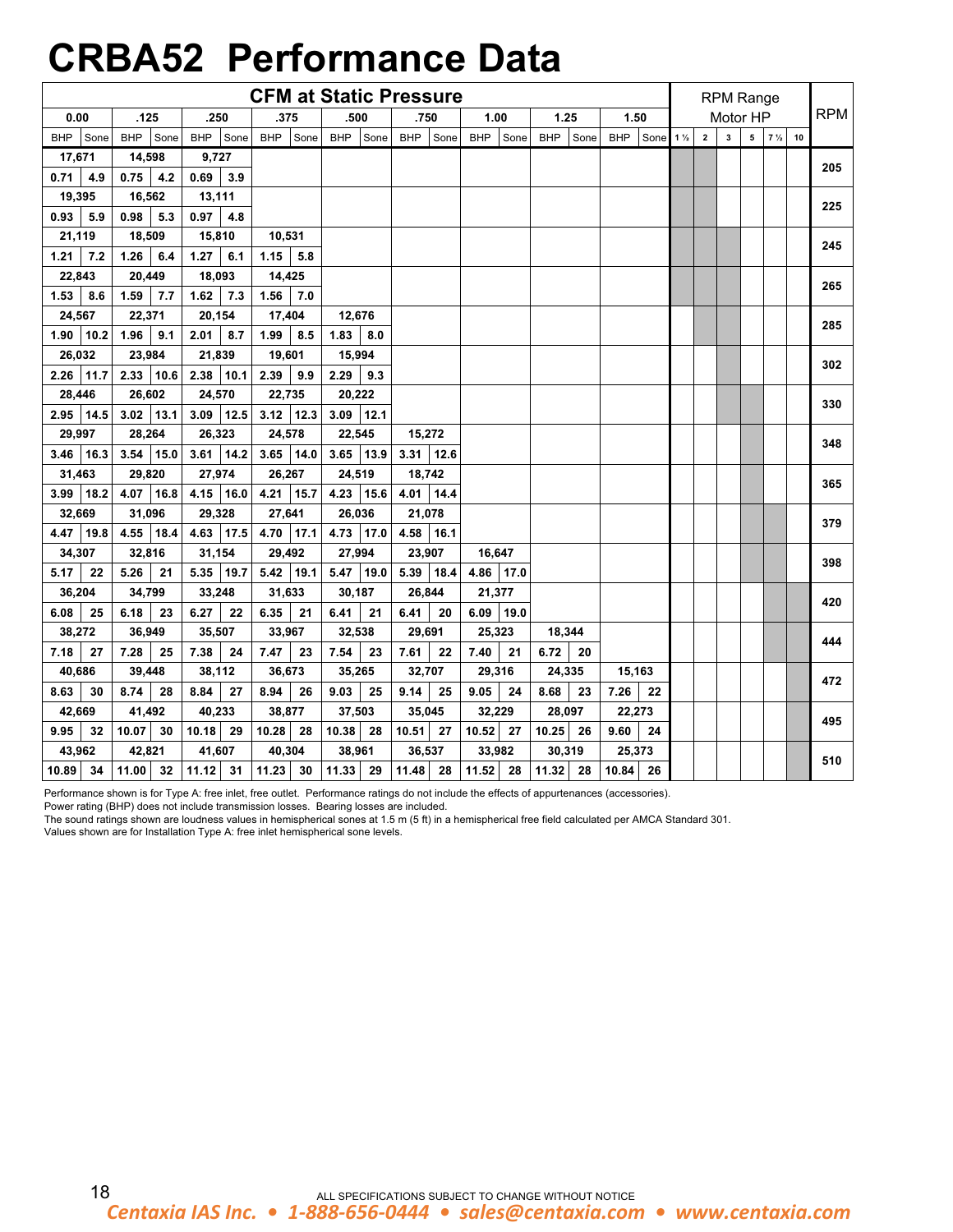## **CRDA Direct Drive Centrifugal Power Roof Ventilators**

## **Applications**

 The CRDA units are quiet, dependable power roof ventilators recommended for a wide range of general exhaust applications where low and medium ranges of air volume and pressure are specified. Applications include virtually all types of light manufacturing, commercial and institutional buildings such as shopping centers, hospitals, schools, hotels, office and apartment buildings, warehouses, airports, bus terminals and many others.

 CRDA units are specified where a roof-mounted location is desired to eliminate interference with other equipment or activities in the building. They permit the direct upward venting of air. CRDA units may be used with or without ducts.

 The advantages of a CRDA direct-drive over a belt-drive roof ventilator include lower maintenance requirements, reduced risk of lower performance levels as a result of loosened belts, and lower operating costs.

## **Construction**

 CRDA models feature a housing of durable spun aluminum for optimum weather protection. The overlapping deep-spun venturi minimizes air turbulence and increases efficiency.

 The aluminum centrifugal wheel is a non-overloading, backward-inclined type, selected for low noise levels. Backplate fins draw cool air through the motor compartment.

 The wheel is secured to the machined aluminum hub, and computer balanced on state-of-the-art equipment. The hub features a line bore, which eliminates the need for bushings. Neoprene vibration isolators to reduce noise and wear, 1/2" galvanized mesh birdscreen and factory wired disconnect device are all standard features.

### **Drive Mechanism**

 CRDA models have all the advantages of a direct drive assembly. There are no belts, bearings or pulleys to consume power or require maintenance.

### **Motors**

 The standard motor for most CRDA models is open dripproof construction and located out of the airstream. Totally enclosed, energy efficient, two-speed and explosion-proof motors may also be available. All motor brands are recognized and serviced nationwide. Motor enclosure may affect UL Listing.



Type CRDA ventilators are Listed by Underwriters Laboratory Inc. to US and Canadian safety standards.

UL705 - E39944



American Coolair Corporation, ILG Industries certifies that the Type CRDA PRVs shown herein are licensed to bear the AMCA Seal. The ratings shown are based on tests and procedures performed in accordance with AMCA Publication 211 and AMCA Publication 311 and comply with the requirements of the AMCA Certified Ratings Program.

### **Guide Specifications**

 Power Roof Ventilators shall be of the CRDA centrifugal type as manufactured by ILG Industries of American Coolair Corporation (individual models to be listed in fan schedule). Units shall meet UL Standard 705 and shall bear the AMCA Certified Ratings Seal for air and sound performance. Base and venturi inlet shall be one piece heavy gauge spun galvanized steel, with wheel and venturi overlapping for efficient operation. Motor compartment cover shall be heavy gauge spun aluminum construction and easily removable for access to motor and drive.

 Drive mechanism shall be of the direct-drive design. The line bore hub shall be mounted onto the backplate of the centrifugal wheel. The centrifugal wheel shall be heavy gauge aluminum with backward-inclined, nonoverloading blades and be computer balanced.

 Motor shall be open construction, NEMA design B. Optional variable speed control on some models allows for field adjustment and system balance. Motor shall be mounted with the shaft down to allow easy access to the electrical terminal board/circuit box.

 Backdraft damper, epoxy coating, roof curb and other accessories shall be listed in the fan schedule.)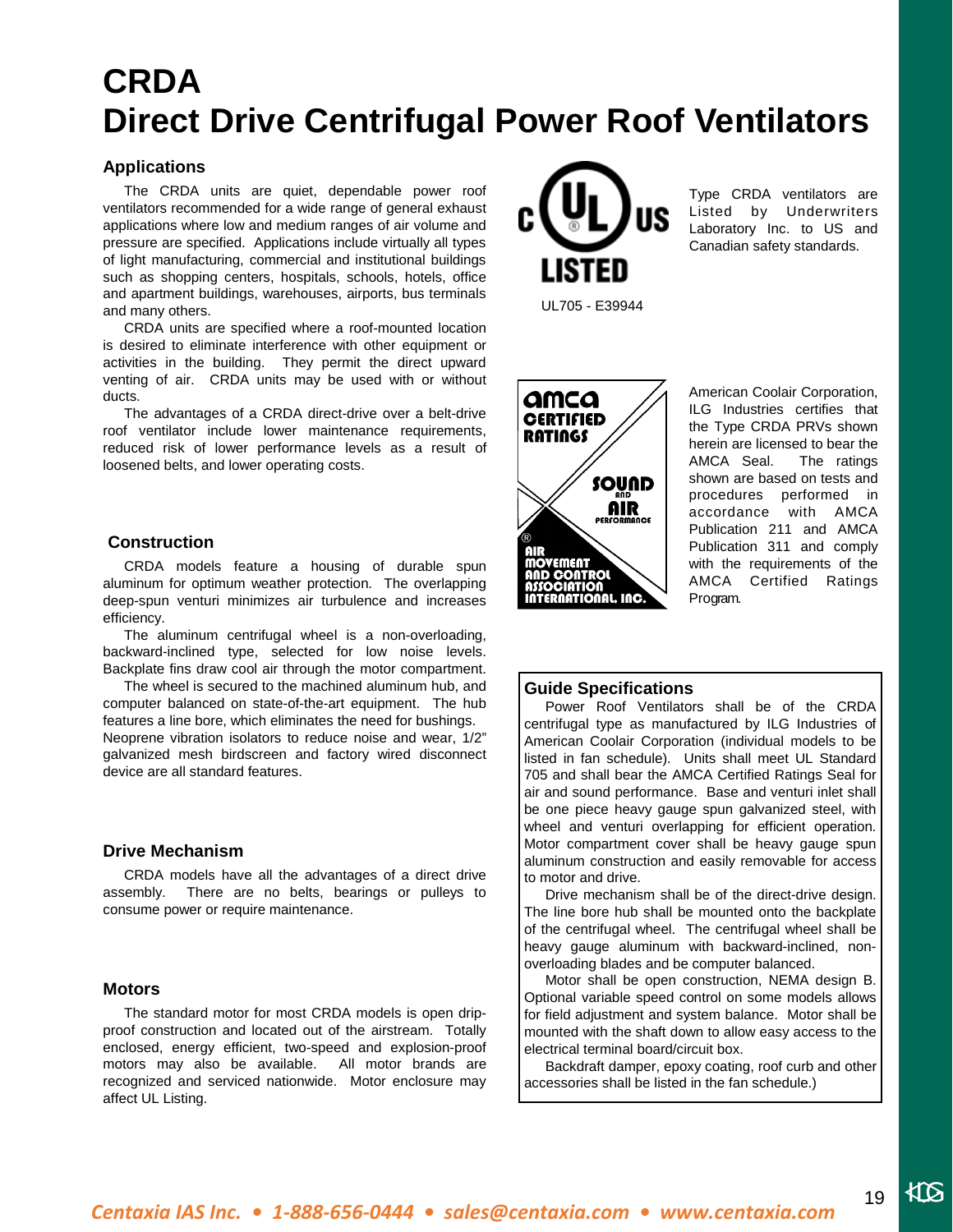# **CRDA06 - CRDA10 Performance Data**

|      | <b>CRDA06</b> |      |      |            |      |            |      |            |      |            | <b>CFM at Static Pressure</b> |            |      |            |      |           | <b>RPM RANGE OF SELECTED MODELS</b> |           |            |
|------|---------------|------|------|------------|------|------------|------|------------|------|------------|-------------------------------|------------|------|------------|------|-----------|-------------------------------------|-----------|------------|
|      | 0.00          |      | .125 |            | .250 |            | .375 |            | .500 |            | .625                          |            | .750 |            | 1.00 | CRDA06A11 | CRDA06C16                           | CRDA06E16 | <b>RPM</b> |
|      | BHP Sone      | BHP  | Sone | <b>BHP</b> | Sone | <b>BHP</b> | Sone | <b>BHP</b> | Sone | <b>BHP</b> | Sone                          | <b>BHP</b> | Sone | <b>BHP</b> | Sone | 1/25 HP   | 1/13 HP                             | 1/10 HP   |            |
|      | 183           |      |      |            |      |            |      |            |      |            |                               |            |      |            |      |           |                                     |           | 550        |
| 0.01 | 0.5           |      |      |            |      |            |      |            |      |            |                               |            |      |            |      |           |                                     |           |            |
|      | 266           |      | 187  |            |      |            |      |            |      |            |                               |            |      |            |      |           |                                     |           | 800        |
| 0.01 | 1.5           | 0.01 | 1.1  |            |      |            |      |            |      |            |                               |            |      |            |      |           |                                     |           |            |
|      | 316           |      | 254  |            | 162  |            |      |            |      |            |                               |            |      |            |      |           |                                     |           | 950        |
| 0.02 | 2.9           | 0.02 | 2.4  | 0.02       | 2.1  |            |      |            |      |            |                               |            |      |            |      |           |                                     |           |            |
|      | 366           |      | 315  | 250        |      |            | 163  |            |      |            |                               |            |      |            |      |           |                                     |           | 1100       |
| 0.02 | 4.4           | 0.03 | 4.0  | 0.03       | 3.7  | 0.02       | 3.3  |            |      |            |                               |            |      |            |      |           |                                     |           |            |
|      | 416           |      | 371  | 318        |      |            | 252  |            | 174  |            |                               |            |      |            |      |           |                                     |           | 1250       |
| 0.03 | 6.3           | 0.04 | 5.8  | 0.04       | 5.4  | 0.04       | 5.1  | 0.03       | 4.8  |            |                               |            |      |            |      |           |                                     |           |            |
|      | 465           |      | 424  | 383        |      | 331        |      |            | 262  |            |                               |            |      |            |      |           |                                     |           | 1400       |
| 0.05 | 8.1           | 0.05 | 7.6  | 0.05       | 7.2  | 0.06       | 7.0  | 0.05       | 6.6  |            |                               |            |      |            |      |           |                                     |           |            |
|      | 532           |      | 494  | 462        |      | 420        |      |            | 375  |            | 316                           |            |      |            |      |           |                                     |           | 1600       |
| 0.07 | 10.8          | 0.08 | 10.3 | 0.08       | 9.8  | 0.08       | 9.4  | 0.08       | 9.1  | 0.08       | 8.7                           |            |      |            |      |           |                                     |           |            |
|      | 548           |      | 512  | 481        |      | 442        |      |            | 398  |            | 348                           | 283        |      |            |      |           |                                     |           | 1650       |
| 0.08 | 11.5          | 0.08 | 11.1 | 0.09       | 10.5 | 0.09       | 10.0 | 0.09       | 9.8  | 0.09       | 9.4                           | 0.09       | 9.0  |            |      |           |                                     |           |            |

|            | <b>CRDA08</b> |            |      |            |      |            |      | <b>CFM at Static Pressure</b> |      |            |      |            |      |     |      |           | <b>RPM RANGE OF SELECTED MODELS</b> |           |            |
|------------|---------------|------------|------|------------|------|------------|------|-------------------------------|------|------------|------|------------|------|-----|------|-----------|-------------------------------------|-----------|------------|
|            | 0.00          |            | .125 |            | .250 |            | .375 | .500                          |      |            | .625 |            | .750 |     | 1.00 | CRDA08A11 | <b>CRDA08C15</b>                    | CRDA08E16 | <b>RPM</b> |
| <b>BHP</b> | Sone          | <b>BHP</b> | Sone | <b>BHP</b> | Sone | <b>BHP</b> | Sone | BHP                           | Sone | <b>BHP</b> | Sone | <b>BHP</b> | Sone | BHP | Sone | 1/25 HP   | 1/13 HP                             | 1/10 HP   |            |
|            | 239           |            |      |            |      |            |      |                               |      |            |      |            |      |     |      |           |                                     |           | 550        |
| 0.01       | 0.5           |            |      |            |      |            |      |                               |      |            |      |            |      |     |      |           |                                     |           |            |
|            | 347           |            | 267  |            |      |            |      |                               |      |            |      |            |      |     |      |           |                                     |           | 800        |
| 0.01       | 1.4           | 0.01       | 1.2  |            |      |            |      |                               |      |            |      |            |      |     |      |           |                                     |           |            |
|            | 412           |            | 349  |            | 256  |            |      |                               |      |            |      |            |      |     |      |           |                                     |           | 950        |
| 0.02       | 2.7           | 0.02       | 2.4  | 0.02       | 2.3  |            |      |                               |      |            |      |            |      |     |      |           |                                     |           |            |
|            | 477           |            | 426  |            | 360  |            | 224  |                               |      |            |      |            |      |     |      |           |                                     |           | 1100       |
| 0.02       | 4.2           | 0.03       | 3.9  | 0.03       | 3.8  | 0.03       | 3.7  |                               |      |            |      |            |      |     |      |           |                                     |           |            |
|            | 542           |            | 497  | 444        |      |            | 381  | 205                           |      |            |      |            |      |     |      |           |                                     |           | 1250       |
| 0.03       | 5.9           | 0.04       | 5.6  | 0.04       | 5.6  | 0.05       | 5.4  | 0.04                          | 5.2  |            |      |            |      |     |      |           |                                     |           |            |
|            | 607           |            | 566  |            | 524  | 471        |      | 409                           |      |            | 237  |            |      |     |      |           |                                     |           | 1400       |
| 0.05       | 7.6           | 0.05       | 7.3  | 0.06       | 7.2  | 0.06       | 7.1  | 0.06                          | 7.0  | 0.05       | 6.8  |            |      |     |      |           |                                     |           |            |
|            | 672           |            | 634  |            | 599  |            | 554  | 505                           |      |            | 446  |            | 303  |     |      |           |                                     |           | 1550       |
| 0.07       | 9.4           | 0.07       | 9.1  | 0.08       | 8.9  | 0.08       | 8.9  | 0.09                          | 8.8  | 0.09       | 8.6  | 0.07       | 8.4  |     |      |           |                                     |           |            |
|            | 694           |            | 657  | 624        |      | 581        |      | 534                           |      |            | 482  |            | 393  |     |      |           |                                     |           | 1600       |
| 0.07       | 10.0          | 0.08       | 9.8  | 0.08       | 9.6  | 0.09       | 9.5  | 0.09                          | 9.4  | 0.10       | 9.3  | 0.09       | 9.1  |     |      |           |                                     |           |            |

|      | CRDA10 |            |      |            |      |            |      |            | <b>CFM at Static Pressure</b> |            |      |            |      |            |      |           | <b>RPM RANGE OF SELECTED MODELS</b> |                  |            |
|------|--------|------------|------|------------|------|------------|------|------------|-------------------------------|------------|------|------------|------|------------|------|-----------|-------------------------------------|------------------|------------|
|      | 0.00   |            | .125 |            | .250 |            | .375 |            | .500                          |            | .625 |            | .750 |            | 1.00 | CRDA10A11 | <b>CRDA10C15</b>                    | <b>CRDA10E15</b> | <b>RPM</b> |
| BHP  | Sone   | <b>BHP</b> | Sone | <b>BHP</b> | Sone | <b>BHP</b> | Sone | <b>BHP</b> | Sone                          | <b>BHP</b> | Sone | <b>BHP</b> | Sone | <b>BHP</b> | Sone | 1/25 HP   | 1/13 HP                             | 1/10 HP          |            |
|      | 316    |            |      |            |      |            |      |            |                               |            |      |            |      |            |      |           |                                     |                  | 550        |
| 0.01 | 0.2    |            |      |            |      |            |      |            |                               |            |      |            |      |            |      |           |                                     |                  |            |
|      | 460    |            | 350  |            |      |            |      |            |                               |            |      |            |      |            |      |           |                                     |                  | 800        |
| 0.01 | 1.9    | 0.02       | 1.3  |            |      |            |      |            |                               |            |      |            |      |            |      |           |                                     |                  |            |
|      | 546    |            | 459  |            | 342  |            |      |            |                               |            |      |            |      |            |      |           |                                     |                  | 950        |
| 0.02 | 3.2    | 0.02       | 2.8  | 0.03       | 2.3  |            |      |            |                               |            |      |            |      |            |      |           |                                     |                  |            |
|      | 633    | 557        |      | 471        |      |            | 342  |            |                               |            |      |            |      |            |      |           |                                     |                  | 1100       |
| 0.03 | 4.8    | 0.04       | 4.4  | 0.04       | 3.9  | 0.04       | 3.5  |            |                               |            |      |            |      |            |      |           |                                     |                  |            |
|      | 719    | 651        |      |            | 582  |            | 498  |            | 357                           |            |      |            |      |            |      |           |                                     |                  | 1250       |
| 0.05 | 6.6    | 0.05       | 6.3  | 0.06       | 5.9  | 0.06       | 5.4  | 0.06       | 5.0                           |            |      |            |      |            |      |           |                                     |                  |            |
|      | 805    |            | 744  | 687        |      |            | 617  |            | 537                           |            | 405  |            |      |            |      |           |                                     |                  | 1400       |
| 0.06 | 8.0    | 0.07       | 7.8  | 0.08       | 7.5  | 0.08       | 7.1  | 0.08       | 6.7                           | 0.08       | 6.3  |            |      |            |      |           |                                     |                  |            |
|      | 863    |            | 805  |            | 752  | 691        |      |            | 621                           |            | 538  |            | 226  |            |      |           |                                     |                  | 1500       |
| 0.08 | 9.2    | 0.09       | 9.0  | 0.09       | 8.7  | 0.10       | 8.3  | 0.10       | 7.9                           | 0.10       | 7.5  | 0.06       | 7.2  |            |      |           |                                     |                  |            |
|      | 891    |            | 836  |            | 784  |            | 727  |            | 661                           |            | 586  |            | 474  |            |      |           |                                     |                  | 1550       |
| 0.09 | 9.8    | 0.10       | 9.6  | 0.10       | 9.3  | 0.11       | 8.9  | 0.11       | 8.5                           | 0.11       | 8.1  | 0.11       | 7.7  |            |      |           |                                     |                  |            |

Performance shown is for Type A: free inlet, free outlet. Performance ratings do not include the effects of appurtenances (accessories).

The sound ratings shown are loudness values in hemispherical sones at 1.5 m (5 ft) in a hemispherical free field calculated per AMCA Standard 301.

Values shown are for Installation Type A: free inlet hemispherical sone levels.

AMCA Certified Ratings apply to the CRDA Roof Ventilator constant speed fans and not variable speed fans.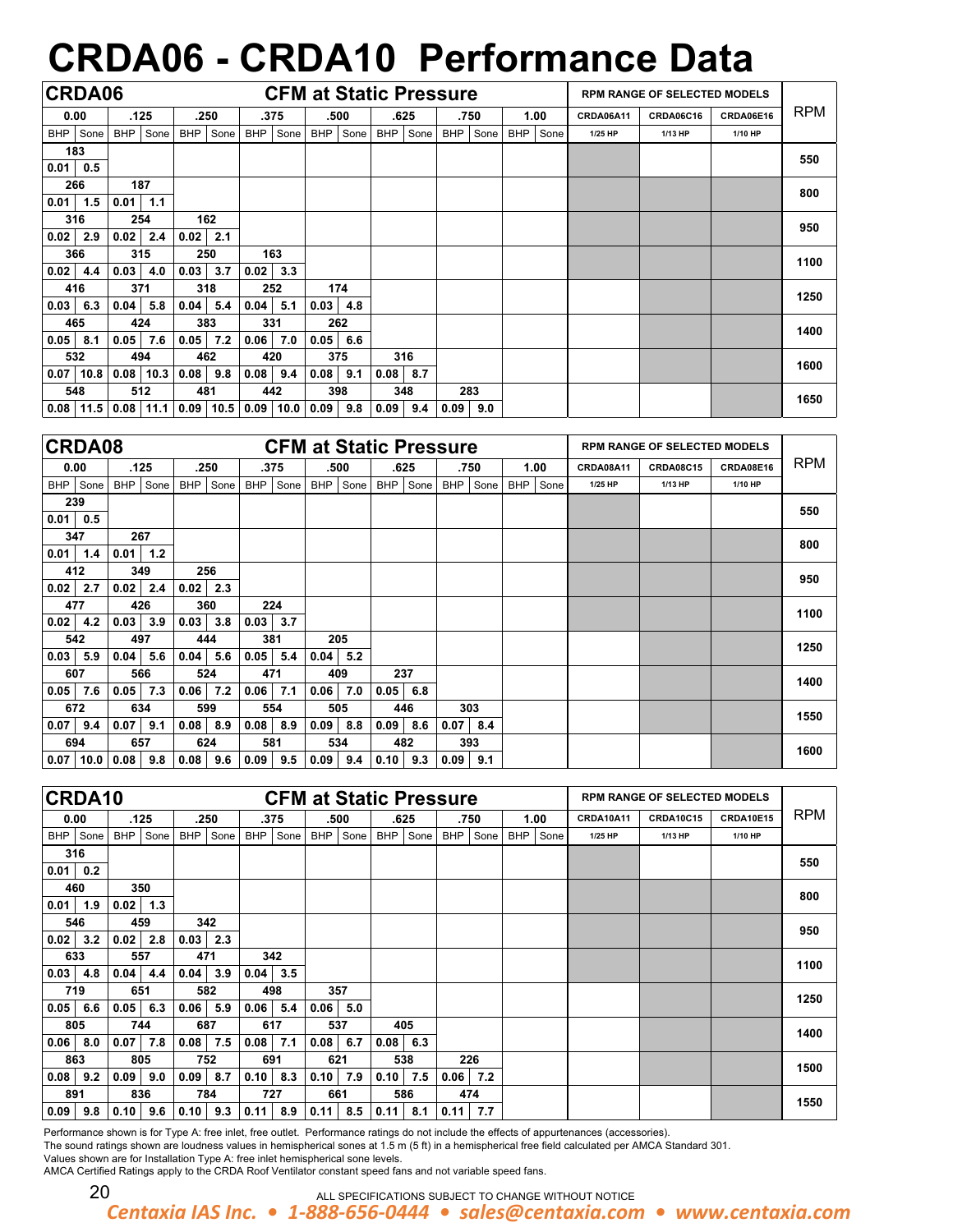# **CRDA12 - CRDA13 Performance Data**

| <b>CRDA12</b>               |               |             |              |          |            |                                                                         |            |             | <b>CFM at Static Pressure</b>             |                             |                                                                                                   |                  | <b>RPM RANGE OF SELECTED MODELS</b> |                   |            |
|-----------------------------|---------------|-------------|--------------|----------|------------|-------------------------------------------------------------------------|------------|-------------|-------------------------------------------|-----------------------------|---------------------------------------------------------------------------------------------------|------------------|-------------------------------------|-------------------|------------|
| 0.00                        |               | .125        |              | .250     |            | .375                                                                    |            | .500        | .625                                      | .750                        | 1.00                                                                                              | <b>CRDA12E10</b> | <b>CRDA12J16</b>                    | <b>CRDA12J17*</b> | <b>RPM</b> |
| BHP Sone                    | <b>BHP</b>    | Sone        |              | BHP Sone |            | BHP Sone                                                                | <b>BHP</b> |             | Sone   BHP   Sone                         | BHP Sone                    | BHP Sone                                                                                          | 1/8 HP           | $1/2$ HP                            | 1/2 HP            |            |
| 623                         |               | 442         |              |          |            |                                                                         |            |             |                                           |                             |                                                                                                   |                  |                                     |                   | 550        |
| $0.01$ 1.3                  | $0.02 \ 0.7$  |             |              |          |            |                                                                         |            |             |                                           |                             |                                                                                                   |                  |                                     |                   |            |
| 736                         |               | 593         |              |          |            |                                                                         |            |             |                                           |                             |                                                                                                   |                  |                                     |                   | 650        |
| $0.02$ 2.3                  | $0.03$ 1.7    |             |              |          |            |                                                                         |            |             |                                           |                             |                                                                                                   |                  |                                     |                   |            |
| 850                         |               | 729         |              | 577      |            |                                                                         |            |             |                                           |                             |                                                                                                   |                  |                                     |                   | 750        |
| $0.03$ 3.3                  | 0.04          | 2.7         | $0.04$ 2.5   |          |            |                                                                         |            |             |                                           |                             |                                                                                                   |                  |                                     |                   |            |
| 963                         |               | 856         |              | 737      |            | 557                                                                     |            |             |                                           |                             |                                                                                                   |                  |                                     |                   | 850        |
| $0.05$ 4.4                  | 0.05          | 3.8         | $0.06$ 3.6   |          | $0.06$ 3.4 |                                                                         |            |             |                                           |                             |                                                                                                   |                  |                                     |                   |            |
| 1,076                       |               | 981         |              | 882      |            | 762                                                                     |            | 530         |                                           |                             |                                                                                                   |                  |                                     |                   | 950        |
| $0.06$ 5.4                  | 0.07          | 5.0         | 0.08         | 4.8      | 0.08       | 4.7                                                                     | $0.07$ 4.5 |             |                                           |                             |                                                                                                   |                  |                                     |                   |            |
| 1,161                       |               | 1,074       |              | 984      |            | 879                                                                     |            | 747         |                                           |                             |                                                                                                   |                  |                                     |                   | 1025       |
| $0.08$ 6.4                  | $0.09 \, 6.0$ |             | $0.10$ 5.8   |          |            | $0.10$ 5.7                                                              | $0.10$ 5.5 |             |                                           |                             |                                                                                                   |                  |                                     |                   |            |
| 1,303                       |               | 1,225       |              | 1,145    |            | 1,062                                                                   |            | 964         | 843                                       | 566                         |                                                                                                   |                  |                                     |                   | 1150       |
| $0.11$ 8.1                  | $0.12$ 7.7    |             | $0.14$ 7.4   |          |            | $0.14$ 7.4                                                              | $0.15$ 7.3 |             | $0.15$ 7.1                                | $0.12$ 7.0                  |                                                                                                   |                  |                                     |                   |            |
| 1,473                       |               | 1,405       |              | 1,334    |            | 1,264                                                                   |            | 1,186       | 1,100                                     | 1,002                       |                                                                                                   |                  |                                     |                   | 1300       |
| $0.16$   10.5   0.18   10.1 |               |             | $0.19$ $9.8$ |          |            | $0.20$ 9.7                                                              | $0.21$ 9.6 |             | $0.22$ 9.6                                | $0.22$ 9.5                  |                                                                                                   |                  |                                     |                   |            |
| 1,643                       |               | 1,582       |              | 1,519    |            | 1,455                                                                   |            | 1,392       | 1,322                                     | 1,244                       | 1,057                                                                                             |                  |                                     |                   | 1450       |
| $0.23$ 13.1                 |               | $0.24$ 12.8 |              |          |            | $0.26$   12.5   0.27   12.3                                             |            |             | $0.28$   12.2   0.29   12.2   0.30   12.1 |                             | $0.30$ 11.9                                                                                       |                  |                                     |                   |            |
| 1,813                       |               | 1,758       |              | 1,701    |            | 1,643                                                                   |            | 1,586       | 1,529                                     | 1,464                       | 1,322                                                                                             |                  |                                     |                   | 1600       |
| $0.30$   15.5               |               | $0.32$ 15.2 |              |          |            | $0.34$   14.9   0.35   14.7                                             |            | $0.37$ 14.5 |                                           | $0.38$   14.4   0.39   14.3 | $0.40$ 14.2                                                                                       |                  |                                     |                   |            |
| 1,915                       |               | 1,863       |              | 1,809    |            | 1,755                                                                   |            | 1,700       | 1,647                                     | 1,590                       | 1,460                                                                                             |                  |                                     |                   | 1690       |
| $0.36$ 17.1                 |               | $0.38$ 16.8 |              |          |            | $\mid$ 0.39 $\mid$ 16.5 $\mid$ 0.41 $\mid$ 16.2 $\mid$ 0.43 $\mid$ 16.1 |            |             |                                           | $0.44$   16.0   0.45   15.9 | $0.47$ 15.7                                                                                       |                  |                                     |                   |            |
| 1,955                       |               | 1,904       |              | 1,851    |            | 1,798                                                                   |            | 1,744       | 1,692                                     | 1,637                       | 1,512                                                                                             |                  |                                     |                   | 1725       |
| $0.38$   17.7               |               |             |              |          |            |                                                                         |            |             |                                           |                             | $0.40$   17.4   0.42   17.1   0.43   16.9   0.45   16.7   0.46   16.6   0.47   16.5   0.50   16.3 |                  |                                     |                   |            |

| CRDA13      |             |            |                                                     |            |                    |                  |           | <b>CFM at Static Pressure</b> |      |                                                                                                                 |            |               |                  | <b>RPM RANGE OF SELECTED MODELS</b> |                   |            |
|-------------|-------------|------------|-----------------------------------------------------|------------|--------------------|------------------|-----------|-------------------------------|------|-----------------------------------------------------------------------------------------------------------------|------------|---------------|------------------|-------------------------------------|-------------------|------------|
| 0.00        | .125        |            | .250                                                |            | .375               |                  | .500      | .625                          |      | .750                                                                                                            |            | 1.00          | <b>CRDA13F11</b> | <b>CRDA13J15</b>                    | <b>CRDA13K17*</b> | <b>RPM</b> |
| BHP Sone    | BHP Sone    |            | BHP Sone                                            |            | BHP Sone           |                  | BHP Sone  |                               |      | BHP Sone   BHP   Sone                                                                                           | <b>BHP</b> | Sone          | 1/5 HP           | $1/2$ HP                            | 3/4 HP            |            |
| 833         | 635         |            |                                                     |            |                    |                  |           |                               |      |                                                                                                                 |            |               |                  |                                     |                   | 550        |
| $0.02$ 2.0  | $0.03$ 1.3  |            |                                                     |            |                    |                  |           |                               |      |                                                                                                                 |            |               |                  |                                     |                   |            |
| 1,023       | 869         |            | 674                                                 |            |                    |                  |           |                               |      |                                                                                                                 |            |               |                  |                                     |                   | 675        |
| $0.04$ 3.6  | $0.04$ 2.8  |            | $0.05$ 2.3                                          |            |                    |                  |           |                               |      |                                                                                                                 |            |               |                  |                                     |                   |            |
| 1,212       | 1,087       |            | 941                                                 |            | 759                |                  |           |                               |      |                                                                                                                 |            |               |                  |                                     |                   | 800        |
| $0.06$ 5.0  | $0.07$ 4.4  | $0.08$ 3.9 |                                                     | $0.08$ 3.6 |                    |                  |           |                               |      |                                                                                                                 |            |               |                  |                                     |                   |            |
| 1,363       | 1,255       |            | 1,130                                               |            | 991                |                  | 812       |                               |      |                                                                                                                 |            |               |                  |                                     |                   | 900        |
| $0.08$ 6.2  | $0.10$ 5.9  |            | $0.11$ 5.4                                          |            | $0.11$ 5.0         | $0.11$ 4.7       |           |                               |      |                                                                                                                 |            |               |                  |                                     |                   |            |
| 1,515       | 1,420       |            | 1,310                                               |            | 1,192              |                  | 1,058     | 890                           |      |                                                                                                                 |            |               |                  |                                     |                   | 1000       |
| $0.12$ 7.7  | $0.13$ 7.4  |            | $0.14$ 7.0                                          |            | $0.15 \, 6.6$      | $0.15 \quad 6.2$ |           | $0.15$ 6.0                    |      |                                                                                                                 |            |               |                  |                                     |                   |            |
| 1,704       | 1,622       |            | 1,527                                               |            | 1,426              |                  | 1,319     | 1,199                         |      | 1,057                                                                                                           |            |               |                  |                                     |                   | 1125       |
| $0.17$ 9.8  | $0.18$ 9.5  |            | $0.19$ 9.2                                          |            | $0.20 \,   \, 8.8$ | $0.21 \ 8.4$     |           | $0.22 \,   \, 8.1$            | 0.21 | 7.8                                                                                                             |            |               |                  |                                     |                   |            |
| 1,894       | 1,821       |            | 1,737                                               |            | 1,649              |                  | 1,556     | 1,459                         |      | 1,352                                                                                                           |            | 1,082         |                  |                                     |                   | 1250       |
| $0.23$ 12.2 | $0.25$ 12.0 |            | $0.26$   11.7   0.27   11.4                         |            |                    |                  |           |                               |      | $0.28$   11.0   0.29   10.6   0.30   10.3                                                                       |            | $0.29$ 9.7    |                  |                                     |                   |            |
| 2,045       | 1,978       |            | 1,903                                               |            | 1,822              |                  | 1,739     | 1,651                         |      | 1,560                                                                                                           |            | 1,348         |                  |                                     |                   | 1350       |
| $0.29$ 14.3 | $0.31$ 14.1 |            |                                                     |            |                    |                  |           |                               |      | $\vert 0.32 \vert 13.9 \vert 0.34 \vert 13.5 \vert 0.35 \vert 13.2 \vert 0.36 \vert 12.9 \vert 0.37 \vert 12.5$ |            | $0.37$   11.9 |                  |                                     |                   |            |
| 2,235       | 2,174       |            | 2,107                                               |            | 2,034              |                  | 1,960     | 1,882                         |      | 1,801                                                                                                           |            | 1,629         |                  |                                     |                   | 1475       |
| $0.37$ 16.6 | $0.39$ 16.4 |            | $\vert 0.42 \vert 16.2 \vert 0.43 \vert 15.9 \vert$ |            |                    |                  |           |                               |      | $0.44$   15.6   0.46   15.3   0.47   15.0                                                                       |            | $0.48$ 14.5   |                  |                                     |                   |            |
| 2,386       | 2,330       |            | 2,268                                               |            | 2,201              |                  | 2,132     | 2,061                         |      | 1,987                                                                                                           |            | 1,834         |                  |                                     |                   | 1575       |
| $0.45$ 18.3 |             |            |                                                     |            |                    |                  |           |                               |      | $0.48$   18.2   0.50   18.1   0.52   17.8   0.53   17.5   0.54   17.1   0.56   16.8                             |            | $0.59$ 16.3   |                  |                                     |                   |            |
| 2,651       | 2,601       |            | 2,547                                               |            | 2,488              |                  | 2,427     | 2,365                         |      | 2,301                                                                                                           |            | 2,168         |                  |                                     |                   | 1750       |
| $0.62$ 22   | $0.65$ 22   | $0.67$ 22  |                                                     | 0.70 22    |                    |                  | $0.72$ 21 | 0.73   21   0.74   21         |      |                                                                                                                 |            | $0.78$ 20     |                  |                                     |                   |            |

Performance shown is for Type A: free inlet, free outlet. Performance ratings do not include the effects of appurtenances (accessories).

The sound ratings shown are loudness values in hemispherical sones at 1.5 m (5 ft) in a hemispherical free field calculated per AMCA Standard 301.

Values shown are for Installation Type A: free inlet hemispherical sone levels. \* - These models are not compatible with variable speed control.

AMCA Certified Ratings apply to the CRDA Roof Ventilator constant speed fans and not variable speed fans.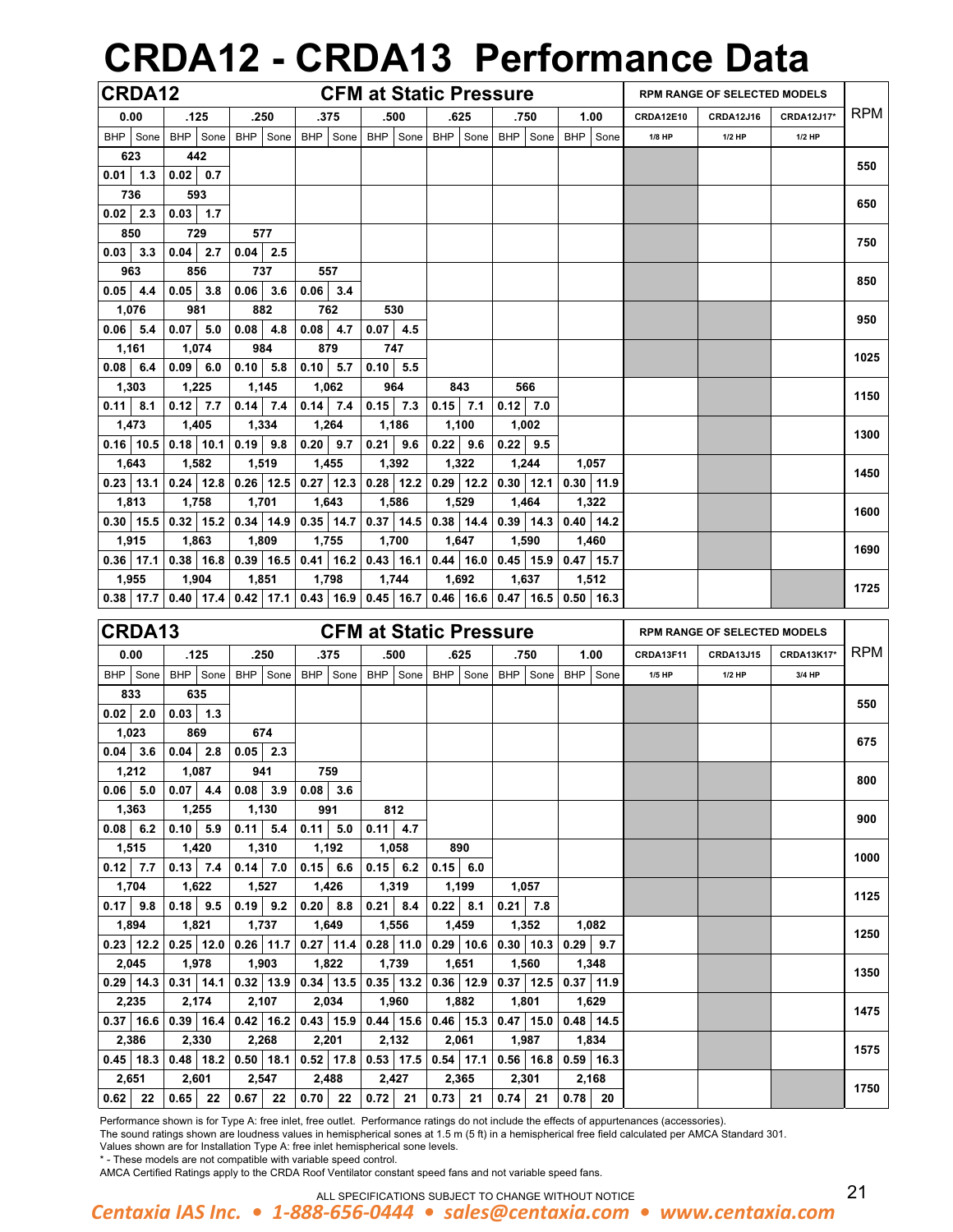# **CRDA15 - CRDA 20 Performance Data**

|                    | CRDA15      |                    |               |                    |               |             |               |      |               |      | <b>CFM at Static Pressure</b>                                         |            |               |                   |               |           | <b>RPM RANGE OF SELECTED MODELS</b> |                   |            |
|--------------------|-------------|--------------------|---------------|--------------------|---------------|-------------|---------------|------|---------------|------|-----------------------------------------------------------------------|------------|---------------|-------------------|---------------|-----------|-------------------------------------|-------------------|------------|
| 0.00               |             |                    | .125          |                    | .250          |             | .375          |      | .500          |      | .625                                                                  |            | .750          |                   | 1.00          | CRDA15H11 | <b>CRDA15K15</b>                    | <b>CRDA15L17*</b> | <b>RPM</b> |
|                    | BHP Sone    |                    | BHP Sone      |                    | BHP Sone      | <b>BHP</b>  | Sone          |      | BHP Sone      |      | BHP Sone                                                              | <b>BHP</b> | Sone          | BHP               | Sone          | 1/3 HP    | 3/4 HP                              | 1 HP              |            |
|                    | 1,089       |                    | 930           |                    |               |             |               |      |               |      |                                                                       |            |               |                   |               |           |                                     |                   | 550        |
| $0.04$ 2.4         |             | $0.04$ 1.9         |               |                    |               |             |               |      |               |      |                                                                       |            |               |                   |               |           |                                     |                   |            |
|                    | 1,286       |                    | 1,169         |                    | 1,015         |             |               |      |               |      |                                                                       |            |               |                   |               |           |                                     |                   | 650        |
| $0.06$ 3.9         |             | 0.07               | 3.2           | $0.08$ 3.1         |               |             |               |      |               |      |                                                                       |            |               |                   |               |           |                                     |                   |            |
|                    | 1,484       |                    | 1,391         |                    | 1,250         |             | 1.088         |      |               |      |                                                                       |            |               |                   |               |           |                                     |                   | 750        |
| $0.09$ 5.2         |             | $0.10$ 4.5         |               | $0.11 \,   \, 4.3$ |               | $0.12$ 4.3  |               |      |               |      |                                                                       |            |               |                   |               |           |                                     |                   |            |
|                    | 1,682       |                    | 1,609         |                    | 1,493         | 1,378       |               |      | 1,194         |      |                                                                       |            |               |                   |               |           |                                     |                   | 850        |
| $0.13 \,   \, 6.8$ |             | $0.15 \ 6.2$       |               | 0.16               | 5.9           | 0.17        | 5.8           |      | $0.18$ 5.7    |      |                                                                       |            |               |                   |               |           |                                     |                   |            |
|                    | 1,880       |                    | 1,824         |                    | 1,722         |             | 1,604         |      | 1,517         |      | 1,334                                                                 |            |               |                   |               |           |                                     |                   | 950        |
| $0.19$ 8.6         |             | $0.20 \,   \, 8.0$ |               |                    | $0.21$ 7.6    | $0.23$ 7.5  |               |      | $0.24$ 7.3    |      | $0.25$ 7.2                                                            |            |               |                   |               |           |                                     |                   |            |
|                    | 2,177       |                    | 2,134         |                    | 2,053         |             | 1,966         |      | 1,860         |      | 1,785                                                                 |            | 1.677         |                   |               |           |                                     |                   | 1100       |
| $0.29$ 11.9        |             |                    | $0.30$ 11.4   |                    | $0.32$ 10.9   | $0.33$ 10.7 |               |      | $0.35$   10.5 |      | $0.36$   10.4                                                         |            | $0.38$   10.2 |                   |               |           |                                     |                   |            |
|                    | 2,276       |                    | 2,237         |                    | 2,163         | 2,079       |               |      | 1,984         |      | 1,897                                                                 |            | 1,824         |                   |               |           |                                     |                   | 1150       |
| $0.33$   13.1      |             |                    | $0.34$   12.6 |                    | $0.36$   12.2 |             | $0.38$   11.9 |      | $0.39$ 11.7   |      | $0.41$ 11.6                                                           |            | $0.43$ 11.4   |                   |               |           |                                     |                   |            |
|                    | 2,474       |                    | 2,439         |                    | 2,379         | 2,301       |               |      | 2,224         |      | 2,128                                                                 |            | 2,056         |                   | 1,868         |           |                                     |                   | 1250       |
|                    | $0.42$ 15.6 |                    | $0.44$   15.1 |                    | $0.46$ 14.7   |             | $0.48$ 14.4   |      | $0.49$ 14.2   |      | $0.51$ 14.1                                                           |            | $0.53$   13.9 |                   | $0.56$   13.5 |           |                                     |                   |            |
|                    | 2,672       |                    | 2,641         |                    | 2,593         | 2,521       |               |      | 2,450         |      | 2,375                                                                 |            | 2,284         |                   | 2,161         |           |                                     |                   | 1350       |
|                    | $0.53$ 17.8 |                    | $0.55$ 17.4   |                    | $0.57$ 17.0   |             |               |      |               |      | $0.59$   16.8   0.61   16.5   0.63   16.4   0.65   16.2   0.68   15.8 |            |               |                   |               |           |                                     |                   |            |
| 2,820              |             |                    | 2,791         |                    | 2,750         | 2,685       |               |      | 2,617         |      | 2,549                                                                 |            | 2,471         |                   | 2,333         |           |                                     |                   | 1425       |
| 0.63               | 20          |                    | $0.64$   19.2 |                    | $0.66$ 18.9   |             | $0.69$ 18.6   |      | $0.71$   18.4 |      | $0.72$   18.1                                                         |            | $0.75$ 17.7   |                   | $0.79$ 17.2   |           |                                     |                   |            |
| 2,969              |             |                    | 2,941         |                    | 2,904         | 2,847       |               |      | 2,782         |      | 2,718                                                                 |            | 2,652         |                   | 2,501         |           |                                     |                   | 1550       |
| $0.73$ 21          |             | 0.75               | 21            | 0.77               | -20           | 0.79        | 20            | 0.82 | 20            | 0.83 | 20                                                                    |            | $0.85$ 19.3   |                   | $0.90$ 18.8   |           |                                     |                   |            |
|                    | 3,414       |                    | 3,391         |                    | 3,363         | 3,325       |               |      | 3,273         |      | 3,216                                                                 |            | 3,160         |                   | 3,046         |           |                                     |                   | 1725       |
| $1.11$ 26          |             | $1.13$ 26          |               | $1.15$ 25          |               | $1.18$ 25   |               | 1.21 | 24            |      | $1.24$ 24                                                             | 1.25       | 24            | $1.30 \,   \, 24$ |               |           |                                     |                   |            |

|            | CRDA16<br><b>CFM at Static Pressure</b><br><b>RPM OF SELECTED MODELS</b> |            |      |            |      |            |      |            |      |            |      |            |      |            |      |                  |                   |                   |            |
|------------|--------------------------------------------------------------------------|------------|------|------------|------|------------|------|------------|------|------------|------|------------|------|------------|------|------------------|-------------------|-------------------|------------|
| 0.00       |                                                                          | .125       |      | .250       |      | .375       |      | .500       |      | .625       |      | .750       |      | 1.00       |      | <b>CRDA16J8*</b> | <b>CRDA16L11*</b> | <b>CRDA16N17*</b> | <b>RPM</b> |
| <b>BHP</b> | Sone                                                                     | <b>BHP</b> | Sone | <b>BHP</b> | Sone | <b>BHP</b> | Sone | <b>BHP</b> | Sone | <b>BHP</b> | Sone | <b>BHP</b> | Sone | <b>BHP</b> | Sone | $1/2$ HP         | 1 HP              | 2 HP              |            |
|            | 2439                                                                     |            | 2321 |            | 2178 |            | 2018 |            | 1854 |            | 1621 |            |      |            |      |                  |                   |                   | 825        |
| 0.22       | 8.3                                                                      | 0.24       | 7.6  | 0.26       | 7.2  | 0.27       | 6.9  | 0.28       | 6.2  | 0.28       | 5.9  |            |      |            |      |                  |                   |                   |            |
|            | 3429                                                                     |            | 3349 |            | 3262 |            | 3165 |            | 3057 |            | 2942 |            | 2830 |            | 2595 |                  |                   |                   | 1160       |
| 0.60       | 16.8                                                                     | 0.64       | 15.8 | 0.67       | 15.2 | 0.69       | 14.9 | 0.72       | 14.4 | 0.74       | 14.1 | 0.76       | 14.0 | 0.79       | 12.2 |                  |                   |                   |            |
| 5173       |                                                                          | 5121       |      | 5067       |      | 5012       |      | 4954       |      | 4894       |      | 4830       |      | 4693       |      |                  |                   |                   | 1750       |
| 2.08       | 31                                                                       | 2.12       | 30   | 2.17       | 29   | 2.22       | 29   | 2.26       | 28   | 2.31       | 28   | 2.35       | 28   | 2.43       | 27   |                  |                   |                   |            |

| <b>CRDA18</b><br><b>CFM at Static Pressure</b> |       |            |      |            |      |            |        |       |      |            |      |            | <b>RPM OF SELECTED MODELS</b> |            |      |                  |                   |            |
|------------------------------------------------|-------|------------|------|------------|------|------------|--------|-------|------|------------|------|------------|-------------------------------|------------|------|------------------|-------------------|------------|
| 0.00                                           |       | .125       |      | .250       |      | .375       |        | .500  |      | .625       |      | .750       |                               | 1.00       |      | <b>CRDA18J8*</b> | <b>CRDA18L11*</b> | <b>RPM</b> |
| <b>BHP</b>                                     | Sone  | <b>BHP</b> | Sone | <b>BHP</b> | Sone | <b>BHP</b> | Sone I | BHP   | Sone | <b>BHP</b> | Sone | <b>BHP</b> | Sone                          | <b>BHP</b> | Sone | $1/2$ HP         | 1 HP              |            |
| 3,095                                          |       | 2.995      |      | 2.824      |      | 2.666      |        | 2.482 |      | 2.233      |      | 1.915      |                               |            |      |                  |                   | 825        |
| 0.31                                           | 11.7  | 0.33       | 10.8 | 0.36       | 10.5 | 0.38       | 9.7    | 0.40  | 9.6  | 0.41       | 8.9  | 0.40       | 8.5                           |            |      |                  |                   |            |
|                                                | 4,352 | 4.291      |      | 4.208      |      | 4.084      |        | 3.966 |      | 3.856      |      | 3.740      |                               | 3.476      |      |                  |                   |            |
| 0.86                                           | 23    | 0.89       | 22   | 0.93       | 21   | 0.97       | 21     | 1.01  | 21   | 1.04       | 21   | 1.06       | 19.3                          | 1.10       | 19.9 |                  |                   | 1160       |

|            | <b>CRDA20</b> |      |          |            |        |      |        |      |          |            | <b>CFM at Static Pressure</b> |            | <b>RPM OF SELECTED MODEL</b> |      |        |                   |      |
|------------|---------------|------|----------|------------|--------|------|--------|------|----------|------------|-------------------------------|------------|------------------------------|------|--------|-------------------|------|
| 0.00       |               | .125 |          | .250       |        | .375 |        | .500 |          | .625       |                               | .750       |                              | 1.00 |        | <b>CRDA20M11*</b> | RPM  |
| <b>BHP</b> | Sone          |      | BHP Sone | <b>BHP</b> | Sone I | BHP  | I Sone |      | BHP Sone | <b>BHP</b> | Sone                          | <b>BHP</b> | Sone                         | BHP  | Sone I | $1-1/2$ HP        |      |
|            | 5,730         |      | 5.621    |            | 5.506  |      | 5.382  |      | 5.255    |            | 5.130                         | 5.007      |                              |      | 4.754  |                   | 1160 |
| 1.45       | 34            | .49  | 28       | .54        | 25     | 1.59 | 24     | 1.64 | 24       | 1.67       | 24                            | 1.68       | 23                           | 73   | 22     |                   |      |

Performance shown is for Type A: free inlet, free outlet. Performance ratings do not include the effects of appurtenances (accessories).

The sound ratings shown are loudness values in hemispherical sones at 1.5 m (5 ft) in a hemispherical free field calculated per AMCA Standard 301.

Values shown are for Installation Type A: free inlet hemispherical sone levels.

\* - These models are not compatible with variable speed control.

AMCA Certified Ratings apply to the CRDA Roof Ventilator constant speed fans and not variable speed fans.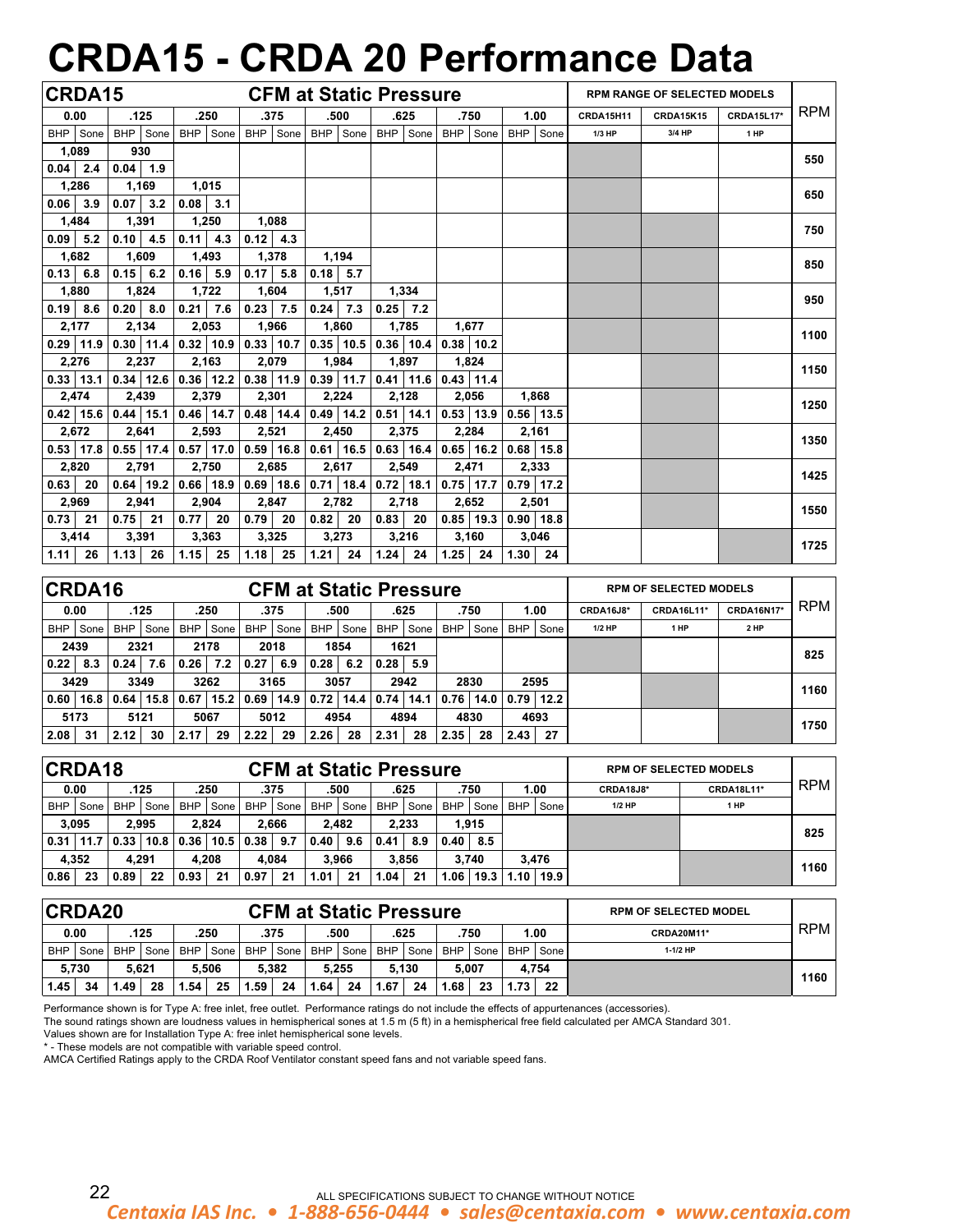## **Installation**

Most models are shipped fully assembled and ready for installation. Always inspect equipment for transit damage before accepting delivery to assure a valid claim. Special handling and storage procedures are required if unit is to remain idle for a long time prior to installation.

### **Placement**

All belt-driven units must be accessibly installed for maintenance and servicing of belts, bearings, motors and pulleys. Horizontal operation only is recommended to assure satisfactory damper operation.

### **Mounting**

Satisfactory operation of roof ventilators requires mounting on adequately designed and constructed roof curbs. Prefabricated curbs for convenience in installation are available from ILG. Install with base of unit horizontal. Provide adequate caulking, flashing or other weatherproofing means.

## **Inspection**

Check centrifugal wheel for free rotation.

Check belt for proper tension (CRBCA & CRBA).

Check bearings for proper and secure locking to drive shaft (CRBA).

Check motor and fan sheave faces for proper alignment (CRBCA & CRBA).

Check circuit phase, voltage and wiring connection against that shown on motor nameplate.

Check direction of fan rotation for proper air flow.

After one week of operation, check belt for proper tension (CRBCA & CRBA).

## **Maintenance**

Units should be checked monthly for the first two or three months and periodically thereafter. Units should be cleaned periodically and checked for eroded parts which should be replaced to avoid structural damage and possible failure. Proper lubrication is the most important maintenance requirement. CRBA units should be lubricated as necessary based on usage and operating conditions. "C-Drive" bearings on all CRBCA units are permanently sealed and require **no** lubrication. Motor bearings should be lubricated according to the motor manufacturer's instructions.

## **Adjustment of Variable Pitch Pulley and Belt (CRBCA & CRBA)**

Variable pitch pulley may be adjusted within catalog RPM range to alter performance without motor overload. Pulley alignment and belt tension should be adjusted if necessary. Inspection every 6 to 12 months is recommended.

## **Options & Accessories**

## **Prefabricated Roof Curbs**

Insulated roof curbs with weather-resistant continuous welded construction are available for convenience in installation for both insulated and non-insulated roof decks.

## **Special Motors**

Two-speed, totally enclosed, energy efficient and explosionproof motors for hazardous locations may be available for many models. Motor requirements may affect UL Listing.

## **Backdraft Dampers**

Gravity or motor operated backdraft dampers are available. They are aluminum construction and designed for installation in prefabricated roof curbs.

## **Safety Disconnects**

Safety disconnects cut power to motor for servicing of unit. A disconnect device is standard on all CRDA units and an option for CRBA and CRBCA units. It may be shipped loose for field installation or factory mounted and wired.

## **Protective Coatings**

Fan units are not recommended for exhausting air of a corrosive nature. However, special protective coatings are available where units may be exposed to corrosive exterior conditions. Parts requiring painting are processed through the American Coolair five-stage pretreatment system prior to the application of any coatings to insure maximum finish adhesion. These parts use a thermosetting epoxy powder paint with an average thickness of 3 mils and baked at 400°F to a smooth, hard continuous finish. Consult your ILG Industries representative for available coatings.

## **Roof Handle**

Aluminum handle facilitates removal of roof.





**DO NOT** INSTALL FAN WITH MOVING PARTS WITHIN 8 FEET OF FLOOR OR GRADE LEVEL WITHOUT A GUARD THAT COMPLIES WITH OSHA REGULATIONS. **DO NOT** USE UNLESS ELECTRICAL WIRING COMPLIES WITH ALL APPLICABLE CODES. **DO NOT** WIRE WITHOUT PROVIDING FOR A POWER SOURCE DISCONNECT AT THE FAN ITSELF. **DO NOT**  SERVICE EXCEPT BY A QUALIFIED MAINTENANCE TECHNICIAN AND ONLY AFTER DISCONNECTING THE POWER SOURCE. FAILURE TO OBSERVE THESE PRECAUTIONS CAN RESULT IN SERIOUS INJURY OR DEATH.

To convert air performance (CFM and SP) and power (BHP) to metric units, multiply CFM x .000472 to obtain cubic meters per second (m3/s). Multiply SP x 248.36 to obtain pascals (Pa). Multiply BHP x .7457 to obtain kilowatts (kW).

**Example:** 3904 CFM x .000472 = 1.8427  $\text{m}^3\text{/s}$  0.125 SP x 24.36 = 31.05 Pa 0.886 BHP x .7457 = 0.661 kW

23 *Centaxia IAS Inc. • 1-888-656-0444 • sales@centaxia.com • www.centaxia.com*